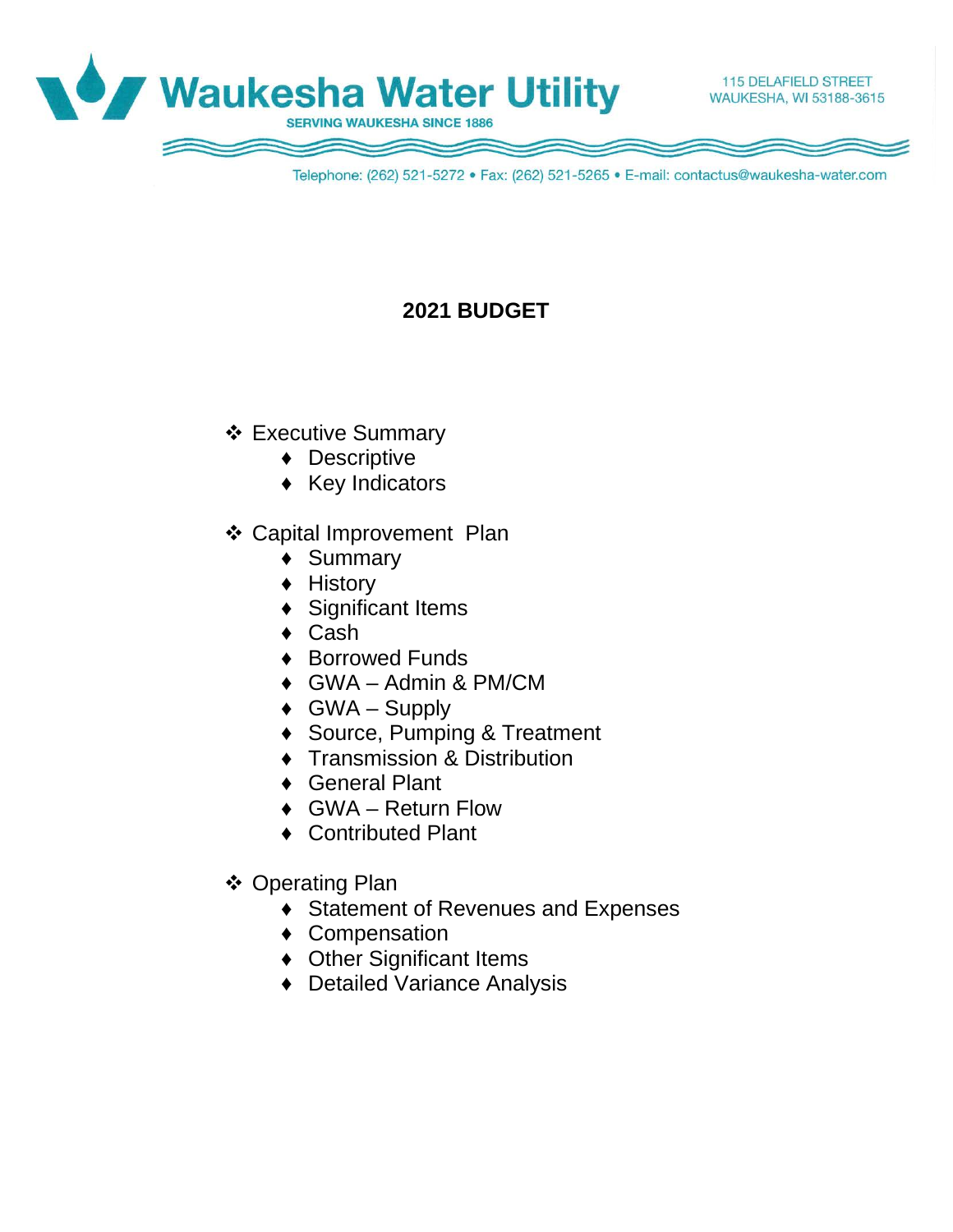

### 2021

Capital expenditures are budgeted at \$53.2 million in 2021, a \$38.8 million increase over the projected 2019 capital expenditures of \$14.4 million. The capital budget consists of \$45.9 million related to the future water supply project, with the remaining \$7.3 million representing the routine capital projects for the year. Please note that this amount does not include any capital items related to the return flow portion of the project as that will be covered under the City's Wastewater Fund. The return flow estimates are noted in the document for information purposes only.

To fund the 2021 capital plan, the Utility plans to issue \$45.9 million of federal WIFIA Loans to cover all future water supply expenditures. The Utility will also utilize the 2018 Bond Anticipation Note ("draw bond") to finance \$7.3 million of routine capital costs. Additionally, the Utility plans to utilize general obligation debt to refinance 2016 NANs that are maturing in 2021.

A summary of significant capital expenditures is attached.

"Net Income" is budgeted at \$1.4 million, up from \$0.2 million projected for 2020. The Utility expects the operating revenues to increase due to a planned 2-step increase in rates (starting with a 17% increase, ending at 25%) that is expected to be effective on February 1, 2021. Consumption is assumed to follow the trends established in 2020 due to COVID-19 impacts. The Managers' expenses are budgeted to increase in 2021 to \$5.8 million. This represents a 17% increase from 2020 projected.

The primary reasons for the increase in operating expenses include an expected increase in GWA project amortization, an increase in pumping power expenses, increased printing and credit card fees from monthly billing and increases in wages and benefits. Wage and benefit increases relate to a 2.00% wage adjustment for employees receiving a solid performance evaluation, an addition of 2 positions (Customer Service and Operations), an increase of 8% in dental premiums and a 9% increase in health insurance premiums.

A detailed understanding of the expenses can be gained by examining the Significant Expenses and Variance Analysis (both attached).

The Utility's cash position will improve in 2021. The Capital, Operating and borrowing plans combine to produce a cash balance at year end of \$40.8 million, up from the \$34.7 million projected for 2020. Cash reserves are being managed tightly to deal with the construction schedule variability associated with the future water supply project.

The Utility's Return on Rate Base is budgeted at 4.61%. This is less than the 5.1% allowed by the Public Service Commission in the 2017 rate case, but very close the current market rate of 4.9% as noted by PSC staff. The Debt Service Revenue Ratio is budgeted at 3.60, exceeding the required 1.1 ratio. The cash balance meets the working capital requirements in the debt covenants.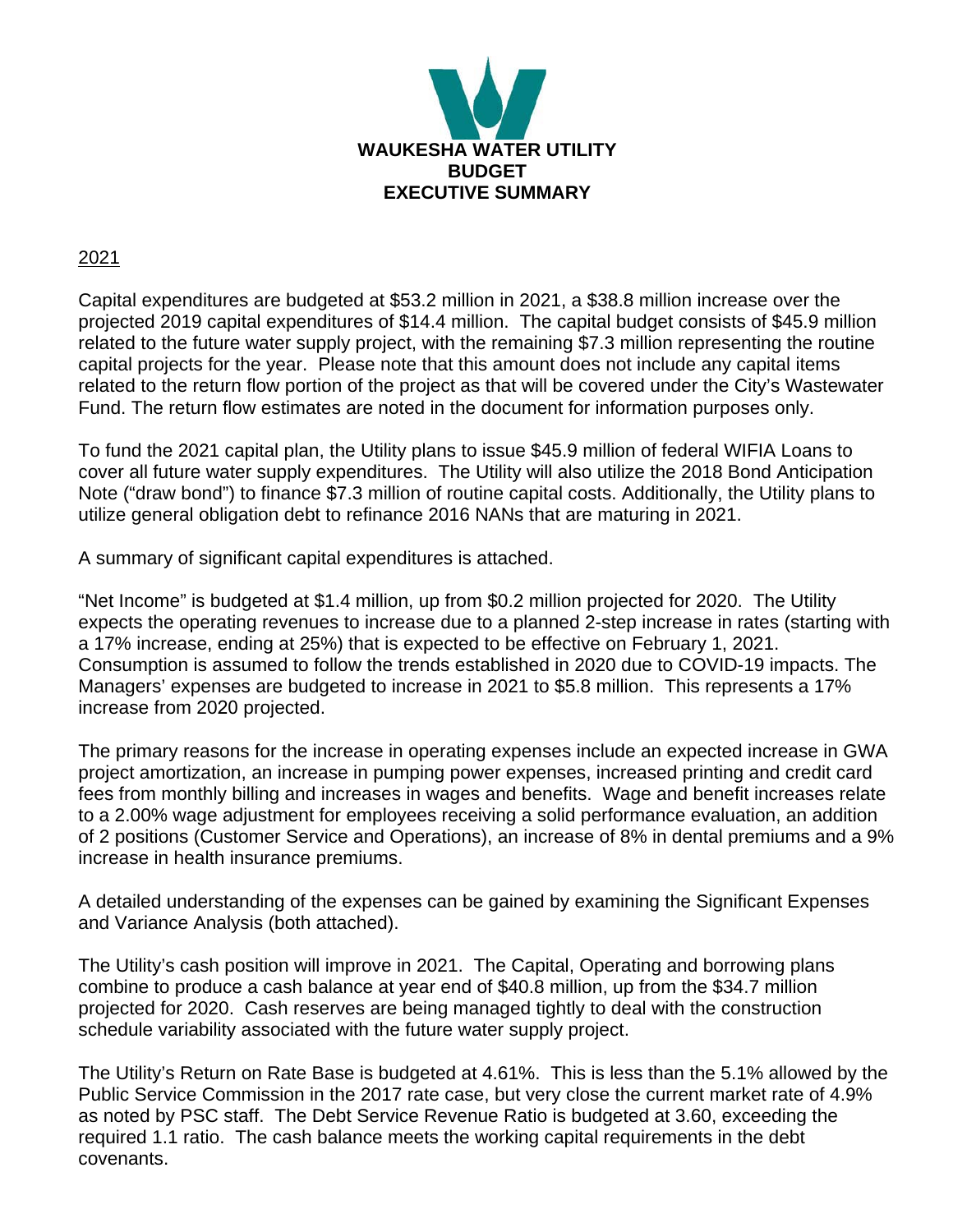#### **WWU KEY INDICATORS 2021**

|                                   | Actual       | Actual                 | Actual                   | Projected                | <b>Budgeted</b>          |
|-----------------------------------|--------------|------------------------|--------------------------|--------------------------|--------------------------|
|                                   | 2017         | 2018                   | 2019                     | 2020                     | 2021                     |
| <b>Capital Budget</b>             | \$17,646,185 | \$13,233,220           | \$12,955,687             | \$14,762,227             | \$53,886,887             |
| <b>Feet Replaced</b>              | 7,176        | 10,390                 | 13,172                   | 10,874                   | 9,900                    |
| Rate Increase                     | $0\%$        | 9%                     | 0%                       | $0\%$                    | 25%                      |
| Managers' Margin                  | 4,806,794    | 6,757,262              | 5,915,993                | 6,480,971                | 7,735,922                |
| Average Annual Bill - Residential | \$<br>321.34 | $\mathbb{S}$<br>344.40 | $\mathfrak{S}$<br>344.40 | $\mathfrak{L}$<br>344.40 | $\mathfrak{S}$<br>430.50 |
| Net Operating Income - PSC        | 2,451,890    | 3,312,831              | 2,320,909                | 2,282,594                | 3,363,936                |
| Average Net Rate Base             | \$61,168,131 | \$63,461,035           | \$67,001,288             | \$69,281,288             | \$73,014,288             |
| <b>Return on Rate Base</b>        | 4.01%        | 5.22%                  | 3.46%                    | 3.29%                    | 4.61%                    |
|                                   |              |                        |                          |                          |                          |
|                                   |              |                        |                          |                          |                          |
| Rev. Debt Coverage - 1.1 Req.     | 9.42         | 3.09                   | 3.27                     | 4.04                     | 3.60                     |
| YE Cash Bal. - Actual/Projected   | \$27,854,164 | \$29,854,983           | \$36,941,484             | \$34,736,700             | \$40,779,286             |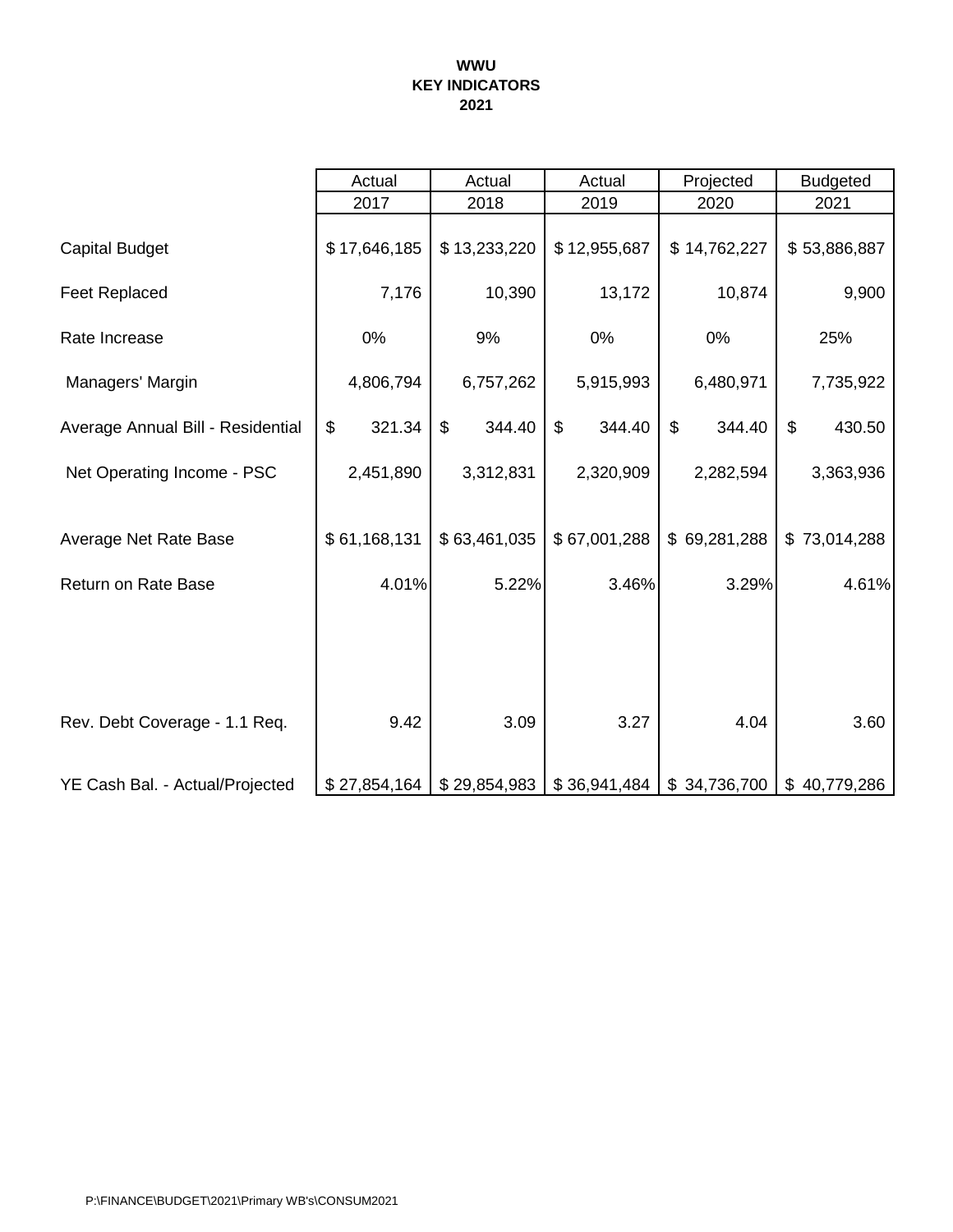

2021

Summary **History** Significant Items Cash Borrowing GWA Admin & Project Management GWA Supply GWA Return Flow Source Pumping & Treatment Transmission & Distribution General Plant Contributed Plant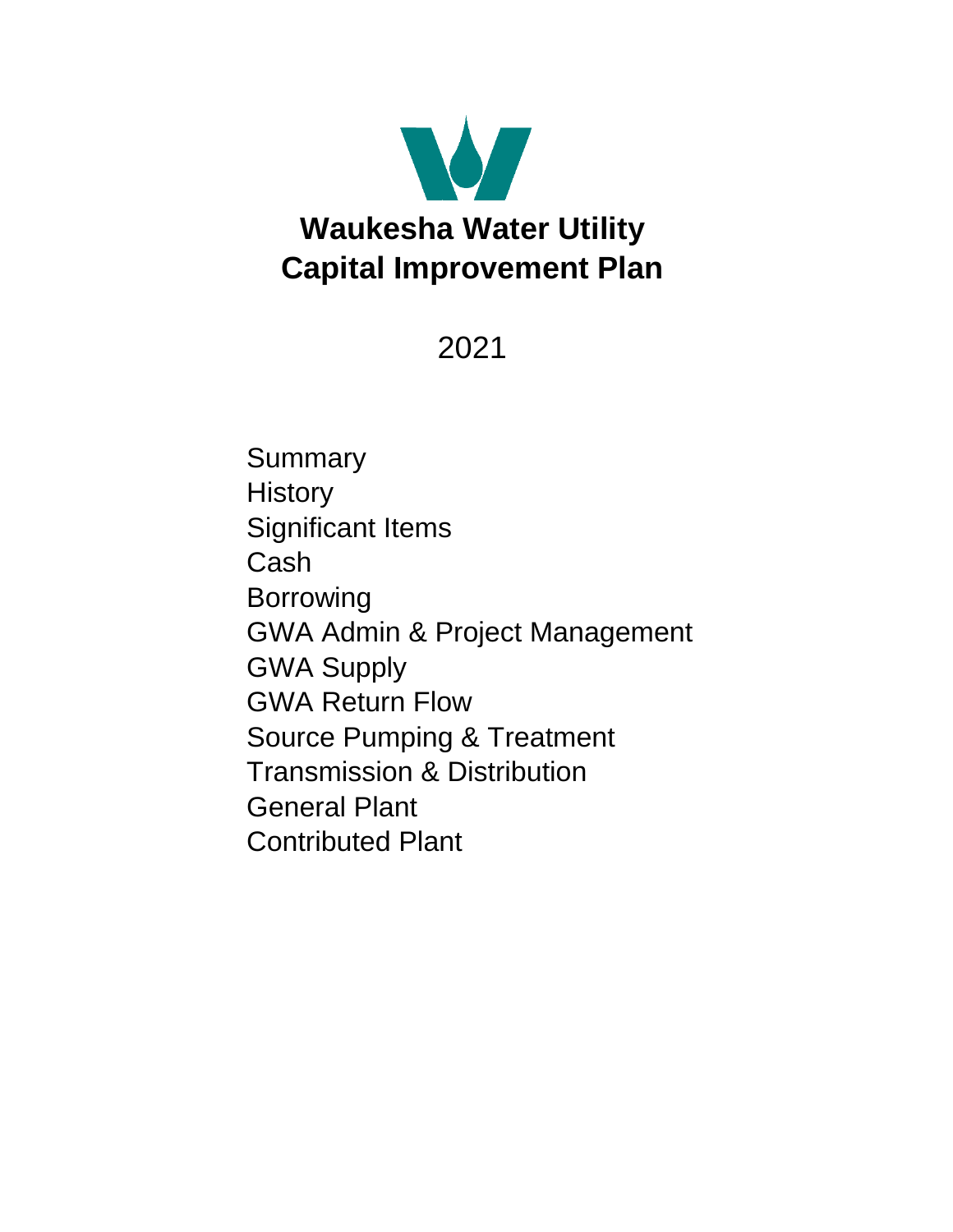# **WAUKESHA WATER UTILITY Capital Improvement Plan Summary 2021**

| Year             | WWU Admin &<br>PM/CM   | Supply (FWS)            | Source,<br>Pumping &<br>Treatment | Transmission<br>& Distribution | <b>General Plant</b> | <b>Total Utility</b>     | % Δ<br>from<br>20 B | <b>Return Flow</b><br>(FWS) | Developer<br>Contributed<br>(Table 5) | <b>Total Capital</b><br>Improvement<br>Plan |
|------------------|------------------------|-------------------------|-----------------------------------|--------------------------------|----------------------|--------------------------|---------------------|-----------------------------|---------------------------------------|---------------------------------------------|
|                  |                        |                         |                                   |                                |                      |                          |                     |                             |                                       |                                             |
| 2020 B<br>2020 P | 5,168,539<br>7,440,478 | 37,278,000<br>2,012,000 | 227,842<br>89,639                 | 5,645,275<br>4,079,123         | 1,720,089<br>760,434 | 50,039,745<br>14,381,674 | $-71%$              | 50,986,589<br>10,599,578    | 451,482<br>380,553                    | 101,477,816<br>25,361,804                   |
|                  |                        |                         |                                   |                                |                      |                          |                     |                             |                                       |                                             |
| 2021             | 5,923,228              | 39,989,600              | 1,039,483                         | 5,572,280                      | 707,156              | 53,231,746               | 92%                 | 52,051,850                  | 655,141                               | 105,938,737                                 |
| 2022             | 4,712,416              | 33,674,000              | 176,000                           | 4,168,032                      | 752,180              | 43,482,627               | $-33%$              | 31,587,115                  | 517,847                               | 75,587,589                                  |
| 2023             | 3,113,731              | 10,824,400              | 196,000                           | 4,598,489                      | 429,600              | 19,162,219               | -14%                | 8,250,537                   | 535,609                               | 27,948,365                                  |
| 2024             |                        | $\blacksquare$          | 101,000                           | 7,445,525                      | 283,128              | 7,829,653                | 11%                 | $\overline{\phantom{a}}$    | 553,981                               | 8,383,633                                   |
| 2025             |                        | $\sim$                  | 41,000                            | 8,456,199                      | 256,672              | 8,753,871                | 35%                 | $\overline{\phantom{a}}$    | 572,982                               | 9,326,853                                   |
| Total            | \$<br>13,749,374       | \$84,488,000            | \$<br>1,553,483                   | \$ 30,240,524                  | \$2,428,735          | 132,460,116<br>S.        |                     | \$91,889,502                | 2,835,560<br>\$.                      | \$227,185,178                               |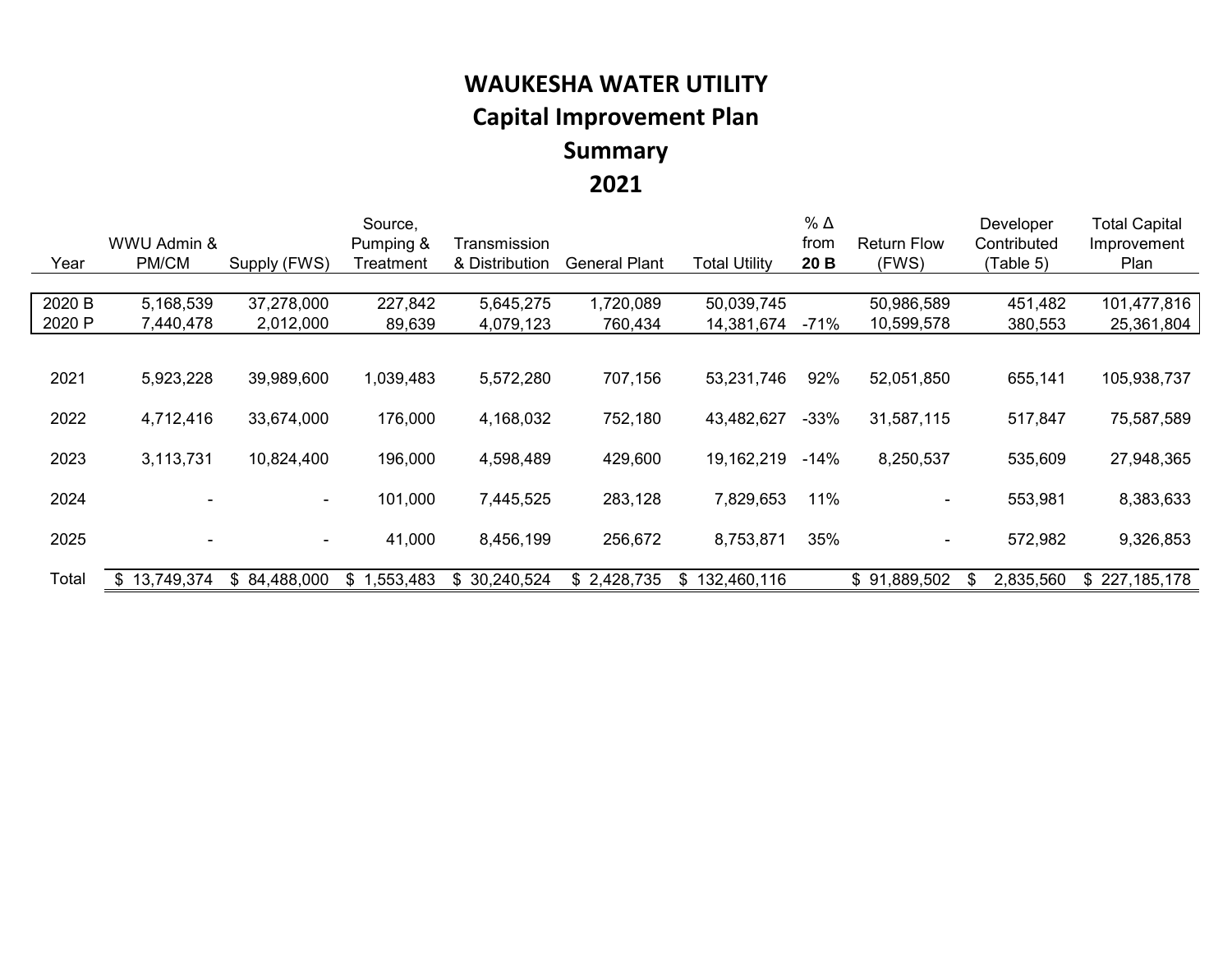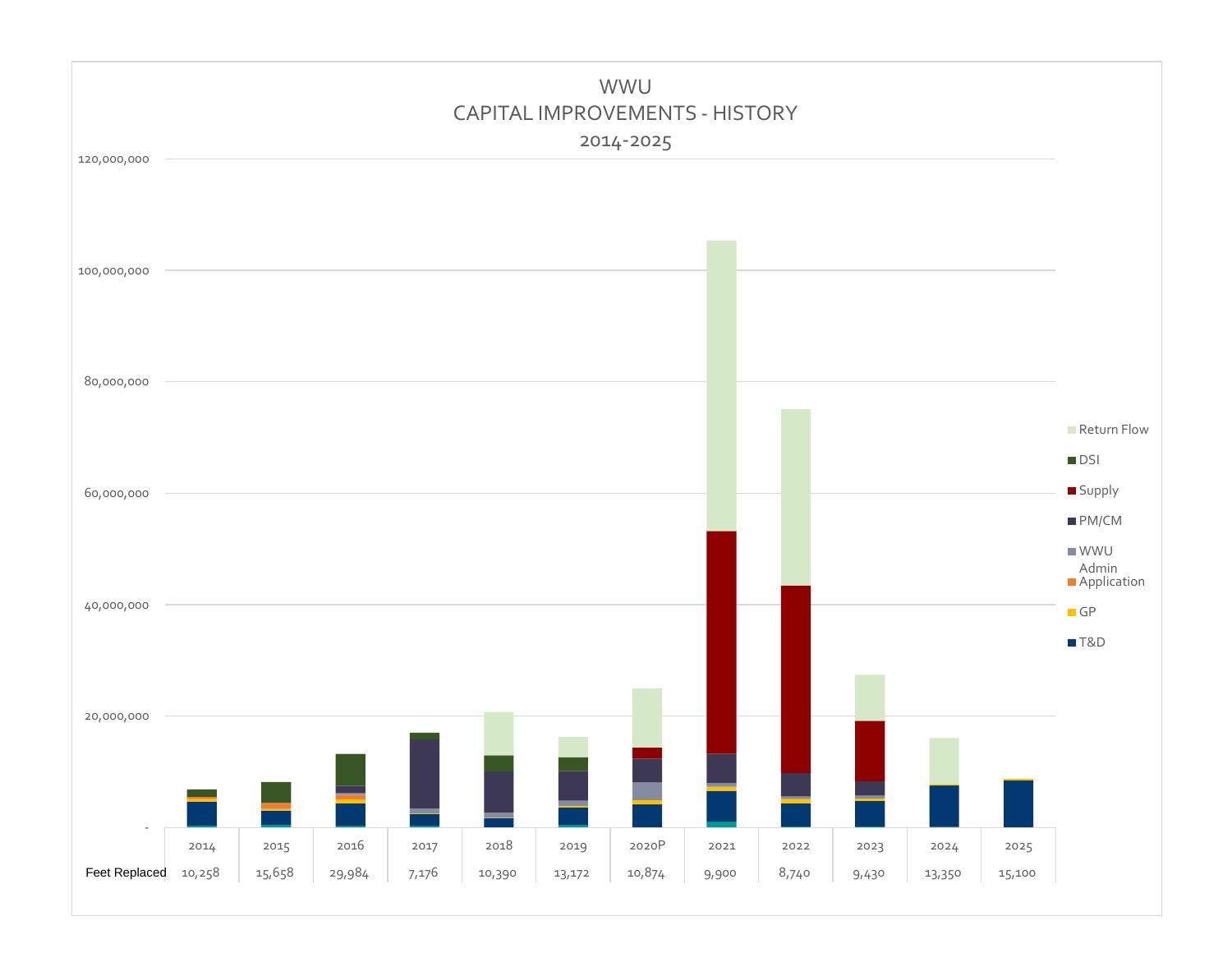### WAUKESHA WATER UTILITY CIP SIGNIFICANT ITEMS > \$100,000 2021

## FUTURE WATER SUPPLY

| <b>WWU Administration</b>                                                                                                                               |                |            |                |                         |     |
|---------------------------------------------------------------------------------------------------------------------------------------------------------|----------------|------------|----------------|-------------------------|-----|
| <b>Internal Labor</b>                                                                                                                                   | $\mathfrak{S}$ | 282,331    |                |                         |     |
| Legal & Regulatory                                                                                                                                      |                | 137,500    |                |                         |     |
| Lobbying                                                                                                                                                |                | 117,476    |                |                         |     |
| <b>Project Management</b>                                                                                                                               |                | 2,213,000  |                |                         |     |
| <b>Construction Management</b>                                                                                                                          |                | 3,105,921  |                |                         |     |
| Water Supply Pipeline 84th to Coffee<br>and Schwartz - Contract Package #2A<br>Water Supply Pipeline Coffe and<br>Schwartz to BPS and Water Connection- |                | 15,988,000 |                |                         |     |
| Contract Package #2B<br><b>Booster Pumping Station &amp; Reservoirs -</b>                                                                               |                | 5,750,000  |                |                         |     |
| Contract Package #3                                                                                                                                     |                | 16,520,000 |                |                         |     |
| Water Tower - Contract Package #3A                                                                                                                      |                |            |                | 1,731,600 \$ 45,845,828 |     |
| <b>ROUTINE</b>                                                                                                                                          |                |            |                |                         |     |
| <b>Pumping Equipment</b>                                                                                                                                | \$             | 530,589    |                |                         |     |
| <b>Treatment Equipment</b>                                                                                                                              |                | 454,913    |                |                         |     |
| Main Replacement - 9,400 feet                                                                                                                           |                | 4,733,795  |                |                         |     |
| <b>Hydrant Replacement</b>                                                                                                                              |                | 121,262    |                |                         |     |
| <b>Valve Replacements</b>                                                                                                                               |                | 235,875    |                |                         |     |
| Water Meter Replacement                                                                                                                                 |                | 238,730    |                |                         |     |
| Financial/Billing/ERP Software                                                                                                                          |                | 384,818    | $\mathfrak{F}$ | 6,699,983               |     |
|                                                                                                                                                         |                |            | \$             | 52,545,810              | 99% |
| <b>TOTAL CAPITAL BUDGET</b>                                                                                                                             |                |            | S              | 53,231,746              |     |
| <b>RETURN FLOW</b>                                                                                                                                      |                |            | \$             | 52,051,850              |     |
| <b>CONTRIBUTED CAPITAL</b>                                                                                                                              |                |            | \$             | 655,141                 |     |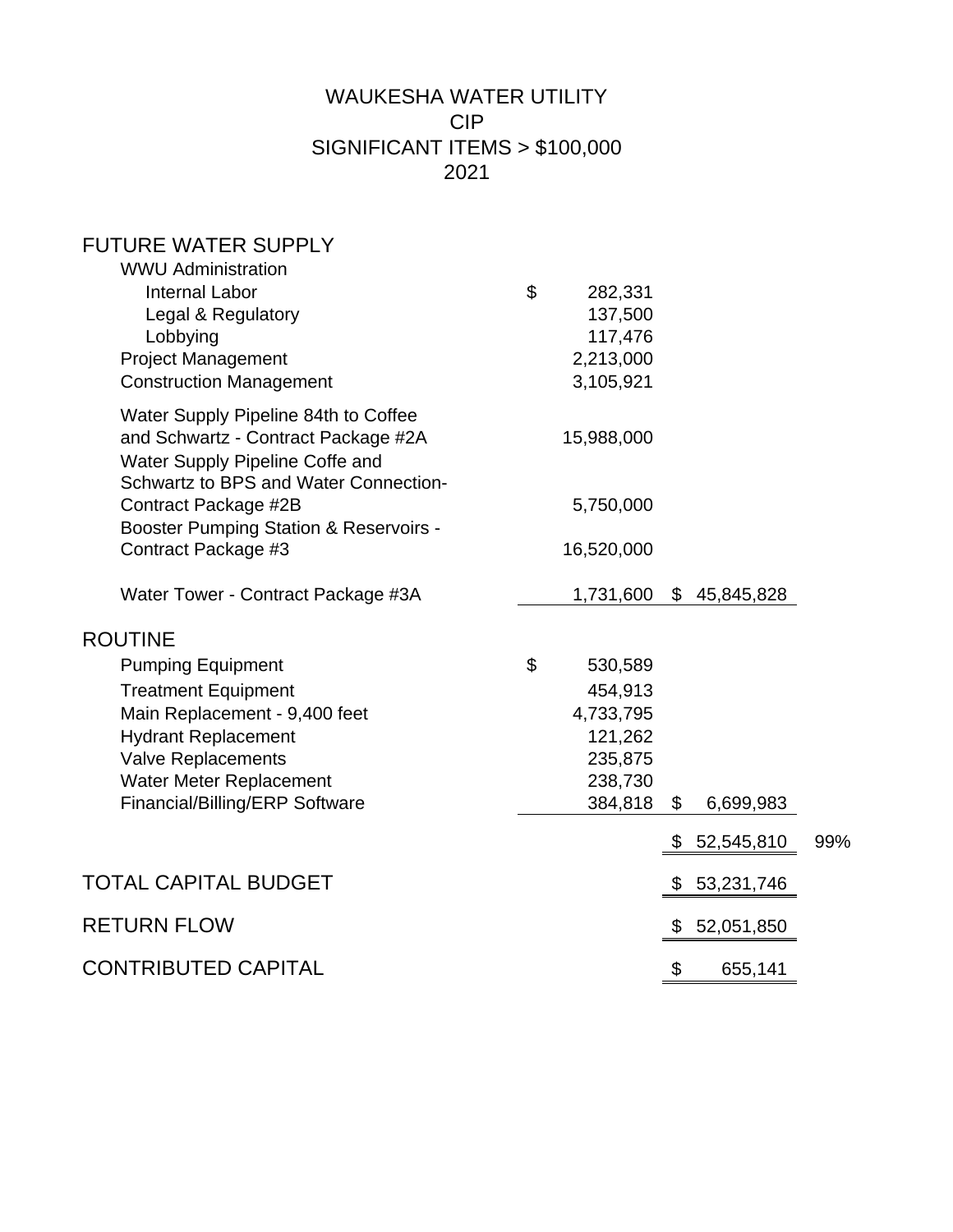#### **WAUKESHA WATER UTILITY STATEMENT OF PROJECTED SOURCES AND USES OF CASH SEPTEMBER 2020 - DECEMBER 2020**

| Cash Balance - August 31,2020                    |              | \$30,555,931 |              |
|--------------------------------------------------|--------------|--------------|--------------|
| <u>SOURCES 9/1 - 12/31:</u>                      |              |              |              |
| Operations:                                      |              |              |              |
| Customers - water sales                          | \$3,930,798  |              |              |
| Waste Water Utility - joint metering billing     | 249,800      |              |              |
| Rent of utility property - cellular leases       | 117,902      |              |              |
| Receipts on sewer bills                          | 5,912,482    |              |              |
| Receipts on return flow bills                    | 1,524,489    |              |              |
| Other - miscellaneous                            | 206,047      |              |              |
| <b>Total Cash From Operating Activities</b>      | \$11,941,518 |              |              |
| <b>Capital and Related Financing Activities:</b> |              |              |              |
| Grants                                           | \$0          |              |              |
| Contributions                                    | 92,444       |              |              |
| Issuance of long-term debt - 2018 BAN Draws      | 3,107,540    |              |              |
| Issuance of long-term debt - WIFIA (Refinance)   | 20,794,498   |              |              |
| Issuance of long-term debt - WIFIA               | 8,990,631    |              |              |
| Return Flow Cap Costs paid by City               | 17,584,327   |              |              |
| Interest income                                  | 19,200       |              |              |
| Total Cash From Capital/ Investing Activities    | \$50,588,640 |              |              |
| <b>Total Cash Receipts</b>                       |              | \$62,530,158 |              |
| <u> USES 9/1 - 12/31:</u>                        |              |              |              |
| Salaries, wages, payroll taxes and benefits      | \$1,418,492  |              |              |
| Subcontracted and outside services               | 197,039      |              |              |
| Disbursement to city for sewer transfer          | 5,850,256    |              |              |
| Disbursement to city for return flow transfer    | 1,520,133    |              |              |
| Pumping power                                    | 244,038      |              |              |
| Purchase of materials and supplies               | 1,962,639    |              |              |
| Tax equivalent - PILOT                           | 0            |              |              |
| Acquisition of capital assets                    | 4,630,154    |              |              |
| Acquisition of capital assets - Return Flow      | 19,538,141   |              |              |
| Debt service - principal                         | 1,280,000    |              |              |
| Debt service - principal refinanced or called    | 20,800,000   |              |              |
| Debt service - interest                          | 908,497      |              |              |
| <b>Total Cash Used</b>                           |              | \$58,349,389 |              |
| Net Change in Cash                               |              |              | \$4,180,769  |
| Cash Balance - December 31, 2020                 |              |              | \$34,736,700 |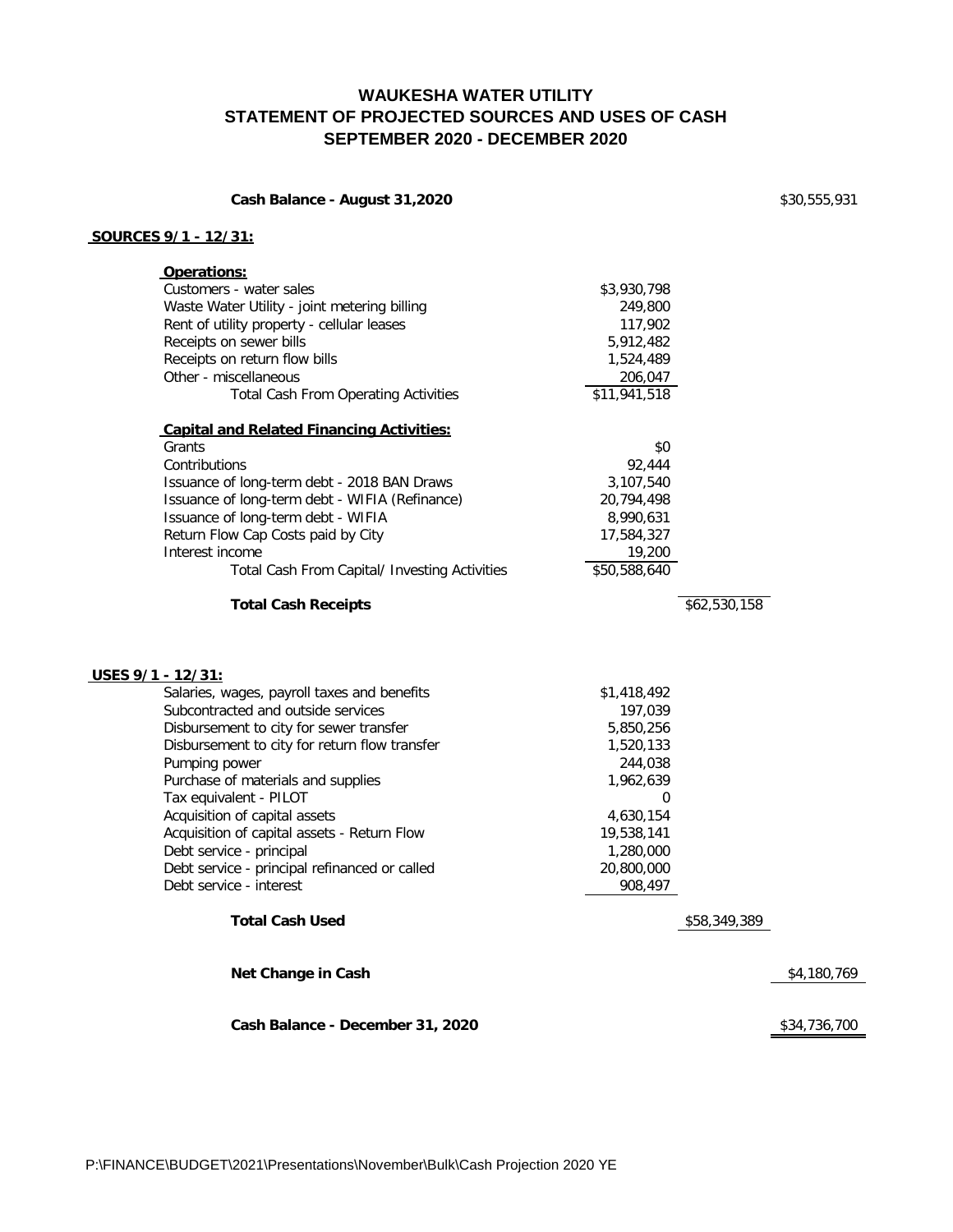### WAUKESHA WATER UTILITY CIPBORROWED FUNDS - BUDGET 2021

|                |               | Less Funds |                          | <b>Plus Debt</b> | <b>Borrowed Funds</b> |             |              |
|----------------|---------------|------------|--------------------------|------------------|-----------------------|-------------|--------------|
| <b>Capital</b> | <b>Budget</b> | Remaining  | Less Grants              | Refinancing      | <b>Needed</b>         | Less: WIFIA | Cash Funding |
| <b>FWS</b>     | 45,912,828    |            |                          |                  | 45,912,828            | 45.912.828  |              |
| Routine        | 7,318,918     | 7,318,918  | -                        | -                |                       | -           |              |
|                | 53,231,746    | 7,318,918  | $\overline{\phantom{a}}$ |                  | 45,912,828            | 45,912,828  |              |

### Notes:

(1) Approximately \$7.3 million will be financed with proceeds from the 2018 BAN ("Draw Bond").

(2) The following estimates the general oblifation (GO) debt outstanding issued with the approval of the City

| GO Debt Authorized by City for WWU          | \$<br>50,000,000 |
|---------------------------------------------|------------------|
| Estimated GO Debt Outstanding at 12/31/2020 | 30,450,000       |
| GO Debt "Available" at 12/31/2020           | 19,550,000       |
| Estimated GO Debt Repaid in 2021            | 1,635,000        |
| GO Debt Available in 2021                   | \$<br>21,185,000 |

(3) The balance of the 2016 NANs and 2017 NANs are planned for refinancing in 2021 (approx. \$7.8 million)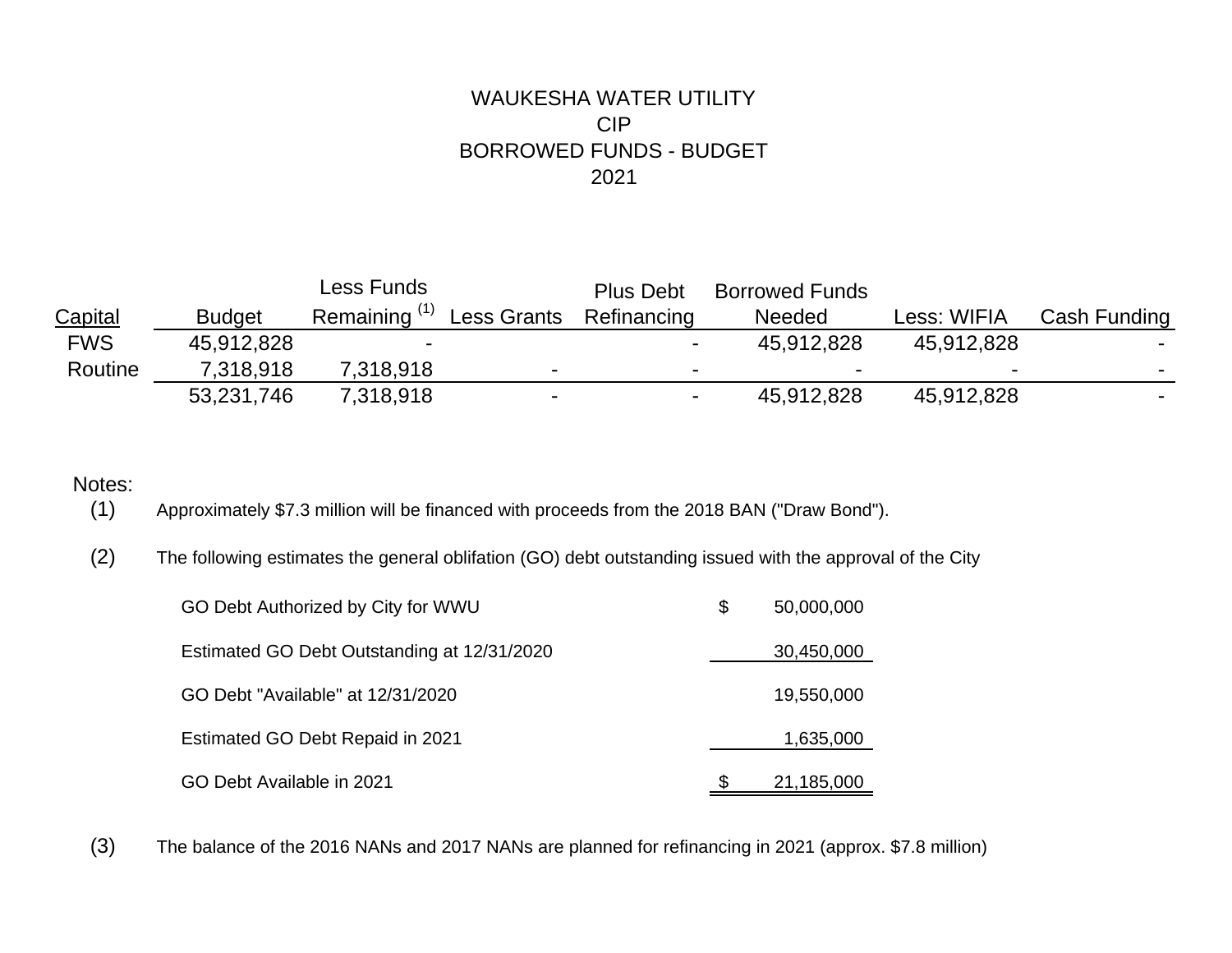#### **WWUGWA - Admin PM/CM**

|                          |                                         | 2020      | 2021                           | 2022                | 2023                | 2024           | 2025                             |                      |
|--------------------------|-----------------------------------------|-----------|--------------------------------|---------------------|---------------------|----------------|----------------------------------|----------------------|
| <b>Account #</b><br>Job# | <b>Description</b>                      | Projected | <b>Budget per</b><br><b>WS</b> | <b>Budget Macro</b> | <b>Budget Macro</b> |                | <b>Budget Macro Budget Macro</b> | 2021 - 2025<br>Total |
|                          |                                         |           |                                |                     |                     |                |                                  |                      |
| 1830                     | <b>GWA</b>                              |           |                                |                     |                     |                |                                  |                      |
|                          | <b>Utility Costs</b>                    |           |                                |                     |                     |                |                                  |                      |
| GLC-W0001/GLEW0006       | Internal Labor & Incidentals            | 236,746   | 282,331                        | 331,272             | 379,039             | $\blacksquare$ | $\overline{\phantom{0}}$         | 992,641              |
| GLC-W0002/GLEW0002       | <b>Financial Planning</b>               | 30.000    | 67.000                         | 58,300              | 33,300              |                |                                  | 158,600              |
| GLC-W0003/GLEW0003       | Legal & Regulatory                      | 2,717,000 | 137,500                        | 27,500              | 27,500              |                |                                  | 192,500              |
| GLEW0001                 | Lobbying                                | 101,000   | 117,476                        | 54,691              | 54,892              |                |                                  | 227,059              |
| GLCSD001/GLESD001        | Route Determination/Water Quality       |           |                                |                     |                     |                |                                  |                      |
| GLCE0001/GLCEF001        | <b>Effluent Land</b>                    |           |                                |                     |                     |                |                                  |                      |
|                          |                                         |           |                                |                     |                     |                |                                  |                      |
|                          | <b>GWA WWU Admin</b>                    | 3,084,746 | 604,307                        | 471,763             | 494,731             |                |                                  | 1,570,801            |
|                          |                                         |           |                                |                     |                     |                |                                  |                      |
| GLCW0005/GLEW0005        | Project Management - Supply             | 3,740,000 | 2,108,000                      | 1,799,000           | 849,000             |                |                                  | 4,756,000            |
| <b>GLEW0007</b>          | Pipe Loop Testing/ Water Quality        | 1,623     |                                |                     |                     |                |                                  |                      |
| GLCSD002                 | Water Quality Studies - GWA Supply      | 148,377   | 105,000                        | 70,000              | 70,000              |                |                                  | 245,000              |
|                          |                                         |           |                                |                     |                     |                |                                  |                      |
|                          | <b>GWA Project Management</b>           | 3,890,000 | 2,213,000                      | 1,869,000           | 919,000             |                |                                  | 5,001,000            |
|                          |                                         |           |                                |                     |                     |                |                                  |                      |
| GLEW0009                 | <b>Construction Management - Supply</b> | 465,732   | 3,105,921                      | 2,371,653           | 1,700,000           |                |                                  | 7,177,574            |
|                          |                                         |           |                                |                     |                     |                |                                  |                      |
|                          | <b>GWA Construction Management</b>      | 465,732   | 3,105,921                      | 2,371,653           | 1,700,000           |                |                                  | 7,177,574            |
|                          |                                         |           |                                |                     |                     |                |                                  |                      |
|                          | <b>TOTAL WWU ADMIN &amp; PM/CM</b>      | 7,440,478 | 5,923,228                      | 4,712,416           | 3,113,731           |                |                                  | 13,749,374           |
|                          |                                         |           |                                |                     |                     |                |                                  |                      |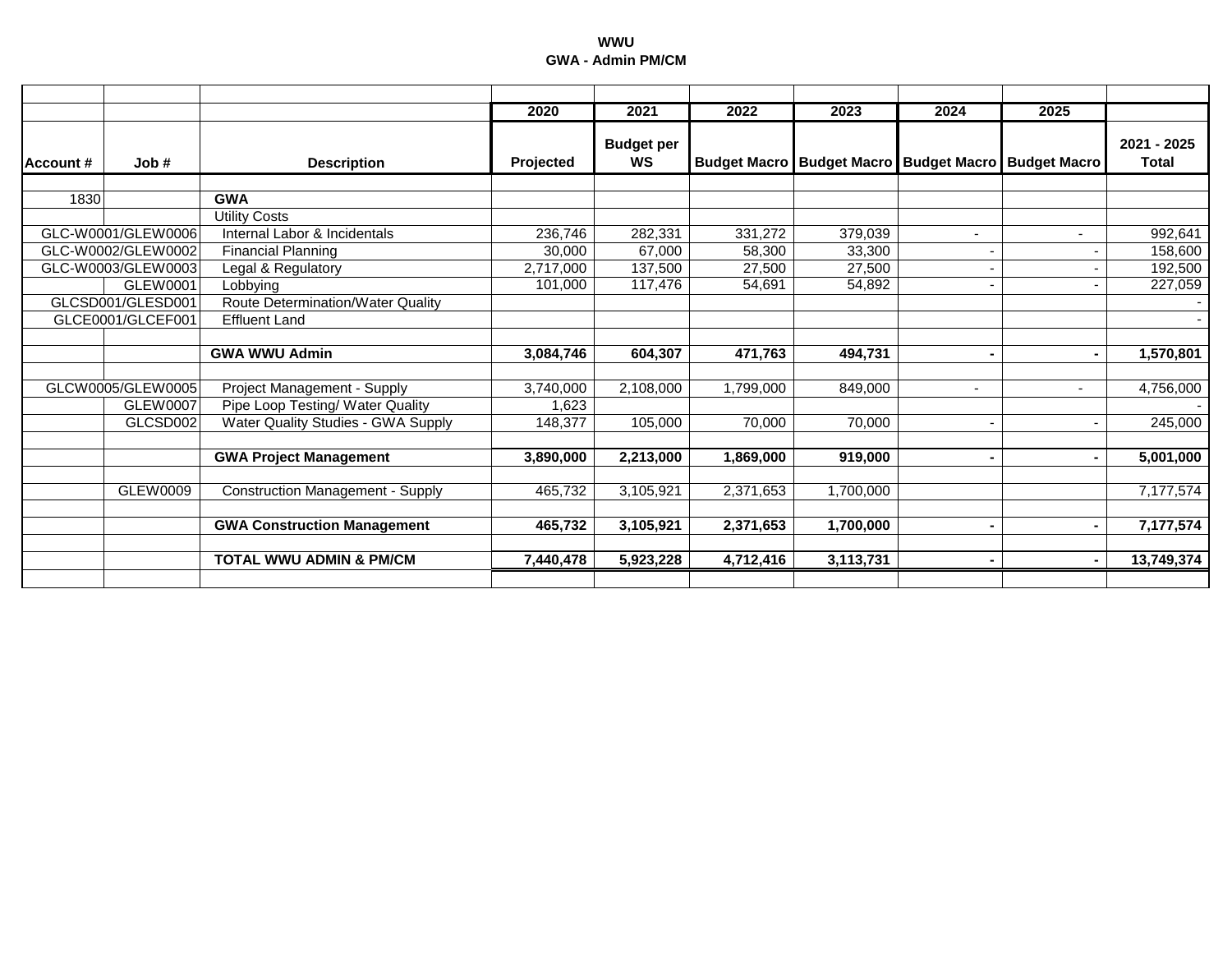#### **WWU GWA - Supply**

|                   |                                                      | 2020      | 2021                              | 2022       | 2023                | 2024                | 2025                |             |
|-------------------|------------------------------------------------------|-----------|-----------------------------------|------------|---------------------|---------------------|---------------------|-------------|
|                   |                                                      |           |                                   |            |                     |                     |                     |             |
|                   |                                                      |           |                                   |            |                     |                     |                     | 2021 - 2025 |
| Job#<br>Account # | <b>Description</b>                                   | Projected | <b>Budget per WS Budget Macro</b> |            | <b>Budget Macro</b> | <b>Budget Macro</b> | <b>Budget Macro</b> | Total       |
|                   |                                                      |           |                                   |            |                     |                     |                     |             |
|                   | <b>SUPPLY</b>                                        |           |                                   |            |                     |                     |                     |             |
| GLCS0005          | Supply Pump Station Land                             | 500,000   |                                   |            |                     |                     |                     |             |
|                   | Water Supply Pipeline 84th to Coffee and Schwartz -  |           |                                   |            |                     |                     |                     |             |
| 320 GLCS0002      | Contract Package #2A                                 | 1,512,000 | 15,988,000                        | 9,324,000  | 1,176,000           |                     |                     | 26,488,000  |
|                   | Water Supply Pipeline Coffee and Schwartz to BPS and |           |                                   |            |                     |                     |                     |             |
|                   | Water Connection- Contract Package #2B               |           | 5,750,000                         | 5,750,000  |                     |                     |                     | 11,500,000  |
|                   | Booster Pumping Station & Reservoirs - Contract      |           |                                   |            |                     |                     |                     |             |
| 321 GLCS0003      | Package #3                                           |           | 16,520,000                        | 16,520,000 | 8,260,000           |                     |                     | 41,300,000  |
| GLCS0006          | Water Tower - Contract Package #3A                   |           | 1,731,600                         | 2,080,000  | 1,388,400           |                     |                     | 5,200,000   |
|                   |                                                      |           |                                   |            |                     |                     |                     |             |
|                   | <b>TOTAL SUPPLY</b>                                  | 2,012,000 | 39,989,600                        | 33,674,000 | 10,824,400          |                     |                     | 84,488,000  |
|                   |                                                      |           |                                   |            |                     |                     |                     |             |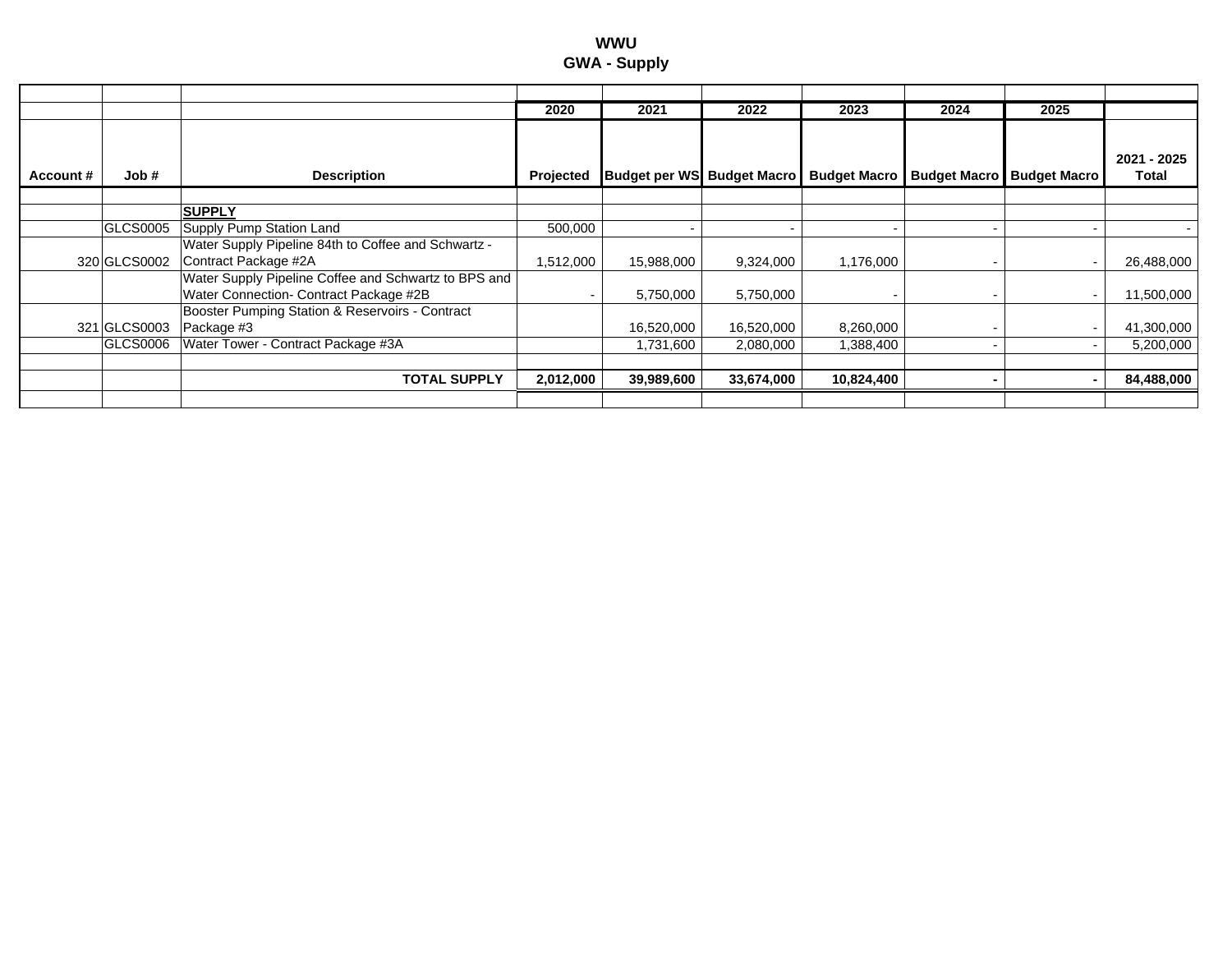#### **WWU GWA - Return Flow**

|                 |                                                   | 2020             | 2021                 | 2022                | 2023                | 2024                | 2025                |                             |
|-----------------|---------------------------------------------------|------------------|----------------------|---------------------|---------------------|---------------------|---------------------|-----------------------------|
| Job#            | <b>Description</b>                                | <b>Projected</b> | <b>Budget per WS</b> | <b>Budget Macro</b> | <b>Budget Macro</b> | <b>Budget Macro</b> | <b>Budget Macro</b> | 2021 - 2025<br><b>Total</b> |
|                 | <b>RETURN FLOW</b>                                |                  |                      |                     |                     |                     |                     |                             |
|                 | <b>Return Flow</b>                                |                  |                      |                     |                     |                     |                     |                             |
|                 | Return Flow Pipeline - Contract Package #5        | 3,100,400        | 17,995,800           | 9,402,300           | 3,201,500           |                     |                     | 30,599,600                  |
|                 | Return Flow Pipeline Combined Corridor - Contract |                  |                      |                     |                     |                     |                     |                             |
|                 | Package #2B                                       |                  | 3,450,000            | 3,450,000           |                     |                     |                     | 6,900,000                   |
|                 | Return Flow Outfall & Pipeline - Contract Package |                  |                      |                     |                     |                     |                     |                             |
|                 | #6                                                | 1,521,300        | 24,986,200           | 15,720,100          | 3,872,400           |                     |                     | 44,578,700                  |
|                 |                                                   |                  |                      |                     |                     |                     |                     |                             |
|                 | <b>Return Flow Contract Package Total</b>         | 4,621,700        | 46,432,000           | 28,572,400          | 7,073,900           |                     | $\blacksquare$      | 82,078,300                  |
|                 |                                                   |                  |                      |                     |                     |                     |                     |                             |
|                 | Project & Construction Management                 |                  |                      |                     |                     |                     |                     |                             |
| <b>GLEW0008</b> | <b>Return Flow Land</b>                           | 630,876          | 250,000              |                     |                     |                     |                     | 250,000                     |
| <b>GLEW0008</b> | Easements                                         | 110,505          |                      |                     |                     |                     |                     |                             |
| <b>GLEW0008</b> | Route Determination/Water Quality                 |                  |                      |                     |                     |                     |                     |                             |
| <b>GLEW0008</b> | Program Management                                | 2,714,000        | 1,462,000            | 1,557,400           | 405,800             |                     |                     | 3,425,200                   |
| <b>GLEW0008</b> | <b>Construction Management</b>                    | 2,000,000        | 3,500,000            | 1,200,000           | 500,000             |                     |                     | 5,200,000                   |
| <b>GLEW0008</b> | Administration                                    | 468,394          | 337,548              | 199,918             | 211,718             |                     |                     | 749,184                     |
| <b>GLEW0008</b> | Internal Labor & Incidentals                      | 54,102           | 70,302               | 57,397              | 59,119              |                     |                     | 186,818                     |
|                 |                                                   |                  |                      |                     |                     |                     |                     |                             |
|                 | <b>Return Flow Admin Cost Total</b>               | 5,977,878        | 5,619,850            | 3,014,715           | 1,176,637           |                     | $\blacksquare$      | 9,811,202                   |
|                 |                                                   |                  |                      |                     |                     |                     |                     |                             |
|                 | <b>TOTAL RETURN FLOW</b>                          | 10,599,578       | 52,051,850           | 31,587,115          | 8,250,537           |                     |                     | 91,889,502                  |
|                 |                                                   |                  |                      |                     |                     |                     |                     |                             |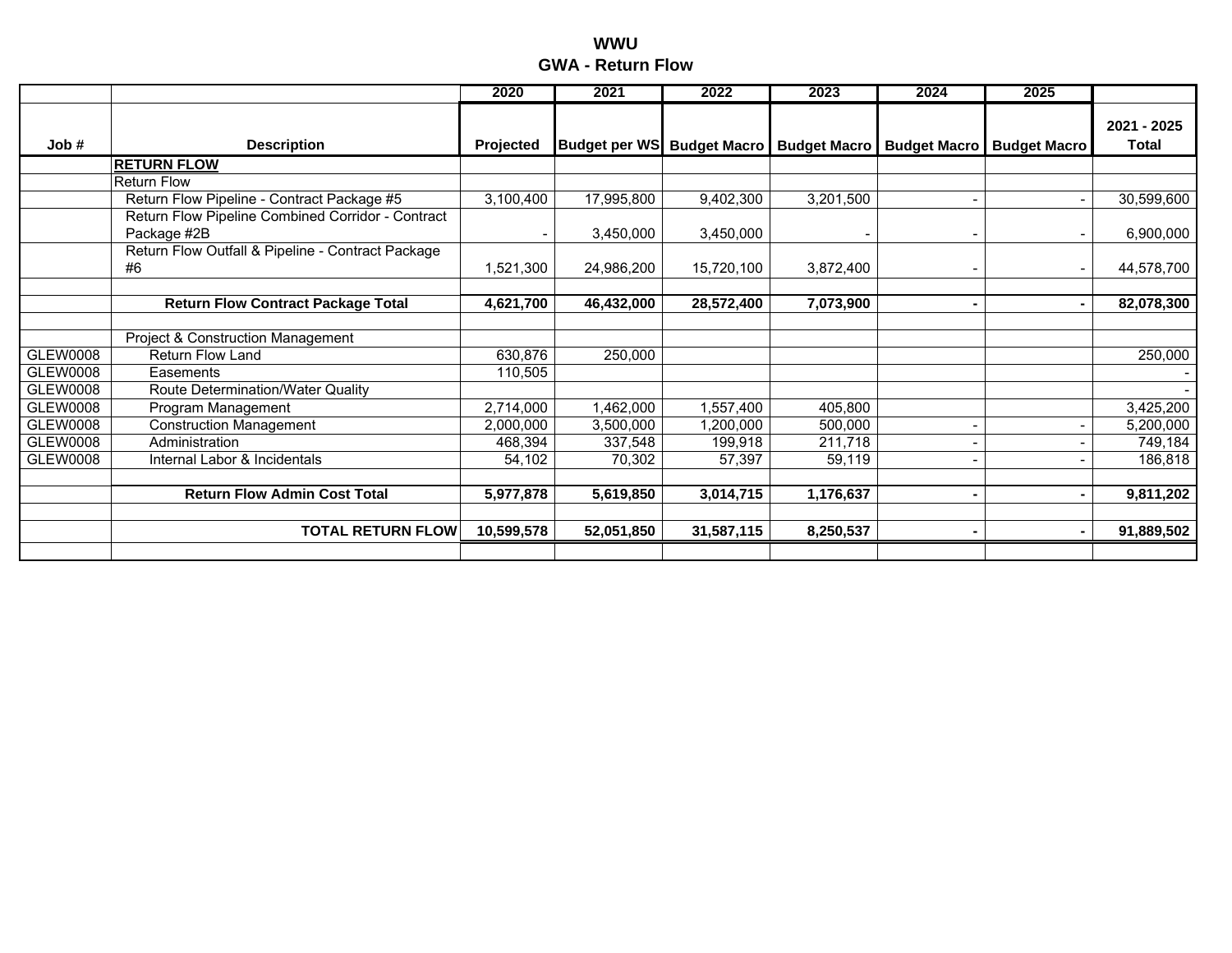#### **WWU CIP Source, Pumping Treatment**

|           |        |                                       | 2020      | 2021                     | 2022    | 2023    | 2024    | 2025                                                      |                      |
|-----------|--------|---------------------------------------|-----------|--------------------------|---------|---------|---------|-----------------------------------------------------------|----------------------|
| Account # | Job #  | <b>Description</b>                    | Projected | <b>Budget per</b><br>WS  |         |         |         | Budget Macro   Budget Macro   Budget Macro   Budget Macro | 2021 - 2025<br>Total |
|           |        |                                       |           |                          |         |         |         |                                                           |                      |
| 3250-300  |        | Capital Pumping Equipment             |           | 22,354                   | 145,000 | 160,000 | 25,000  | 25,000                                                    | 377,354              |
|           |        | Spare Cables #8                       | 18,000    |                          |         |         |         |                                                           |                      |
|           | W01259 | <b>River Valley Generator</b>         | 15,000    | $\overline{\phantom{a}}$ |         |         |         | $\overline{\phantom{0}}$                                  |                      |
|           | W01258 | Well #9 Drive Replacement             | 35,000    |                          |         |         |         |                                                           |                      |
|           |        | Well $#10$                            |           | 403,229                  |         |         |         | $\overline{\phantom{a}}$                                  | 403,229              |
|           |        | <b>Highline Booster Generator</b>     |           | 105,007                  |         |         |         | $\overline{\phantom{0}}$                                  | 105,007              |
|           |        |                                       |           |                          |         |         |         |                                                           |                      |
| 3210-300  |        | Capital Pumping Structure Improvement | 7,500     | 5,613                    | 6,000   | 6,000   | 6,000   | 6,000                                                     | 29,613               |
|           |        | <b>Station Roof Replacement</b>       |           | 48,368                   | 15,000  | 20,000  | 60,000  |                                                           | 143,368              |
| 3320-300  |        | <b>Tmnt Equipment Update</b>          |           | 417,785                  | 10,000  | 10,000  | 10,000  | 10,000                                                    | 457,785              |
|           |        | 2 Chemical Scales                     | 14,139    | 17,128                   |         |         |         |                                                           | 17,128               |
|           |        | <b>Chemical Feed Equipment</b>        |           | 20,000                   |         |         |         | $\overline{\phantom{a}}$                                  | 20,000               |
|           |        | TOTAL SOURCE, PUMPING, & TREATMENT    | 89,639    | 1,039,483                | 176,000 | 196,000 | 101,000 | 41,000                                                    | 1,553,483            |
|           |        |                                       |           |                          |         |         |         |                                                           |                      |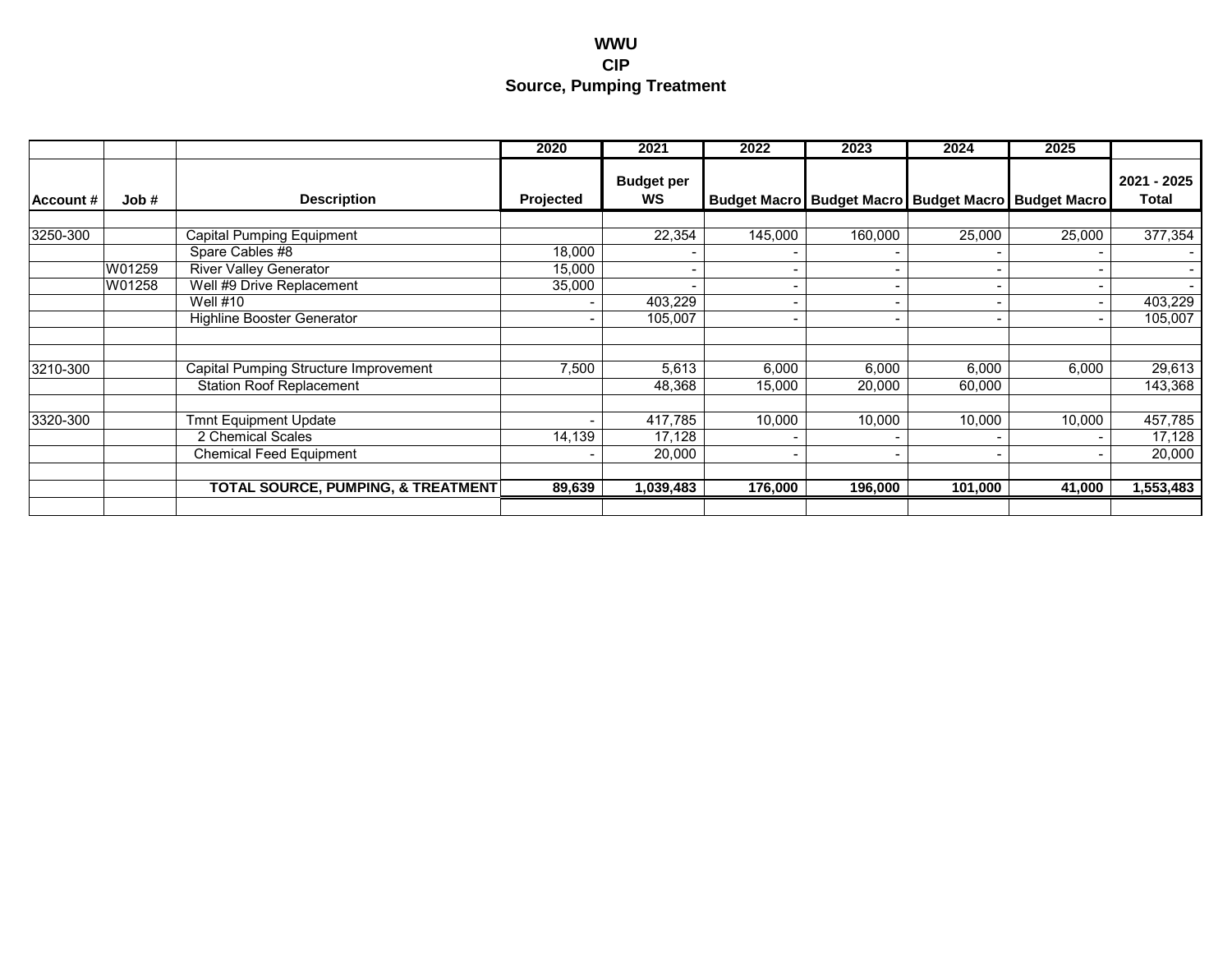#### **WWU CIP Transmission Distribution**

|           |        |                                                         | 2020             | 2021                                                              | 2022      | 2023                     | 2024                     | 2025                     |                             |
|-----------|--------|---------------------------------------------------------|------------------|-------------------------------------------------------------------|-----------|--------------------------|--------------------------|--------------------------|-----------------------------|
| Account # | Job#   | <b>Description</b>                                      | <b>Projected</b> | Budget per WS Budget Macro Budget Macro Budget Macro Budget Macro |           |                          |                          |                          | 2021 - 2025<br><b>Total</b> |
|           |        |                                                         |                  |                                                                   |           |                          |                          |                          |                             |
|           |        | <b>Total Replacement Footage Budgeted</b>               | 10,874           | 9,900                                                             | 8,740     | 9,430                    | 13,350                   | 15,100                   |                             |
|           |        | Total Replacement Cost per Foot                         |                  | 389                                                               | 403       | 417                      | 431                      | 513                      |                             |
|           |        |                                                         |                  |                                                                   |           |                          |                          |                          |                             |
| 3431-600  |        | Water Main Improvements                                 |                  | 1,906                                                             | 3,520,773 | 3,929,025                | 5,753,086                | 7,739,999                | 20,944,788                  |
|           | M00501 | Waukesha West By-Pass - Genesee Rd to Fiddlers<br>Creek | 12,000           |                                                                   |           |                          |                          |                          |                             |
|           | M00532 | Hartwell - Wabash to Newhall & Oxford - Hartwell to     |                  |                                                                   |           |                          |                          |                          |                             |
|           |        | East                                                    | 884,592          |                                                                   |           |                          |                          |                          |                             |
|           |        | Easement - Oakmont to Pebble Valley Zone                |                  | 431,839                                                           |           |                          |                          | $\blacksquare$           | 431,839                     |
|           | M00543 | Barstow - WI to North                                   | 1,219,483        |                                                                   |           |                          |                          | $\sim$                   | $\sim$                      |
|           |        | Riverfront Plaza - Broadway to Barstow                  |                  |                                                                   |           |                          |                          |                          |                             |
|           |        | Main St - Barstow Crossing                              |                  | $\sim$                                                            | $\sim$    | $\sim$                   | $\sim$                   | $\sim$                   | $\sim$                      |
|           | M00545 | Tenny and Roberta                                       | 683,039          |                                                                   |           |                          |                          | $\overline{\phantom{a}}$ |                             |
|           | M00551 | Scott                                                   | 368,625          |                                                                   |           |                          | $\overline{a}$           | $\sim$                   |                             |
|           |        | Additional Streets To Be Determined by City             |                  |                                                                   |           |                          |                          |                          |                             |
|           | M00546 | W. St. Paul - Mountain to Madison                       | 13,625           | 19,936                                                            | $\sim$    | $\sim$                   | $\sim$                   | $\mathbf{r}$             | 19,936                      |
|           | M00547 | Madison Street Utility & Street Improvements            |                  |                                                                   |           |                          |                          | $\blacksquare$           |                             |
|           | M00548 | Area 1 & 2 Flood Mitigation - Watermain Offsets for     |                  |                                                                   |           |                          |                          |                          |                             |
|           |        | Storm Swr                                               | 75,000           |                                                                   |           |                          |                          |                          |                             |
|           | M00553 | E Broadway Meter Pit Removal Main Relay                 | 225,000          |                                                                   |           | $\blacksquare$           | $\sim$                   | $\equiv$                 | $\sim$                      |
|           |        | Prairie - College to St Paul                            |                  | 1,492,738                                                         |           | $\overline{\phantom{a}}$ |                          | $\sim$                   | 1,492,738                   |
|           |        | Sunset - Chapman to Center                              | $\sim$           | 906,093                                                           |           |                          | $\overline{\phantom{a}}$ | $\blacksquare$           | 906,093                     |
|           |        | Perkins - Main to Arcadian                              |                  | 971,487                                                           |           |                          |                          |                          | 971,487                     |
|           |        | Caldell, Fairmont, and Lawndale                         | $\blacksquare$   | 802,861                                                           |           |                          |                          | $\sim$                   | 802,861                     |
|           |        | Oxford & Downing                                        | $\blacksquare$   | 213,441                                                           | $\sim$    | $\overline{\phantom{a}}$ |                          | $\blacksquare$           | 213,441                     |
|           |        | Oakmont PRV                                             |                  | 106.934                                                           |           |                          |                          | $\overline{\phantom{a}}$ | 106,934                     |
|           |        | Main Inventory                                          | 22,556           |                                                                   |           |                          |                          |                          |                             |
| 3451-300  |        | Laterals Replacement - Street Only                      | 18,197           | 24,016                                                            | 24,835    | 25,687                   | 26,568                   | 27,480                   | 128,587                     |
| 3481-300  |        | <b>Hydrant Replacement</b>                              | 92,819           | 121,262                                                           | 125,421   | 129,723                  | 134,173                  | 138,775                  | 649,354                     |
| 3431-300  |        | <b>Valve Replacements</b>                               | 227,038          | 235,875                                                           | 243,966   | 252,334                  | 260,989                  | 269,941                  | 1,263,104                   |
| 3431-300  |        | Manhole to valve box conversions                        | 5,548            | 5,160                                                             | 5,337     | 5,520                    | 5,709                    | 5,905                    | 27,630                      |
| 3461-300  |        | Water Meter Sets 5/8" - 6"                              | 231,600          | 238,730                                                           | 247,700   | 256,200                  | 265,000                  | 274,100                  | 1,281,730                   |
| 3461-300  |        | <b>Automated Meter Reading</b>                          |                  |                                                                   |           |                          | 1,000,000                |                          | 1,000,000                   |
| 3420-300  |        | Reservoirs                                              |                  |                                                                   |           |                          |                          |                          |                             |
|           |        |                                                         |                  |                                                                   |           |                          |                          |                          |                             |
|           |        | <b>TOTAL TRANSMISSION &amp; DISTRIBUTION</b>            | 4,079,123        | 5,572,280                                                         | 4,168,032 | 4,598,489                | 7,445,525                | 8,456,199                | 30,240,524                  |
|           |        |                                                         |                  |                                                                   |           |                          |                          |                          |                             |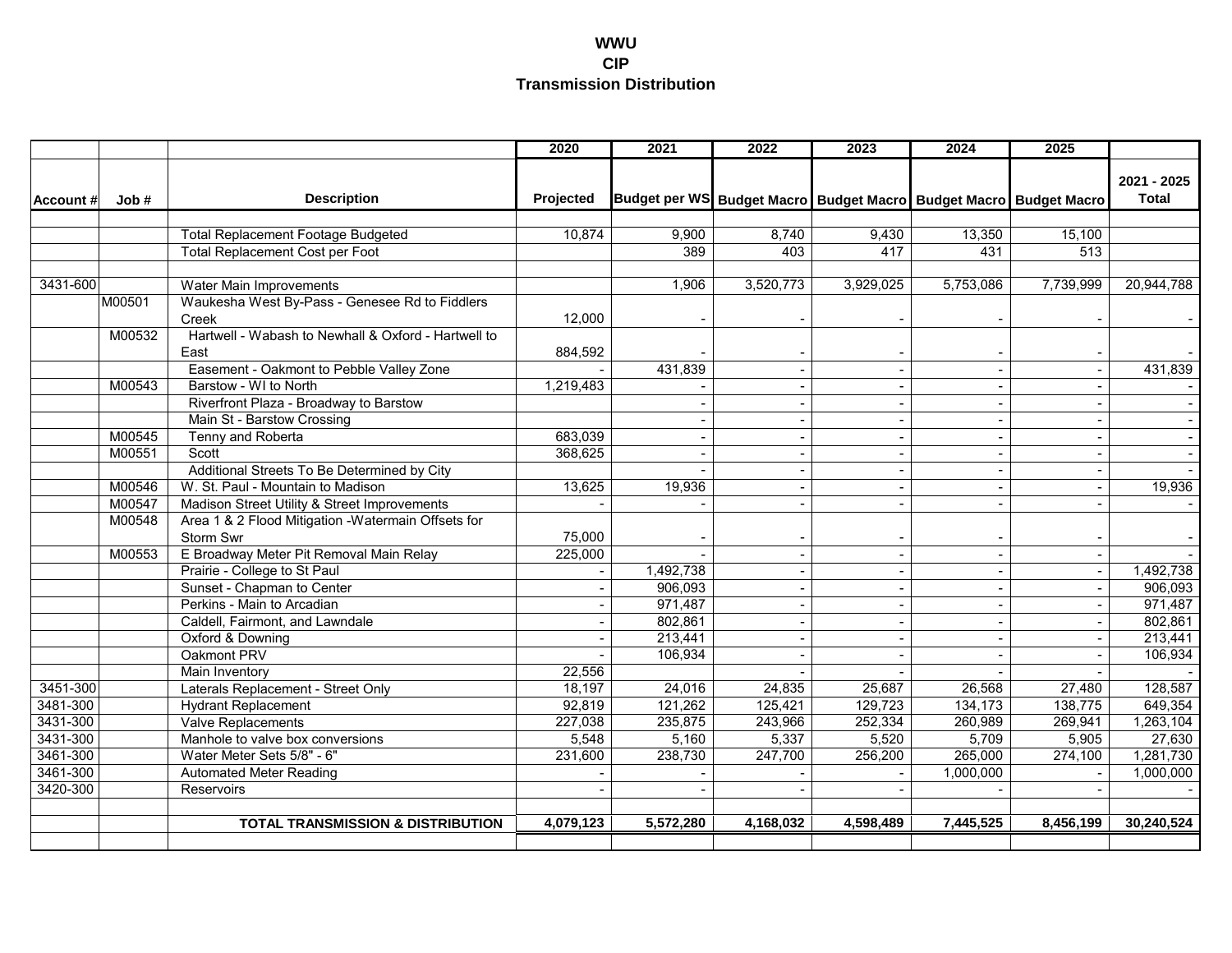### **WWU CIP General Plant**

|                  |        |                                    | 2020      | 2021                           | 2022                                             | 2023           | 2024                     | 2025                     |                             |
|------------------|--------|------------------------------------|-----------|--------------------------------|--------------------------------------------------|----------------|--------------------------|--------------------------|-----------------------------|
| <b>Account #</b> | Job#   | <b>Description</b>                 | Projected | <b>Budget per</b><br><b>WS</b> | Budget MacroBudget MacroBudget MacroBudget Macro |                |                          |                          | 2021 - 2025<br><b>Total</b> |
|                  |        |                                    |           |                                |                                                  |                |                          |                          |                             |
| 3890             |        | Land                               |           |                                | ÷,                                               |                |                          |                          |                             |
| 3900             |        | General Struct & Improvements      |           |                                |                                                  |                |                          |                          |                             |
|                  |        | Tile                               |           | 37,541                         |                                                  |                | $\overline{\phantom{a}}$ |                          | 37,541                      |
|                  |        | <b>Access Control/FAB Upgrades</b> |           |                                | 35,000                                           |                |                          |                          | 35,000                      |
|                  |        | Front Desk Remodel                 | 15,000    |                                |                                                  |                |                          |                          |                             |
|                  |        | Carpet                             |           | 37,541                         | $\blacksquare$                                   |                |                          |                          | 37,541                      |
|                  |        | North St Generator Bldg Roof       |           |                                |                                                  |                |                          |                          |                             |
|                  |        | W01257 Replacement                 | 18,570    |                                | $\blacksquare$                                   |                |                          |                          |                             |
|                  |        | <b>AC</b> in Server Room           | 4,240     |                                | $\overline{a}$                                   |                | $\blacksquare$           | <b>.</b>                 |                             |
|                  |        | Replace Camera System @ North St.  |           | 28,713                         |                                                  |                |                          |                          | 28,713                      |
|                  |        | Replace Roof Section Over Office   |           | 25,306                         | 45,000                                           | 25,000         | 25,000                   | 25,000                   | 145,306                     |
| 3910             |        | Office Furniture and Equipment     |           | 5,000                          | 5,000                                            | 5,000          | 5,000                    | 5,000                    | 25,000                      |
|                  |        | Office Improvements                |           |                                |                                                  |                |                          |                          |                             |
|                  |        | Copier                             | 20,000    |                                |                                                  |                |                          |                          |                             |
|                  |        | <b>Office Furniture</b>            | 25,000    |                                | $\blacksquare$                                   |                |                          |                          |                             |
| 3911             |        | Administrative Computer Equipment  |           |                                |                                                  |                |                          |                          |                             |
|                  | W01253 | <b>Computer Replacement</b>        | 32,734    | 16,237                         | 6,180                                            | 17,600         | 18,128                   | 18,672                   | 76,817                      |
|                  |        | Server                             | 19,000    |                                |                                                  |                | 20,000                   |                          | 20,000                      |
|                  |        | <b>Billing/Accounting Software</b> | 30,000    | 384,818                        | 500,000                                          |                |                          |                          | 884,818                     |
| 3920             |        | <b>Transportation Equipment</b>    |           |                                | 156,000                                          | 212,000        | 195,000                  | 203,000                  | 766,000                     |
| <b>WU007</b>     | W01254 | 2500 w/ service body               | 44,098    |                                |                                                  |                |                          |                          |                             |
| <b>WU050</b>     | W01256 | Ranger                             | 25,528    | $\sim$                         | $\blacksquare$                                   |                | $\blacksquare$           |                          |                             |
| <b>WU029</b>     | W01255 | Colorado                           | 25,528    | $\sim$                         | $\sim$                                           |                | $\blacksquare$           |                          |                             |
| <b>WU102</b>     |        | Edge K3J SEL front wheel drive     | 32,044    |                                | $\sim$                                           | $\sim$         | $\sim$                   | $\sim$                   |                             |
| <b>WU11</b>      |        | Silverado                          |           | 30,000                         | $\blacksquare$                                   | $\blacksquare$ | $\blacksquare$           | $\blacksquare$           | 30,000                      |
| <b>WU19</b>      |        | 3500 w/ service body               |           | 48,000                         | $\overline{\phantom{a}}$                         |                | $\overline{\phantom{a}}$ | $\overline{\phantom{a}}$ | 48,000                      |
| <b>WU78</b>      |        | Ranger                             |           | 27,000                         | $\overline{\phantom{a}}$                         |                |                          |                          | 27,000                      |
| <b>WU80</b>      |        | Ranger                             |           | 27,000                         | $\overline{a}$                                   |                |                          |                          | 27,000                      |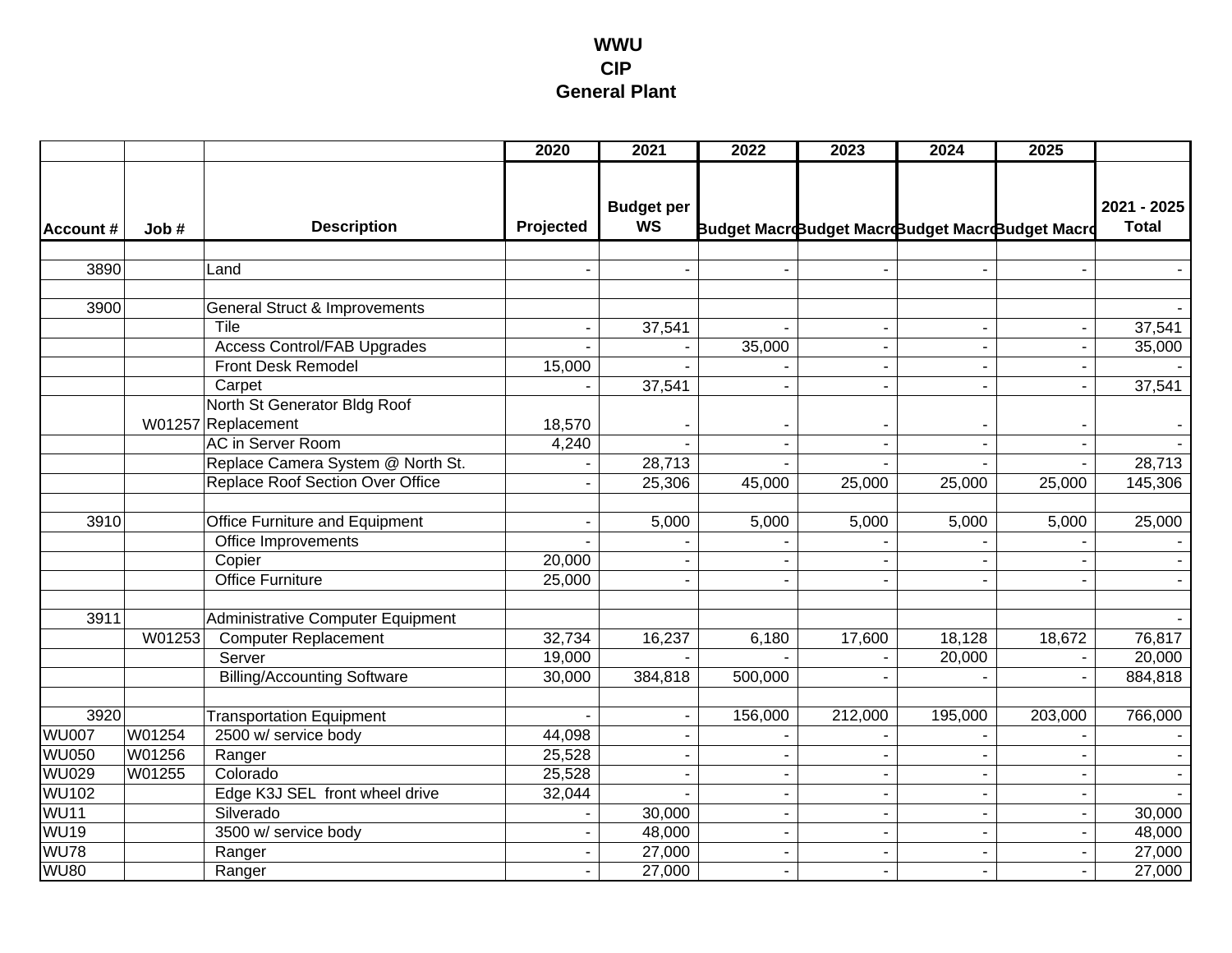### **WWU CIP General Plant**

|                  |                                 | 2020      | 2021                    | 2022                     | 2023    | 2024    | 2025                                             |                      |
|------------------|---------------------------------|-----------|-------------------------|--------------------------|---------|---------|--------------------------------------------------|----------------------|
| <b>Account #</b> | <b>Description</b><br>Job#      | Projected | <b>Budget per</b><br>WS |                          |         |         | Budget MacrdBudget MacrdBudget MacrdBudget Macrd | 2021 - 2025<br>Total |
|                  |                                 |           |                         |                          |         |         |                                                  |                      |
|                  |                                 |           |                         |                          |         |         |                                                  |                      |
| 3940             | Tools & Shop/Garage Equipment   | 5,000     | 10,000                  | 5,000                    | 5,000   | 5,000   | 5,000                                            | 30,000               |
|                  | <b>Equipment Upgrades</b>       |           |                         |                          |         |         |                                                  |                      |
|                  |                                 |           |                         |                          |         |         |                                                  |                      |
| 3960             | Power Operated Equipment        |           |                         | $\sim$                   | 140,000 | ۰       |                                                  | 140,000              |
|                  | Hydro-Excavator                 | 463,694   |                         | $\overline{\phantom{a}}$ |         |         |                                                  |                      |
|                  | Forklift                        |           | 30,000                  | ٠                        | ٠       | ۰       |                                                  | 30,000               |
| 3970             | Communications - Teleph & Radio |           |                         | $\overline{\phantom{a}}$ |         |         |                                                  |                      |
|                  |                                 |           |                         |                          |         |         |                                                  |                      |
| 3971             | Computers - SCADA               | ٠         |                         | $\sim$                   | 25,000  | 15,000  |                                                  | 40,000               |
|                  | <b>SCADA Upgrades</b>           | ٠         | ٠                       | $\overline{\phantom{a}}$ |         |         |                                                  |                      |
|                  |                                 |           |                         |                          |         |         |                                                  |                      |
|                  | <b>TOTAL GENERAL PLANT</b>      | 760,434   | 707,156                 | 752,180                  | 429,600 | 283,128 | 256,672                                          | 2,428,735            |
|                  |                                 |           |                         |                          |         |         |                                                  |                      |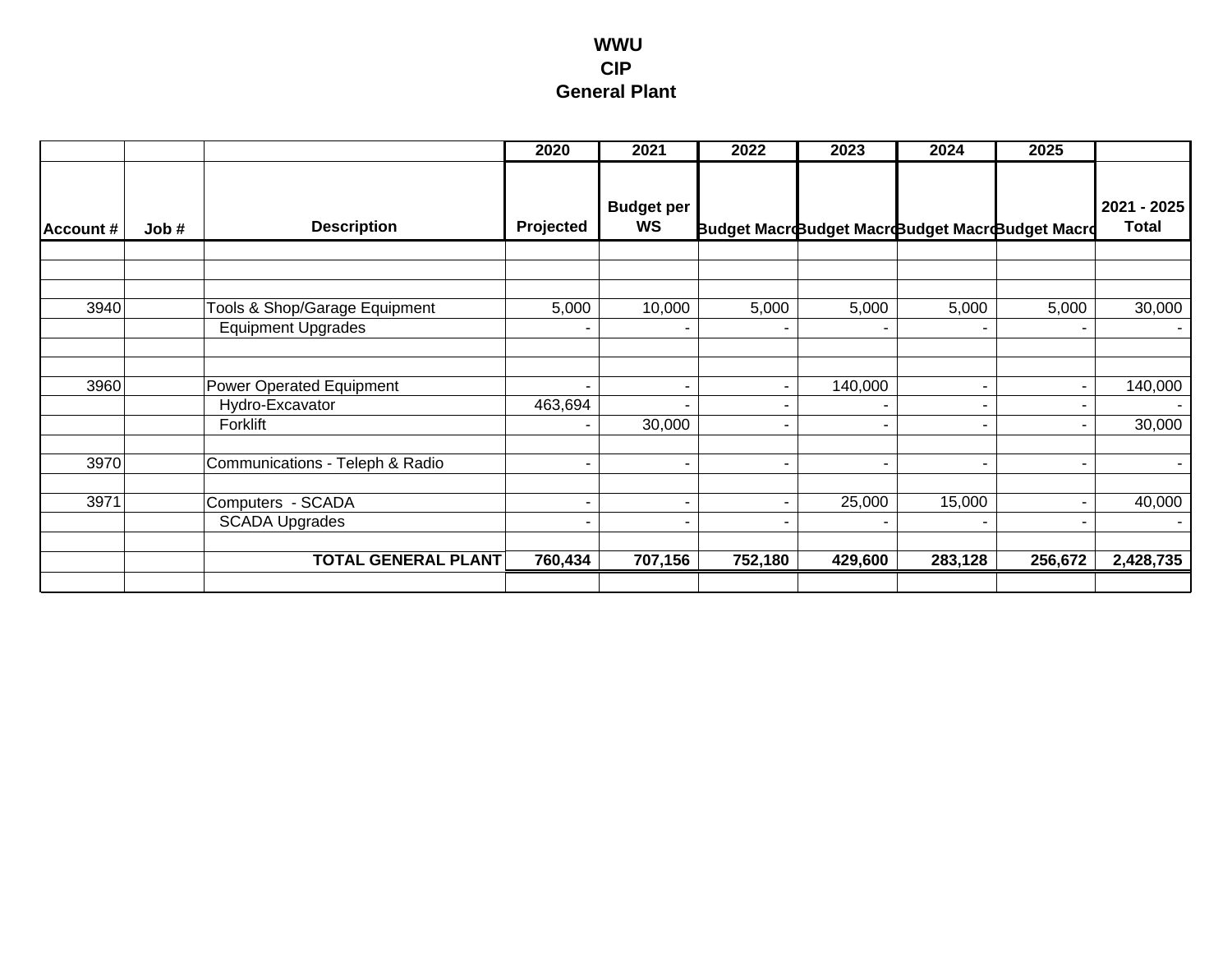#### **WWU CIPContributed Plant**

|          |                                      | 2020      | 2021                | 2022    | 2023    | 2024    | 2025                                                      |             |
|----------|--------------------------------------|-----------|---------------------|---------|---------|---------|-----------------------------------------------------------|-------------|
|          |                                      |           | <b>Budget per</b>   |         |         |         |                                                           | 2021 - 2025 |
| Account# | <b>Description</b>                   | Projected | WS                  |         |         |         | Budget Macro   Budget Macro   Budget Macro   Budget Macro | Total       |
|          |                                      |           |                     |         |         |         |                                                           |             |
|          | 3432 Subdivision Mains - Developer   | 276,991   | 366,634             | 321,813 | 332,851 | 344,267 | 356,076                                                   | 1,721,640   |
|          | 3452 Street Laterals - Developers    | 63,794    | 191,408             | 127,601 | 131,978 | 136,505 | 141,187                                                   | 728,678     |
|          | 3482 Hydrants - Developers           | 39,768    | 97,099              | 68,433  | 70,781  | 73,208  | 75,720                                                    | 385,241     |
|          |                                      |           |                     |         |         |         |                                                           |             |
|          |                                      | 380,553   | 655,141             | 517,847 | 535,609 | 553,981 | 572,982                                                   | 2,835,560   |
|          |                                      |           |                     |         |         |         |                                                           |             |
|          | 2020 Projects                        |           | 2021 Projects       |         |         |         |                                                           |             |
|          | New Perspective Senior Living Center |           | <b>Avid Hotel</b>   |         |         |         |                                                           |             |
|          | Waukesha County Courthouse           |           | Madison St          |         |         |         |                                                           |             |
|          | STH 59 & CTH X                       |           | Fox Run             |         |         |         |                                                           |             |
|          | Living Word Church                   |           | Prairie Song Villas |         |         |         |                                                           |             |
|          | Linden Grove                         |           |                     |         |         |         |                                                           |             |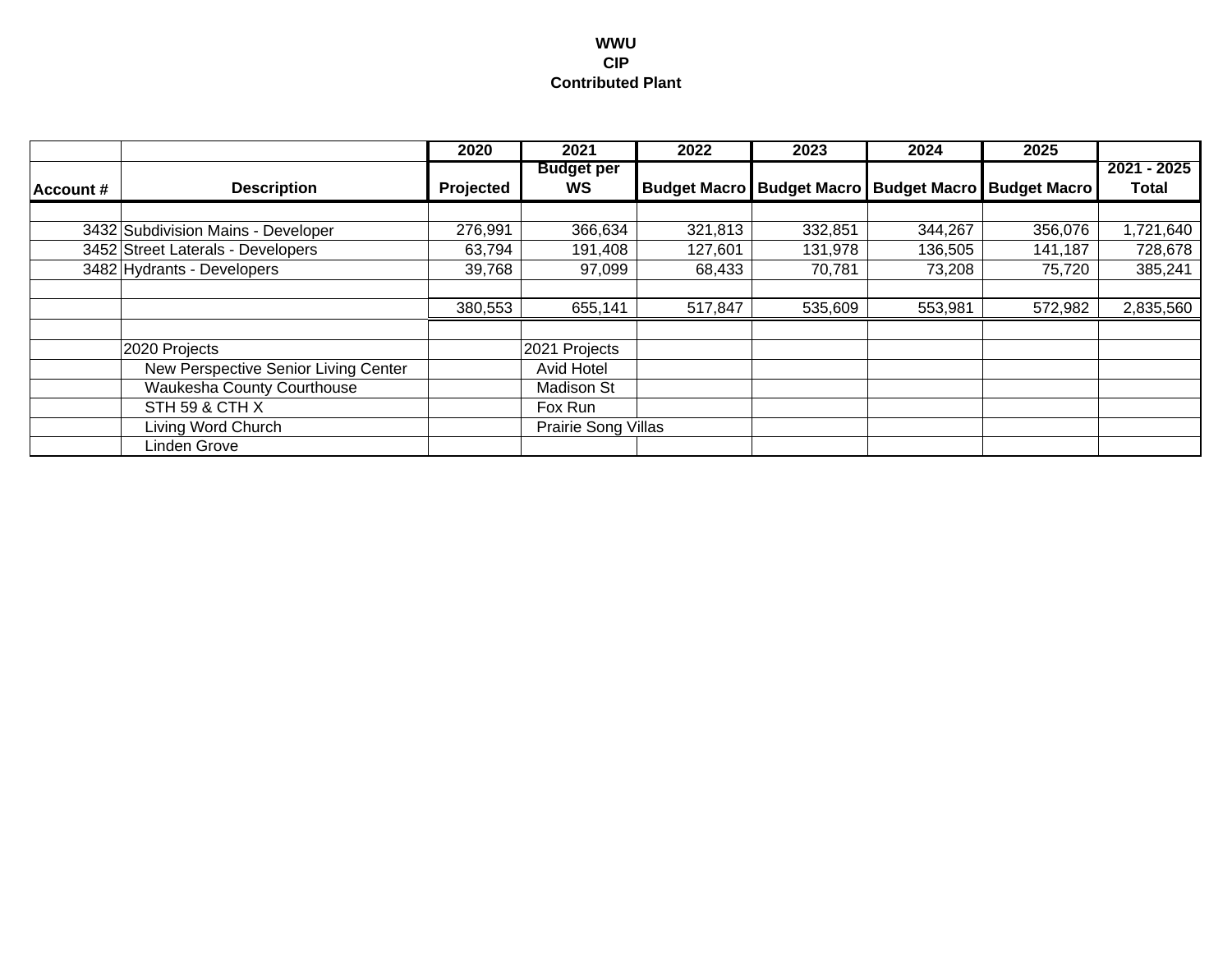

Statement of Revenues and Expenses **Compensation** Other Significant Items Detailed Variance Analysis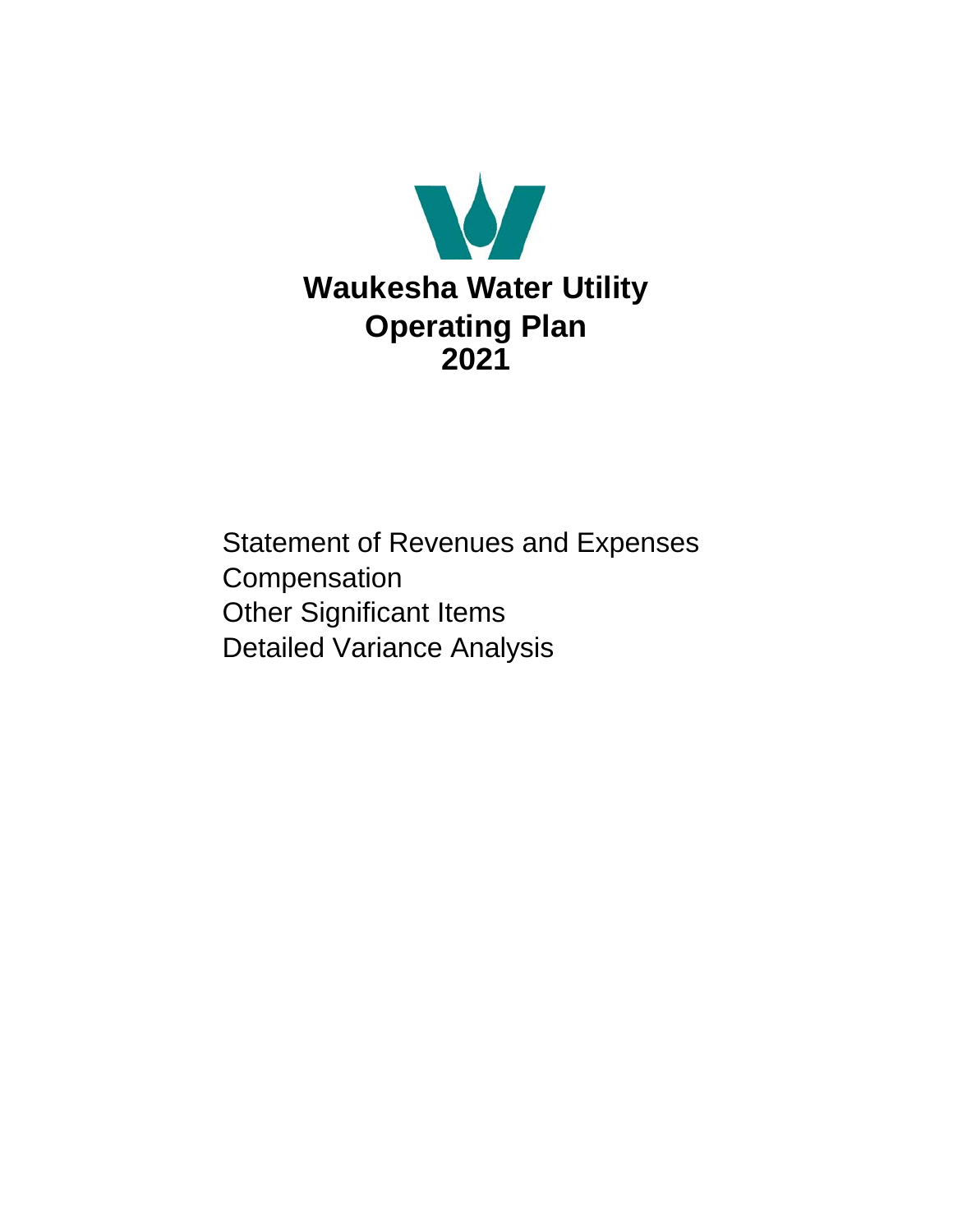#### **WAUKESHA WATER UTILITY STATEMENT OF REVENUES AND EXPENSES 2021 BUDGET**

|                                           |    | 2020 B               | 2020 P             | 2021 B               | 2020 P<br>v. 2020 B | 2021 B<br>v. 2020 P |
|-------------------------------------------|----|----------------------|--------------------|----------------------|---------------------|---------------------|
| <b>OPERATING REVENUES:</b>                |    |                      |                    |                      |                     |                     |
|                                           |    |                      |                    |                      |                     |                     |
| Residential                               | \$ | 5,346,698            | \$<br>5,042,799    | \$<br>5,946,999      | 0.94                | 1.18<br>1.18        |
| Commercial                                |    | 1,590,560<br>807,671 | 1,288,659          | 1,526,404<br>575,275 | 0.81<br>0.74        | 0.96                |
| Industrial<br>Public                      |    | 306,529              | 597,445<br>205,958 | 249,015              | 0.67                | 1.21                |
| <b>Multi Family</b>                       |    | 1,697,708            | 1,524,583          | 1,817,326            | 0.90                | 1.19                |
| Irrigation                                |    | 39,881               | 36,144             | 58,053               | 0.91                | 1.61                |
|                                           |    |                      |                    |                      |                     |                     |
| <b>Total Metered Sales</b>                |    | 9,789,046            | 8,695,588          | 10,173,071           | 0.89                | 1.17                |
| <b>Private Fire Capacity</b>              |    | 292,250              | 261,541            | 285,385              | 0.89                | 1.09                |
| <b>Public Fire Capacity</b>               |    | 2,428,459            | 2,099,978          | 2,547,817            | 0.86                | 1.21                |
| <b>Other Operating Revenues</b>           |    | 512,366              | 365,285            | 535,340              | 0.71                | 1.47                |
| <b>TOTAL OPERATING REVENUES</b>           |    | 13,022,121           | 11,422,392         | 13,541,613           | 0.88                | 1.19                |
| <b>OPERATING EXPENSES:</b>                |    |                      |                    |                      |                     |                     |
| Source                                    |    | 242,075              | 609,710            | 989,754              | 2.52                | 1.62                |
| Pumping                                   |    | 1,002,853            | 870,187            | 971,593              | 0.87                | 1.12                |
| Treatment                                 |    | 552,580              | 472,681            | 560,491              | 0.86                | 1.19                |
| <b>Distribution</b>                       |    | 1,441,757            | 1,051,232          | 1,115,363            | 0.73                | 1.06                |
| <b>Customer Service</b>                   |    | 216,058              | 295,332            | 284,637              | 1.37                | 0.96                |
| Administrative                            |    | 1,876,386            | 1,642,279          | 1,883,852            | 0.88                | 1.15                |
| <b>Total Managers' Expenses</b>           |    | 5,331,710            | 4,941,421          | 5,805,691            | 0.93                | 1.17                |
| <b>MANAGERS' MARGIN</b>                   |    | 7,690,411            | 6,480,971          | 7,735,922            | 0.84                | 1.19                |
| Depreciation                              |    | 2,829,672            | 2,837,292          | 2,876,887            | 1.00                | 1.01                |
| <b>Tax Equivalent</b>                     |    | 2,023,579            | 2,023,579          | 2,146,102            | 1.00                | 1.06                |
| <b>Other Taxes</b>                        |    | 126,543              | 108,145            | 127,160              | 0.85                | 1.18                |
| <b>TOTAL OPERATING EXPENSES</b>           |    | 10,311,504           | 9,910,437          | 10,955,841           | 0.96                | 1.11                |
| <b>TOTAL OPERATING INCOME(LOSS)</b>       |    | 2,710,616            | 1,511,955          | 2,585,773            | 0.56                | 1.71                |
| <b>NON OPERATING INCOME&amp;(EXPENSE)</b> |    | (1,630,106)          | (1, 267, 110)      | (1, 146, 608)        | 0.78                | 0.90                |
| <b>NET INCOME(LOSS)</b>                   | Ψ, | 1,080,510            | \$<br>244,845      | \$1,439,165          | 0.23                | 5.88                |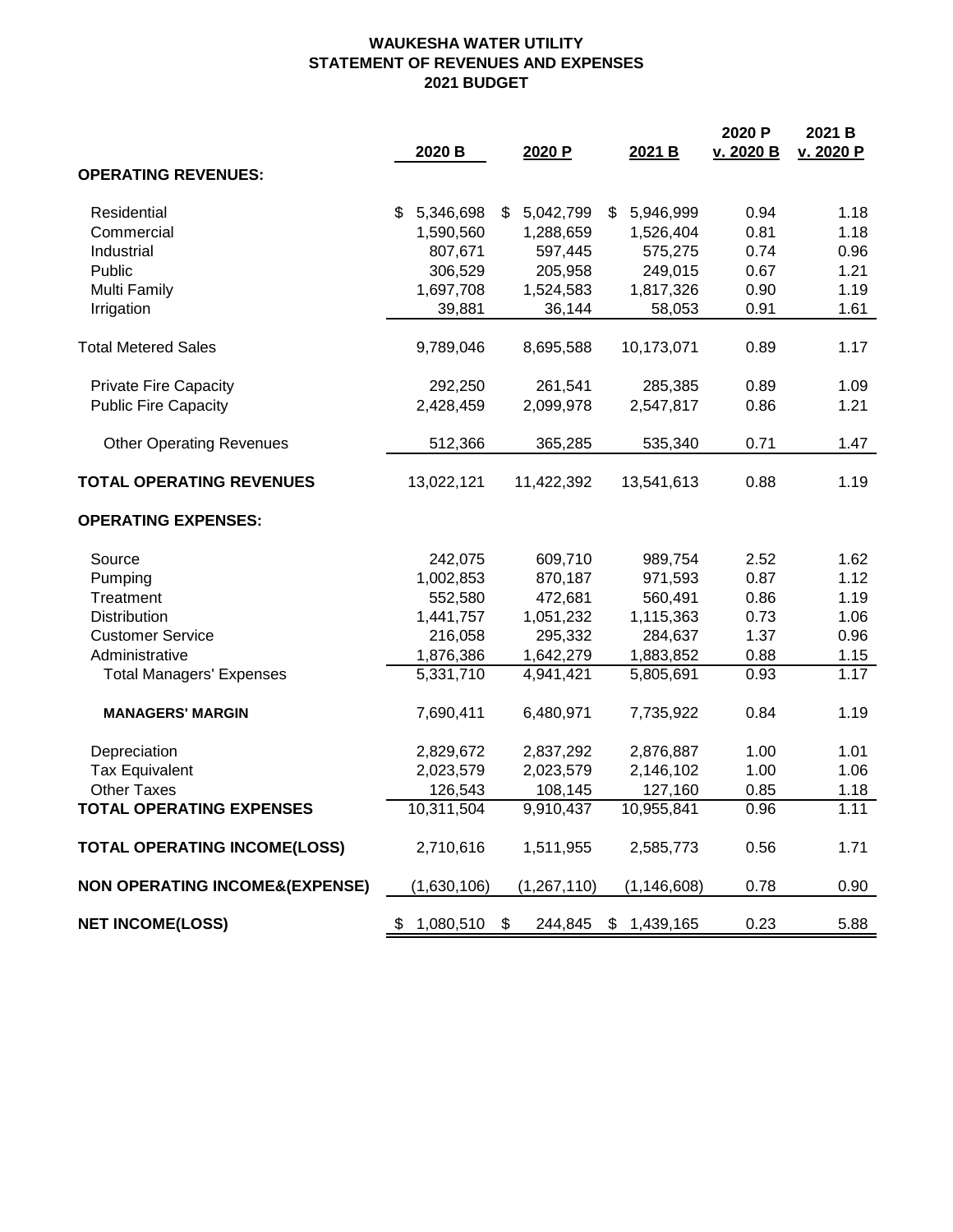

|                       |             |                               | Δ          |             | 2021B                                                              | ∆ from 2020 P |         |                                                     |
|-----------------------|-------------|-------------------------------|------------|-------------|--------------------------------------------------------------------|---------------|---------|-----------------------------------------------------|
|                       | 2020 B      | 2020 P                        | \$         | $\%$        | (No FTE's Add.)                                                    | \$            | $\%$    | <b>Explain</b>                                      |
| <b>Benefits</b>       |             |                               |            |             |                                                                    |               |         |                                                     |
| Medical Insurance     | 566,925     | 550,098                       | (16, 827)  | $-3.0%$     | 614,005                                                            | 63,907        |         | 11.6% 9% prem. Incr.                                |
| Dental Insurance      | 22,356      | 21,746                        | (610)      | $-2.7%$     | 24,584                                                             | 2,838         |         | 13.1% 8% prem. Incr.                                |
| Life Insurance        | 10,988      | 11,523                        | 535        | 4.9%        | 10,511                                                             | (1,012)       | $-8.8%$ |                                                     |
| Disability            | 7,437       | 6,030                         | (1,407)    | $-18.9%$    | 7,128                                                              | 1,098         | 18.2%   |                                                     |
| Pension               | 156,201     | 147,665                       | (8,536)    | $-5.5%$     | 150,681                                                            | 3,016         |         | 2.0% 6.75% WRS contrib. rate                        |
| <b>Total Benefits</b> | 763,907     | 737,062                       | (26, 845)  | $-3.5%$     | 806,910                                                            | 69,848        | 9.5%    |                                                     |
| Wages                 | 2,296,042   | 2,221,648                     | (74, 394)  | $-3.2%$     | 2,227,203                                                          | 5,555         |         | 0.3% 2% Incr - Solid Performance Eval               |
| <b>Grand Total</b>    |             | $$3,059,949$ $$2,958,710$ $$$ | (101, 239) | $-3.3\%$ \$ | $3,034,113$ \$                                                     | 75,403        |         | 2.5% Proposed Budget is below.                      |
|                       |             |                               |            |             |                                                                    |               |         |                                                     |
|                       |             |                               | Δ          |             | Adding 2-FTE's (1-replacement, 1-new)<br>∆ from 2020 P<br>Proposed |               |         |                                                     |
|                       | 2020 B      | 2020 P                        | \$         | $\%$        | 2021B                                                              | \$            | %       | <b>Explain</b>                                      |
|                       |             |                               |            |             |                                                                    |               |         |                                                     |
| <b>Benefits</b>       |             |                               |            |             |                                                                    |               |         |                                                     |
| Medical Insurance     | 566,925     | 550,098                       | (16, 827)  | $-3.0%$     | 663,410                                                            | 113,312       |         | 20.6% 9% prem. Incr., 2-FTEs added                  |
| Dental Insurance      | 22,356      | 21,746                        | (610)      | $-2.7%$     | 26,324                                                             | 4,578         |         | 21.1% 8% prem. Incr., 2-FTEs added                  |
| Life Insurance        | 10,988      | 11,523                        | 535        | 4.9%        | 10,986                                                             | (537)         | $-4.7%$ |                                                     |
| Disability            | 7,437       | 6,030                         | (1,407)    | $-18.9%$    | 7,465                                                              | 1,435         | 23.8%   |                                                     |
| Pension               | 156,201     | 147,665                       | (8,536)    | $-5.5%$     | 157,505                                                            | 9,840         |         | 6.7% 6.75% WRS contribution rate                    |
| <b>Total Benefits</b> | 763,907     | 737,062                       | (26, 845)  | $-3.5%$     | 865,690                                                            | 128,628       | 17.5%   |                                                     |
| Wages                 | 2,296,042   | 2,221,648                     | (74, 394)  | $-3.2%$     | 2,328,308                                                          | 106,660       |         | 4.8% 2% Incr - Solid Performance Eval, 2-FTEs added |
| <b>Grand Total</b>    | \$3,059,949 | $$2,958,710$ $$$              | (101, 239) | $-3.3\%$ \$ | $3,193,997$ \$                                                     | 235,287       | 8.0%    |                                                     |

New Employee Costs (2-FTE's)

Employee Costs (2‐FTE's) 159,885 \$ New Employee Costs (2‐FTE's)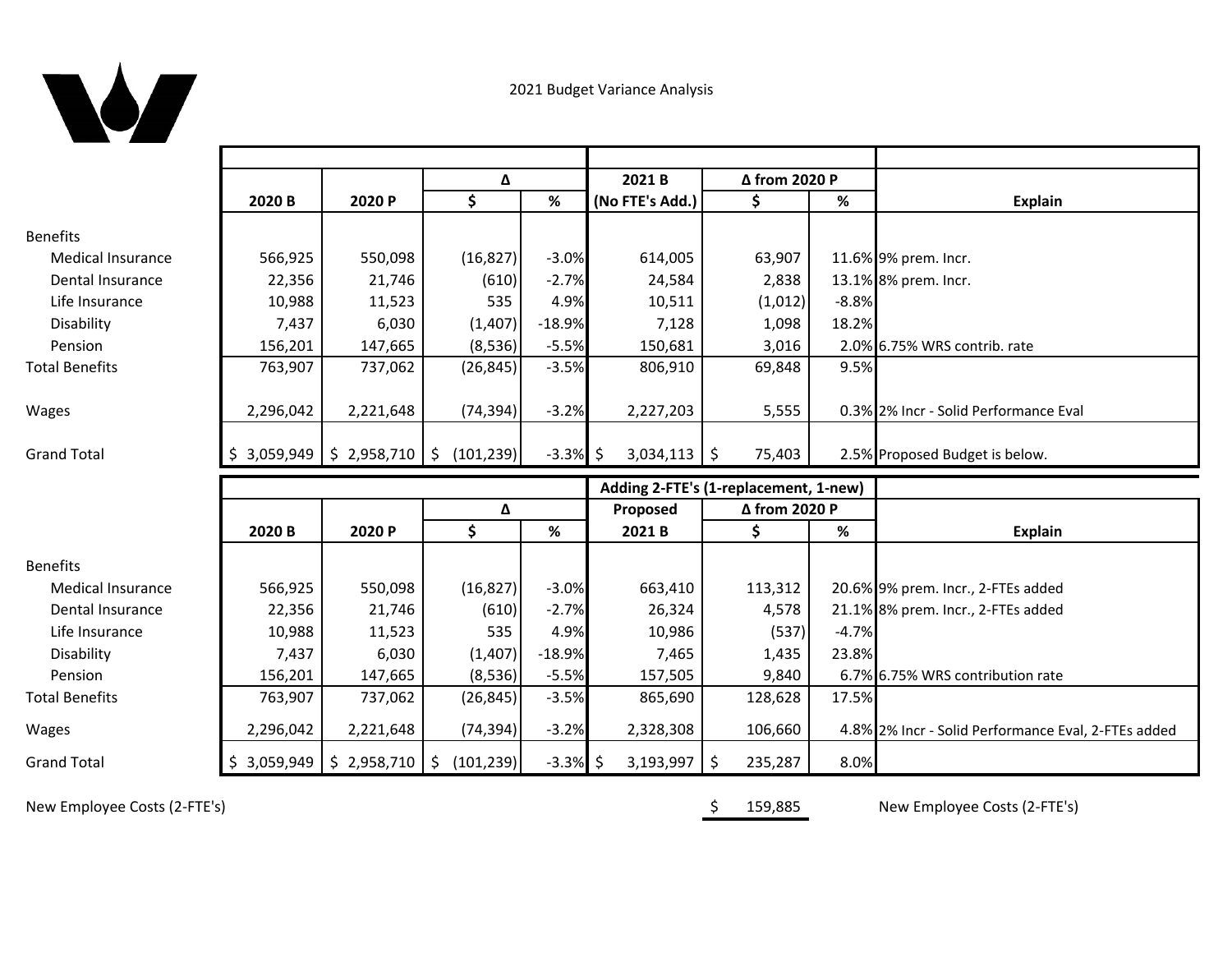

| <b>Released Date</b> | Source                                       | Market           | 2021 | 2020 | 2019 | 2018 | 2017 |
|----------------------|----------------------------------------------|------------------|------|------|------|------|------|
| August               | Society for Human Resource Management        | National         | 2.70 | 3.00 | 3.20 | 3.10 | 3.10 |
| July                 | <b>WI Employment Relations Commission</b>    | State            | 1.56 | 2.07 | 2.25 | 1.84 | 0.68 |
| September            | Management Resources Association - WI        | State            | 2.20 | 3.20 | 2.70 | 3.50 | 2.60 |
|                      | Carlson Dettman Upper Midwest Wage Increases |                  |      |      |      |      |      |
| September            | Survey Report- SE Wisconsin                  | Local            | 1.33 | 1.96 | 1.87 | N/A  | N/A  |
|                      |                                              | Average          | 1.95 | 2.56 | 2.51 | 2.81 | 2.13 |
|                      |                                              |                  |      |      |      |      |      |
| Last updated:        | 10/1/2020                                    | <b>Rate Used</b> | 2.00 | 2.25 | 2.50 | 2.75 | 2.25 |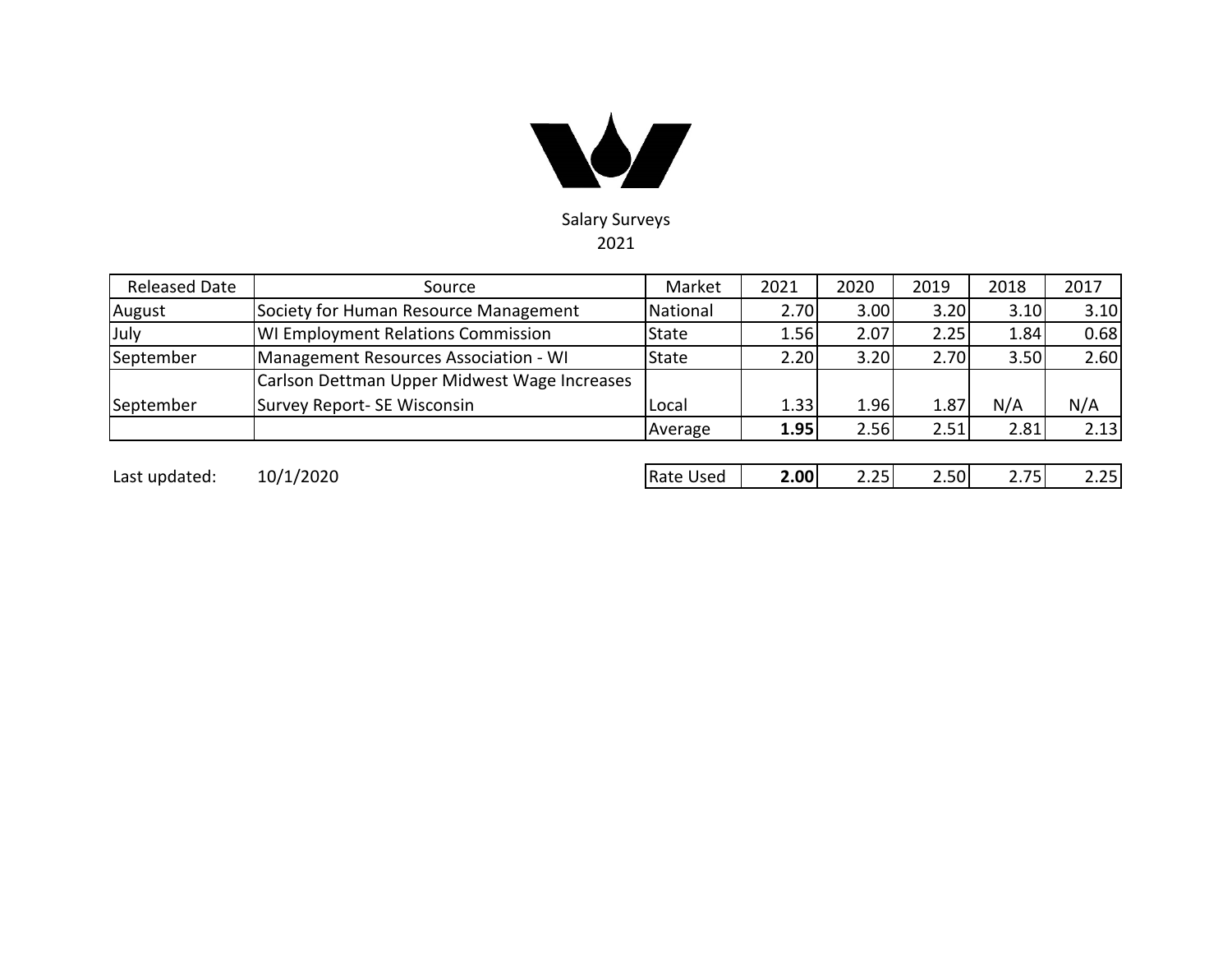#### **WWU SIGNIFICANT ITEMS EXPENSES > \$500,000 OR CHANGES > \$25,000 2021**

#### **ITEMS UNRELATED TO COMPENSATION**

| ACCOUNT#                                                                                         | <b>DESCRIPTION</b>                       | 2020P                   | 2021 B                                                            | $\$\Delta$            | $% \Delta$<br><b>NOTE</b>                                                                                                                                                                                                                                                                                                                                                                               |
|--------------------------------------------------------------------------------------------------|------------------------------------------|-------------------------|-------------------------------------------------------------------|-----------------------|---------------------------------------------------------------------------------------------------------------------------------------------------------------------------------------------------------------------------------------------------------------------------------------------------------------------------------------------------------------------------------------------------------|
| 6030                                                                                             | 200 SOURCE-MISC.OPERATING EXPENSES<br>\$ | 591,491                 | \$958,335                                                         | 366,844<br><b>S</b>   | 62% 62% Increase - This account holds the amortization of preliminary costs associated with<br>the Great Water Alliance project. With the Utility's 12/1/2017 rate order, the PSC requires<br>the Utility to amortize \$591,491 annually. Using the amounts submitted in the 2019 rate<br>case, we anticipate the monthly amortization to increase when the subsequent rate order<br>becomes effective. |
| 6230<br>300 PUMP OP - POWER                                                                      |                                          | $\mathbb{S}$            | 652,282 \$710,010                                                 | <b>S</b><br>57.728    | 9% 9% Increase - A 2.9% increase from WE Energies is budgeted in 2021. Increased power<br>was also budgeted as a precaution in the event that there would be a well failure.                                                                                                                                                                                                                            |
| 6310                                                                                             | 300 PUMP STRUCT MAINTENANCE<br>\$        |                         | 78,894                                                            | 26,363<br>l \$        | 50% 50% Increase - Driveway sealcoating, lock repairs, and lanscaping will increase in 2021.                                                                                                                                                                                                                                                                                                            |
| 300 TMNT - CHEMICALS<br>6410                                                                     | \$                                       | 164,550                 | $\mathfrak s$<br>196,974                                          | 32,424<br>\$          | 20% 20% Increase - A 3-6% cost increase is budgeted in 2021 and dry chemicals will be<br>purchased three times instead of two in 2021.                                                                                                                                                                                                                                                                  |
| 6424                                                                                             | 300 TMNT - RADIUM TESTING/ANALYZING      | 165,324<br>\$           | \$203,208                                                         | 37,883<br>$\mathbf S$ | 23% 23% Increase - Wastewater discharge costs will increase by an estimated 9.5% in 2021.<br>Return flow charges will also increase 50% in 2021.                                                                                                                                                                                                                                                        |
| 6610                                                                                             | 300 T&D OPS - STORAGE FACILITIES EXPENSE | 171,525<br>$\mathbb{S}$ | 52,236<br>\$                                                      | (119, 289)<br>\$      | -70% 70% Decrease - Meadowbrook Tower was re-painted in 2020. Dive inspecting of ground<br>storage reservoirs, required by the DNR every 5 years, was budgeted in 2020, but has<br>been pushed to 2021 because of COVID.                                                                                                                                                                                |
| 6630<br>200 T&D METER EXPENSE                                                                    | \$                                       |                         | 63,712   \$ 117,264                                               | 53,552<br>\$          | 84% 84% Increase - There will be a labor allocation shift from dept. 600 to dept. 200 in 2021. In<br>order to smooth out the 20 year meter change out cycle, more meters are budgeted to be<br>replaced in 2021.                                                                                                                                                                                        |
| 600 T&D METER EXPENSE<br>6630                                                                    | \$                                       | 46,839                  | $\sqrt{3}$<br>1,611                                               | (45, 229)<br><b>S</b> | -97% 97% Decrease - There will be a labor allocation shift from dept. 600 to dept. 200 in 2021.                                                                                                                                                                                                                                                                                                         |
| 6640<br>200 T&D CUSTOMER INSTALL                                                                 | \$                                       | 17,734                  | 68,700<br>$\overline{\mathbf{e}}$                                 | 50,967<br>\$          | 287% 287% Increase - Commercial cross connection was postponed for the majority of the year<br>in 2020 because of COVID. Residential cross connection was also suspended due to<br>COVID. Both are anticipated to resume in 2021.                                                                                                                                                                       |
| 6730<br>300 T&D MAINT OF MAINS                                                                   |                                          | \$                      | 315,555 \$ 345,221                                                | 29,666<br>\$          | 9% 9% Increase - Maintenance is budgeted to increase in 2021 because of uni-directional<br>flushina.                                                                                                                                                                                                                                                                                                    |
| 6730<br>600 T&D MAINT OF MAINS                                                                   | \$                                       | 67,921                  | $\mathfrak s$<br>644                                              | (67, 277)<br>\$       | -99% 99% Decrease - In 2020, water main along Barstow St, under the Fox River, had to be re-<br>lined.                                                                                                                                                                                                                                                                                                  |
| 6750                                                                                             | 300 T&D MAINT STREET SERVICES<br>\$      | 25,303                  | 53,835<br>\$                                                      | 28,532                | 113% 113% Increase - Less street service maintenance was budgeted in 2020 to allow for<br>maintenance projects in other areas.                                                                                                                                                                                                                                                                          |
| 6751                                                                                             | 300 T&D MAINT PROPERTY SERVICES<br>\$    | 7,276                   | $\mathbb{S}$<br>65,401                                            | 58,125<br>$\mathbf S$ | 799% 799% Increase - Less property services were replaced than budgeted because of COVID.<br>We have 49 iron property service replacements remaining and have budgeted 20 for 2021.                                                                                                                                                                                                                     |
| 6770<br>300 T&D MAINT OF HYDRANTS                                                                | \$                                       | $21,769$ \$             | 83,769                                                            | 62,000<br><b>S</b>    | 285% 285% Increase - Summer workers were budgeted to paint hydrants in 2020, but none were<br>hired because of COVID. There was also less hydrant suryey and maintenance in 2020<br>because of COVID. In 2021, hydrant survey will be doubled. Summer workers will also<br>return to paint hydrants.                                                                                                    |
| 9030                                                                                             | 200 CA RECORDS/COLLECTIONS               | \$                      | 235,179 \$ 357,181                                                | 122,002<br>$\sqrt{3}$ | 52% 52% Increase - A new employee is budgeted in 2021. Printing and mailing costs will<br>increase in 2021 because of the shift to monthly billing.                                                                                                                                                                                                                                                     |
| 9050<br>300 CA MISC EXPENSE                                                                      | \$                                       | 86,000                  | \$<br>1,700                                                       | \$<br>(84, 300)       | 98% Decrease - COVID expenditures are booked to this account in 2020.<br>$-98%$                                                                                                                                                                                                                                                                                                                         |
| 9060                                                                                             | 200 CA CONSERVATION & OUTREACH<br>\$     | 43.199                  | \$<br>90,000                                                      | \$<br>46,801          | 108% 108% Increase - PSC rate order authorizes \$90,000 of conservation expenses. In 2020,<br>no Industrial incentives were awarded.                                                                                                                                                                                                                                                                    |
| 9219                                                                                             | 200 A&G OFFICE SUPPLIES & PRINTING<br>\$ | 52,987                  | \$158,550                                                         | 105,563<br><b>S</b>   | 199% 199% Increase - Credit card fees are budgeted to be much higher in 2021, as we switch to<br>monthly billing.                                                                                                                                                                                                                                                                                       |
| 9300                                                                                             | 100 A&G MISC GENERAL EXPENSE<br>\$       | $38,336$ \ \$           | 10,150                                                            | (28, 186)<br>l \$     | -74% 74% Decrease - An employee received bonus pay in 2020.                                                                                                                                                                                                                                                                                                                                             |
| <b>COMPENSATION NET CONTRA AND SEWER CREDIT</b><br>LESS: COMPENSATION INCLUDED IN ACCOUNTS ABOVE | <b>TOTAL EXPENSES ANALYZED</b>           |                         | \$2,819,511 \$3,553,682<br>2,459,074<br>(653, 031)<br>\$5,359,725 | - \$<br>734.171       | 26%                                                                                                                                                                                                                                                                                                                                                                                                     |
|                                                                                                  | <b>MANAGERS' EXPENSES</b>                |                         | \$5,805,691                                                       |                       |                                                                                                                                                                                                                                                                                                                                                                                                         |
|                                                                                                  | % OF MANAGERS' EXPENSES ANALYZED         |                         | 92%                                                               |                       |                                                                                                                                                                                                                                                                                                                                                                                                         |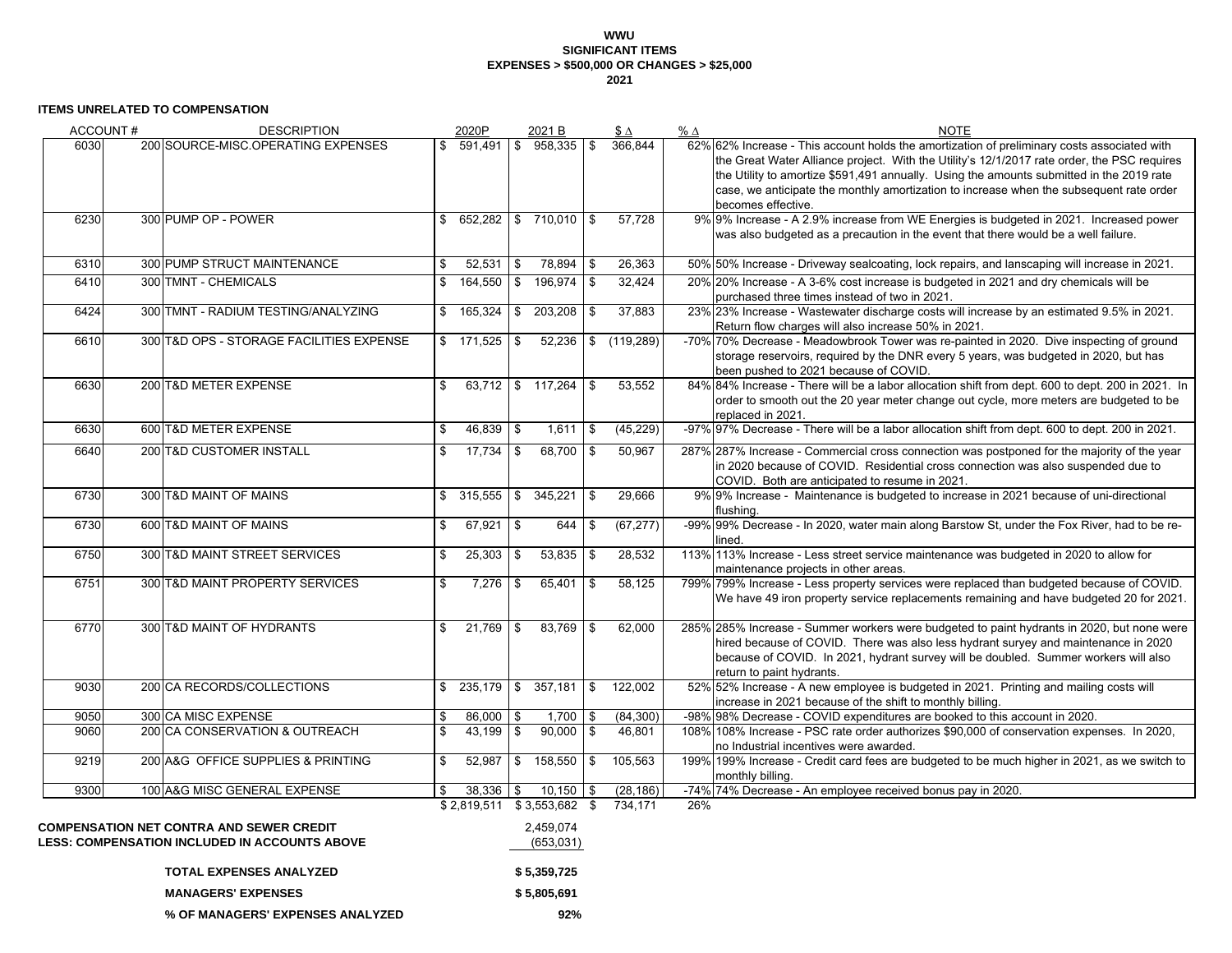1404% Increase - Payments from the City for Return Flow expenditures and Milwaukee costs for the GWA project are posted to this account. Both costs are invoiced to them as the Utility incurs the expense. The charge (invoice) for those costs are booked to 4160- 200, making the net impact in the current year.

1405% Increase - Costs forwarded to the City for Return Flow expenditures and Milwaukee costs invoiced to them for the GWA project are posted to this account. The payments received from the City and from Milwaukee are booked to 4150-200, making the net impact in the current year 0.

150% Decrease - Interest rates declined in 2020 and we anticipate interest rates to remain low through 2021.

165% Decrease - Interest rates declined in 2020 and we anticipate interest rates to remain low through 2021.

155% Decrease - Interest rates declined in 2020 and we anticipate interest rates to remain low through 2021.

72% Increase - Projects that we originally budgeted in 2020 were delayed and are now budgeted to close in 2021 and later.

|                               |                                            |                   | 2021 Budget Variance Analysis |                |               |                  |
|-------------------------------|--------------------------------------------|-------------------|-------------------------------|----------------|---------------|------------------|
| 2021 Budget Variance Analysis |                                            |                   |                               |                |               | 21B/20P $\Delta$ |
|                               |                                            | 2020 B            | 2020 P                        | 2021 B         | $\frac{0}{0}$ | \$               |
| 4030                          | 200 DEPRECIATION EXP - U PLANT             | 2,255,854.05      | 2,255,854                     | 2,313,585      | 3%            | 57,731           |
| 4080                          | 200 PILOT EXPENSE                          | 2,023,579         | 2,023,579                     | 2,146,102      | 6%            | 122,523          |
| 4081                          | 100 EMPLOYER SOC SEC/MEDICARE              | 177,971           | 159,550                       | 179,496        | 13%           | 19,946           |
| 4083                          | 200 TAXES - PSC ASSESSMENT                 | 11,756.65         | 11,825                        | 13,156         | 11%           | 1,331            |
| 4084                          | 300 TAXES - DNR WATER USE FEE              | 125               | 125                           | 125            | $0\%$         |                  |
| 4150                          | 200 REVENUE FROM JOBBING/CONTRACTS         | (51, 150, 501.25) | (3,709,274)                   | (55, 783, 524) | 1404%         | (52,074,249)     |
| 4160                          | 200 COS FROM JOBBING & CONTRACTS           | 51,150,501.25     | 3,707,184                     | 55,783,524     | 1405%         | 52,076,340       |
| 4190                          | 200 INT INCOME - SWEEP - WSB               | (150, 600)        | (35, 107)                     | (17,700)       | $-50%$        | 17,407           |
| 4191                          | 200 INT INCOME - LGIP - GEN FUND           | (180, 900)        | (78,996)                      | (27,600)       | $-65%$        | 51,396           |
| 4192                          | 200 INT INCOME - LGIP - DEBT PAYMENT FUND  | (22, 300)         | (5,967)                       | (4,900)        | $-18%$        | 1,067            |
| 4193                          | 200 INT INCOME - LGIP - IMPROVE FUND       |                   | (1)                           |                | $-100%$       |                  |
| 4195                          | 200 INT INCOME - LGIP - EQUIP REPLACE      | (373, 300)        | (61, 369)                     | (27, 800)      | $-55%$        | 33,569           |
| 4196                          | 200 INT INCOME - LGIP - TAX EQUIV          | (29, 400)         | (8,834)                       | (3,200)        | $-64%$        | 5,634            |
| 4197                          | 200 FAIR MARKET VALUE                      |                   |                               |                | $0\%$         |                  |
| 4198                          | 200 INT INCOME - LGIP - DEBT RESERVE       |                   | (0)                           |                | $-100%$       | $\mathbf 0$      |
| 4210                          | 100 REVENUE FROM CONTRIBUTIONS - GRANTS    |                   |                               |                | $0\%$         |                  |
| 4210                          | 600 REVENUE FROM CONTRIBUTIONS             | (491, 518)        | (380, 553)                    | (653, 235)     | 72%           | (272, 682)       |
| 4250                          | 200 MISCELLANEOUS AMORTIZATION             | (191, 106)        | (191, 106)                    | (191, 106)     | $0\%$         | (0)              |
| 4260                          | 200 DEPRECIATION EXPENSE - CONTRIBUTED PLA | 770,639           | 770,639                       | 778,164        | $1\%$         | 7,525            |
| 4261                          | 100 LOBBYING EXPENSE                       | 115,267           | 108,624                       | 117,476        | 8%            | 8,852            |
| 4269                          | 200 MISC INTEREST EXPENSE                  |                   | 9,657                         |                | $-100%$       | (9,657)          |

### **Variance Explanations**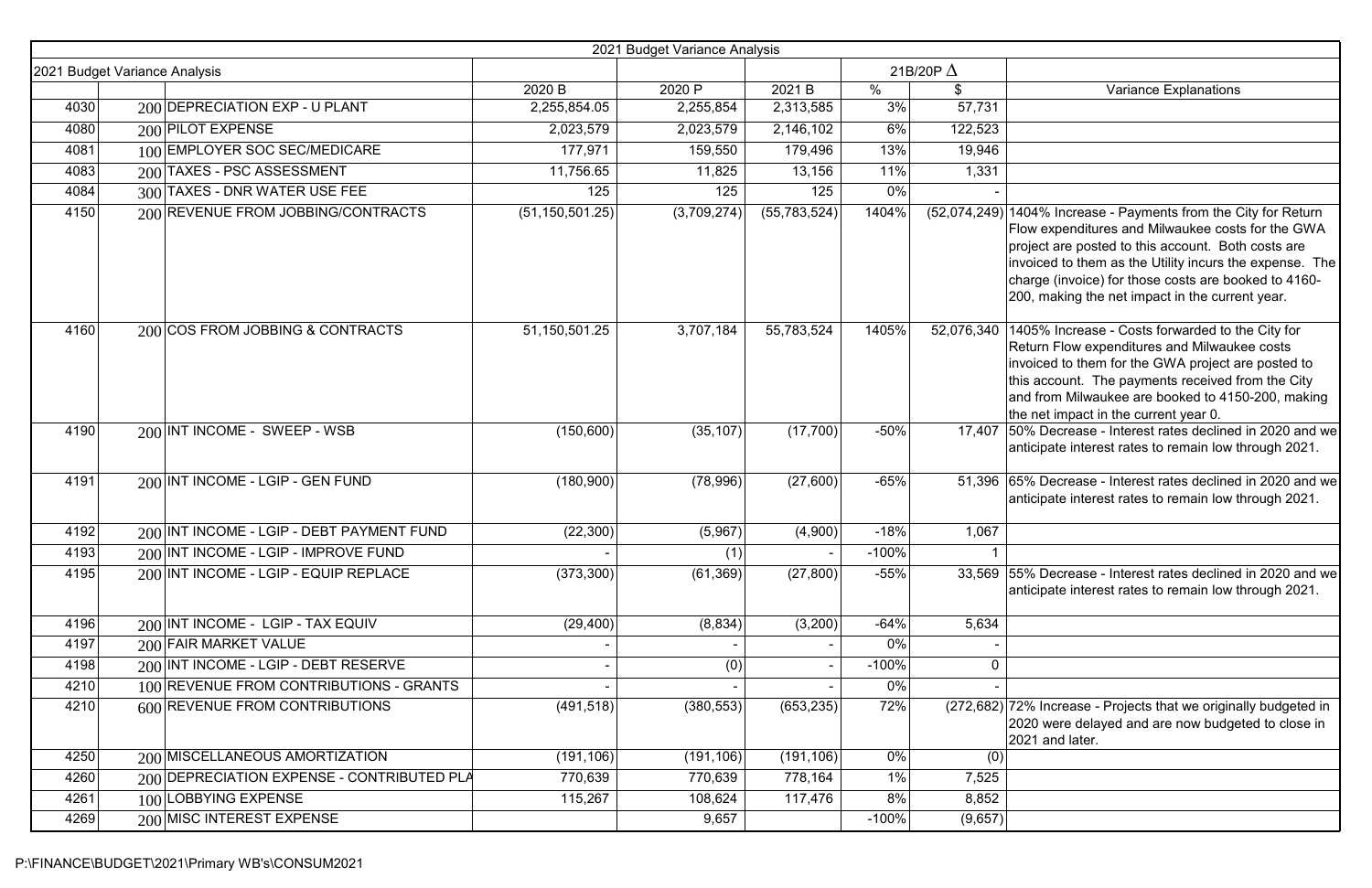17% Decrease - The 2016 NAN will be retired in May 2021 and the 2017 NAN was partially re-financed in 2020.

1121% Increase - The Utility has budgeted issuing more WIFIA debt in 2021.

100% Increase - A GO refunding bond is planned for 2021.

13% Decrease - The 2018 bond will be partially refinanced in 2020 and 2021.

 $|67\%$  Decrease - WIFIA debt was issued in 2020 and GO refunding bond is planned for 2021.

86% Decrease - The 2016 NAN will be retired in May 2021 and 2017 NAN was partially re-financed in 2020.

61% Increase - A 2-step Rate increase (starting at 17%, ending at 25%) is budgeted . Assumes COVID Extends into 2021.

18% Increase - A 2-step Rate increase (starting at 17%, ending at 25%) is budgeted . Assumes COVID Extends into 2021 (Higher Residential Usage)

18% Increase - A 2-step Rate increase (starting at 17%, ending at 25%) is budgeted . Assumes COVID Extends into 2021 (Lower Commercial Usage)

21% Increase - A 2-step Rate increase (starting at 17%, ending at 25%) is budgeted. Assumes COVID in 2021, but with schools being partially open.

|      |                                                      | 2021 Budget Variance Analysis |             |             |        |                  |  |  |  |
|------|------------------------------------------------------|-------------------------------|-------------|-------------|--------|------------------|--|--|--|
|      | 2021 Budget Variance Analysis                        |                               |             |             |        | 21B/20P $\Delta$ |  |  |  |
|      |                                                      | 2020 B                        | 2020 P      | 2021 B      | $\%$   | \$               |  |  |  |
| 4270 | 200 Int Expense-Notes                                | 597,750                       | 550,225     | 123,963     | $-77%$ | (426, 263)       |  |  |  |
| 4270 | 600 Int Expense-LTD - 2020 SDWLP/WIFIA               | 597,041                       | 49,285      | 601,661     | 1121%  | 552,376          |  |  |  |
| 4271 | 200 Int Expense-LTD-2021 Bonds                       | $\mathbf 0$                   |             | 105,625     | 100%   | 105,625          |  |  |  |
| 4273 | 200 Int Expense-LTD-2013 Bonds                       | 300126                        | 300,126     | 276,781     | $-8%$  | (23, 345)        |  |  |  |
| 4273 | 600 Int Expense - LTD - 2013 SDWLP Bond              | 15267                         | 15,267      | 14,251      | $-7%$  | (1,015)          |  |  |  |
| 4274 | 200 INT EXPENSE - LTD - 2014 BONDS                   | 155988                        | 155,988     | 151,113     | $-3%$  | (4,875)          |  |  |  |
| 4275 | 200 INT EXPENSE - LTD - 2015 BONDS                   | 194075                        | 194,075     | 188,075     | $-3%$  | (6,000)          |  |  |  |
| 4276 | 200 INT EXPENSE - LTD - 2016 BONDS                   | 233950                        | 233,950     | 231,513     | $-1\%$ | (2, 437)         |  |  |  |
| 4278 | 200 Int Expense-LTD-2018 Bonds                       | 665,299                       | 292,639     | 167,677     | $-43%$ | (124, 962)       |  |  |  |
| 4278 | 600 INT EXPENSE - LTD - 2018 SDWLP                   | 11,822                        | 11,822      | 11,275      | $-5%$  | (547)            |  |  |  |
| 4279 | $600$ Int Expense-LTD- 2019 SDWLP                    | 233,455                       | 213,673     | 204,188     | -4%    | (9, 485)         |  |  |  |
| 4280 | 200 Amortization Exp - Issue Costs                   | 315,000                       | 257,210     | 84,000      | $-67%$ | (173, 210)       |  |  |  |
| 4285 | 200 Amort of Pre-paid Int Exp/Loss on Advance Refund | 46,743                        | 46,743      | 46,743      | $0\%$  |                  |  |  |  |
| 4290 | 200 Amortized Rev Prem on NP to City                 | (204, 878)                    | (191, 082)  | (26, 326)   | $-86%$ | 164,756          |  |  |  |
| 4295 | 200 AMORTIZED REV - BOND PREMIUM                     | (113, 305)                    | (113, 305)  | (113, 305)  | $0\%$  |                  |  |  |  |
| 4318 | 200 OTHER INTEREST COSTS                             | 20,897                        | 4,860       | 4,914       | $0\%$  | 54               |  |  |  |
| 4340 | <b>MISC CREDITS TO SURPLUS</b>                       |                               |             |             | $0\%$  |                  |  |  |  |
| 4350 | MISC DEBITS TO SURPLUS                               |                               |             |             | $0\%$  |                  |  |  |  |
|      |                                                      |                               |             |             |        |                  |  |  |  |
| 4610 | 200 M SALES - IRRIGATION                             | (39, 881)                     | (36, 144)   | (58,053)    | 61%    | (21,909)         |  |  |  |
| 4611 | 200 M SALES - RESIDENTIAL                            | (5,346,698)                   | (5,042,799) | (5,946,999) | 18%    | (904, 200)       |  |  |  |
| 4612 | 200 M SALES - COMMERCIAL                             | (1,590,560)                   | (1,288,659) | (1,526,404) | 18%    | (237, 745)       |  |  |  |
|      |                                                      |                               |             |             |        |                  |  |  |  |
| 4613 | 200 M SALES - INDUSTRIAL                             | (807, 671)                    | (597, 445)  | (575, 275)  | $-4%$  | 22,170           |  |  |  |
| 4614 | $200$ M SALES - PUBLIC                               | (306, 529)                    | (205, 958)  | (249, 015)  | 21%    | (43,056)         |  |  |  |
| 4615 | 200 METERED/MULTI-FAMILY                             | (1,697,708)                   | (1,524,583) | (1,817,326) | 19%    | (292, 743)       |  |  |  |

19% Increase - A 2-step Rate increase (starting at 17%, ending at 25%) is budgeted. Assumes COVID Extends into 2021.

### Variance Explanations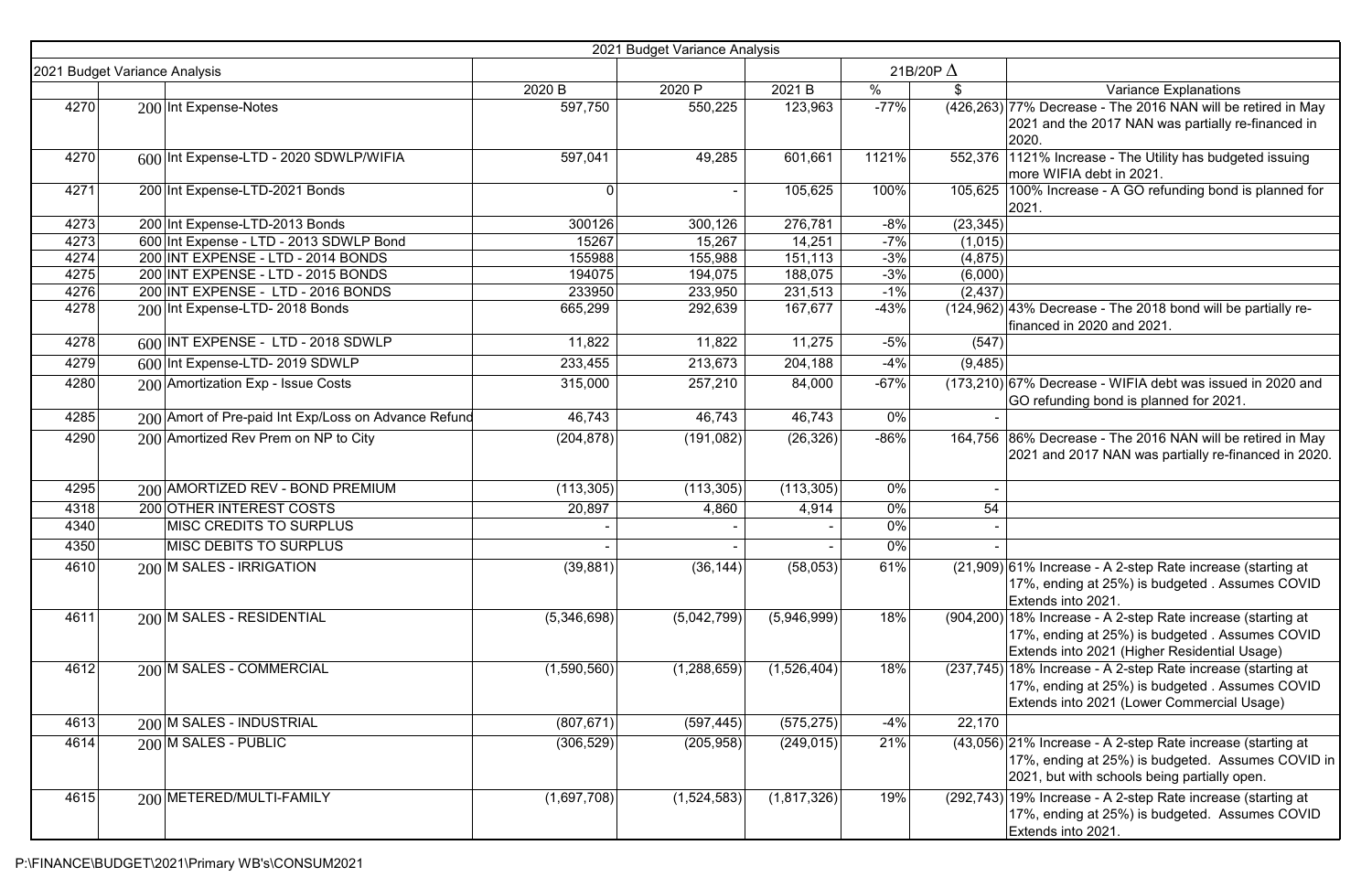9% Increase - A 2-step Rate increase (starting at 17%, ending at 25%) is budgeted. Assumes COVID Extends into 2021.

27% Increase - A 2-step Rate increase (starting at 17%, ending at 25%) is budgeted.

176% Increase - Late charges were not charged between March and October in 2020 per PSC direction. A rate increase is also budgeted in 2021.

 $\vert$ 62% Increase - This account holds the amortization of preliminary costs associated with the Great Water Alliance project. With the Utility's 12/1/2017 rate order, the PSC requires the Utility to amortize \$591,491 annually. Using the amounts submitted in the 2019 rate case, we anticipate the monthly amortization to increase when the subsequent rate order becomes effective.

9% Increase - A 2.9% increase from WE Energies is budgeted in 2021. Increased power was also budgeted as a precaution in the event that there would be a well failure.

|                               |                                            |             | 2021 Budget Variance Analysis |             |         |                                                                                                                                                                                                                                                                                                                                               |
|-------------------------------|--------------------------------------------|-------------|-------------------------------|-------------|---------|-----------------------------------------------------------------------------------------------------------------------------------------------------------------------------------------------------------------------------------------------------------------------------------------------------------------------------------------------|
| 2021 Budget Variance Analysis |                                            |             |                               |             |         | 21B/20P $\Delta$                                                                                                                                                                                                                                                                                                                              |
|                               |                                            | 2020 B      | 2020 P                        | 2021 B      | %       | <b>Variance Explanations</b>                                                                                                                                                                                                                                                                                                                  |
| 4616                          | 200 SALES - PRIVATE FIRE                   | (292, 250)  | (261, 541)                    | (285, 385)  | 9%      | (23,845) 9% Increase - A 2-step Rate increase (<br>ending at 25%) is budgeted. Assumes<br>into 2021.                                                                                                                                                                                                                                          |
| 4618                          | 200 SALES - PUBLIC FIRE                    | (2,428,459) | (2,099,978)                   | (2,547,817) | 21%     | (447,839) 27% Increase - A 2-step Rate increase<br>17%, ending at 25%) is budgeted.                                                                                                                                                                                                                                                           |
| 4700                          | 200 CUSTOMER LATE CHARGES                  | (161,069)   | (32, 335)                     | (186, 140)  | 476%    | (153,805) 476% Increase - Late charges were no<br>between March and October in 2020 p<br>direction. A rate increase is also budge                                                                                                                                                                                                             |
| 4710                          | 200 MISC SERVICE REVENUES                  | (51, 540)   | (40, 526)                     | (40, 500)   | $0\%$   | 26                                                                                                                                                                                                                                                                                                                                            |
| 4710                          | 300 MISC SERVICE REVENUES                  | (400)       | (480)                         | (2,320)     | 383%    | (1,840)                                                                                                                                                                                                                                                                                                                                       |
| 4710                          | 600 MISC SERVICE REVENUES                  |             | (800)                         | (1,600)     | 100%    | (800)                                                                                                                                                                                                                                                                                                                                         |
| 4720                          | 200 RENTS FROM UTILITY PROPERTY            | (253, 607)  | (244, 505)                    | (260, 622)  | 7%      | (16, 117)                                                                                                                                                                                                                                                                                                                                     |
| 4740                          | $200$ OTHER WATER REVENUES                 |             | (890)                         | (890)       | $0\%$   | $\Omega$                                                                                                                                                                                                                                                                                                                                      |
| 4740                          | 300 OTHER WATER REVENUES                   |             |                               |             | $0\%$   |                                                                                                                                                                                                                                                                                                                                               |
| 4742                          | 200 SEWER BILLING REIMBURSEMENT            | (45, 749)   | (45, 749)                     | (43, 269)   | $-5%$   | 2,480                                                                                                                                                                                                                                                                                                                                         |
| 6000                          | 100 SOURCE OPR/SUPR & ENGINEERING          | 5,406       |                               | 9,107       | 100%    | 9,107                                                                                                                                                                                                                                                                                                                                         |
| 6000                          | 300 SOURCE OPR/SUPR & ENGINEERING          |             |                               |             | 100%    |                                                                                                                                                                                                                                                                                                                                               |
| 6030                          | 200 SOURCE-MISC.OPERATING EXPENSES         | 215,415     | 591,491                       | 958,335     | 62%     | 366,844 62% Increase - This account holds the<br>preliminary costs associated with the C<br>Alliance project. With the Utility's 12/1.<br>order, the PSC requires the Utility to ar<br>\$591,491 annually. Using the amounts<br>the 2019 rate case, we anticipate the n<br>amortization to increase when the subs<br>order becomes effective. |
| 6030                          | 300 SOURCE MISC OPERATING EXPENSES         |             |                               | 968         | 100%    | 968                                                                                                                                                                                                                                                                                                                                           |
| 6030                          | 600 SOURCE MISC OPERATING EXPENSES         | 315         |                               | 483         | 100%    | 483                                                                                                                                                                                                                                                                                                                                           |
| 6100                          | 100 SOURCE MTCE/SUPR & ENGINEERING         | 7,864       | 12,298                        | 9,107       | $-26%$  | (3, 191)                                                                                                                                                                                                                                                                                                                                      |
| 6100                          | 300 SOURCE MTCE/SUPR & ENGINEERING         | 1,348       | 693                           |             | $-100%$ | (693)                                                                                                                                                                                                                                                                                                                                         |
| 6140                          | 300 SOURCE MAINT - WELLS & SPRINGS         | 5,000       | 5,227                         | 5,000       | $-4%$   | (227)                                                                                                                                                                                                                                                                                                                                         |
| 6140                          | 600 SOURCE MAINT WELLS AND SPRINGS         |             |                               |             | $0\%$   |                                                                                                                                                                                                                                                                                                                                               |
| 6145                          | 200 SOURCE MAINT - WELL ABANDON & CROSS CO | 728         |                               | 753         | 100%    | 753                                                                                                                                                                                                                                                                                                                                           |
| 6145                          | 300 SOURCE MAINT - WELL ABANDON & CROSS CO | 6,000       |                               | 6,000       | 100%    | 6,000                                                                                                                                                                                                                                                                                                                                         |
| 6145                          | 600 SOURCE MAINT - WELL ABANDON & CROSS CO |             |                               |             | $0\%$   |                                                                                                                                                                                                                                                                                                                                               |
| 6200                          | 300 PUMP OP - SUP & ENGINEERING            | 41,726      | 15,759                        | 21,304      | 35%     | 5,545                                                                                                                                                                                                                                                                                                                                         |
| 6230                          | 300 PUMP OP - POWER                        | 740,674     | 652,282                       | 710,010     | 9%      | 57,728 9% Increase - A 2.9% increase from W<br>budgeted in 2021. Increased power wa<br>budgeted as a precaution in the event<br>be a well failure.                                                                                                                                                                                            |
| 6240                          | $300$ PUMP OP - LAB & EXP                  | 34,316      | 30,453                        | 30,767      | $1\%$   | 314                                                                                                                                                                                                                                                                                                                                           |

| <b>Variance Explanations</b> |
|------------------------------|
|                              |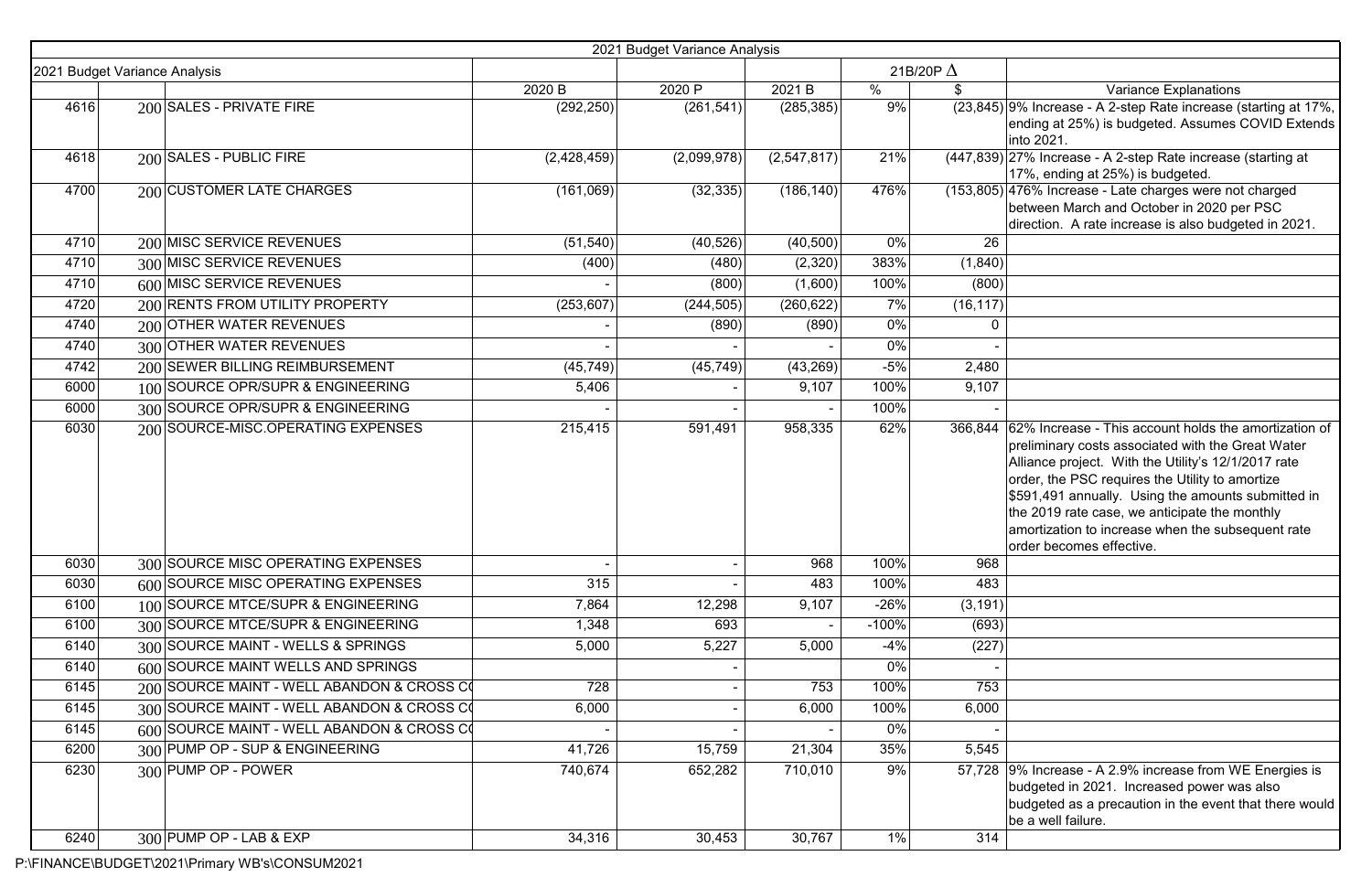50% Increase - Driveway sealcoating, lock repairs, and lanscaping will increase in 2021.

15% Increrase - Pump bearing replacements at several locations are budgeted in 2021.

 $20%$  Increase - A 3-6% cost increase is budgeted in 2021 and dry chemicals will be purchased three times instead of two in 2021.

23% Increase - Wastewater discharge costs will increase by an estimated 9.5% in 2021. Return flow charges will also increase 50% in 2021.

95% Increase - Treatment maintenance from 2020 was deferred to 2021 because of COVID.

70% Decrease - Meadowbrook Tower was re-painted in 2020. Dive inspecting of ground storage reservoirs, required by the DNR every 5 years, was budgeted in 2020, but has been pushed to 2021 because of COVID.

 $36496\%$  Increase - There will be a labor allocation shift from dept. 600 to dept. 200 in 2021. No increases to FTE's were budgeted from this labor reallocation.

111% Increase - The Spring flushing program was not done in 2020, and the fall flush was scaled back because uni-directional flushing was also performed. A normal flushing program is budgeted to resume in 2021.

|      |                                             |                          | 2021 Budget Variance Analysis |         |                  |            |
|------|---------------------------------------------|--------------------------|-------------------------------|---------|------------------|------------|
|      | 2021 Budget Variance Analysis               |                          |                               |         | 21B/20P $\Delta$ |            |
|      |                                             | 2020 B                   | 2020 P                        | 2021 B  | $\%$             | \$.        |
| 6260 | 300 PUMP OP - MISC EXP                      | 32,952                   | 32,466                        | 31,332  | $-3%$            | (1, 134)   |
| 6260 | $600$ PUMP OP - MISC EXP                    |                          |                               |         | $0\%$            |            |
| 6269 | 300 PUMP OP - TRAINING                      |                          |                               |         | $0\%$            |            |
| 6300 | 300 PUMP MAINT - SUP & ENGINEER             | 20,138                   | 16,544                        | 18,324  | 11%              | 1,781      |
| 6310 | 300 PUMP STRUCT MAINTENANCE                 | 58,408                   | 52,531                        | 78,894  | 50%              | 26,363     |
| 6330 | 300 PUMP EQUIP MAINTENANCE                  | 74,639                   | 70,154                        | 80,962  | 15%              | 10,808     |
| 6400 | 300 TMNT OPS - SUPERV & ENGINEERING         | 10,107                   | 8,812                         | 9,335   | 6%               | 523        |
| 6410 | 300 TMNT - CHEMICALS                        | 164,550                  | 164,550                       | 196,974 | 20%              | 32,424     |
| 6420 | 300 TMNT - LABOR, MATERIALS & EXPENSES      | 145,074                  | 111,351                       | 110,664 | $-1\%$           | (687)      |
| 6420 | 600 TMNT - LABOR, MATERIALS & EXPENSES      |                          | 564                           |         | $-100%$          | (564)      |
| 6424 | 300 TMNT - RADIUM TESTING/ANALYZING         | 185,062                  | 165,324                       | 203,208 | 23%              | 37,883     |
| 6429 | 300 TMNT - TRAINING                         |                          |                               |         | $0\%$            |            |
| 6430 | 300 TMNT - MISC EXPENSE                     | 450                      | 450                           | 450     | $0\%$            |            |
| 6434 | 100 WATER QUALITY TEAM EXPENSES             |                          |                               |         | $0\%$            |            |
| 6435 | 300 TMNT - MISC EXP SARA                    | $\overline{\phantom{a}}$ |                               |         | $0\%$            |            |
| 6500 | 300 TMNT MAINT - SUPERV & ENGINEERING       |                          |                               |         | $0\%$            |            |
| 6510 | 300 TMNT MAINT - BLDG & FIXTURES            | 1,500                    | 1,936                         | 1,500   | $-23%$           | (436)      |
| 6520 | 300 TMNT EQUIPMENT MAINT                    | 45,837                   | 19,693                        | 38,361  | 95%              | 18,668     |
| 6600 | 300 T&D OPS - SUPERV & ENGINEERING          | 31,676                   | 36,460                        | 32,026  | $-12%$           | (4, 434)   |
| 6610 | 300 T&D OPS - STORAGE FACILITIES EXPENSE    | 366,575                  | 171,525                       | 52,236  | $-70%$           | (119, 289) |
| 6620 | $200$ T&D OPS                               |                          | 62                            | 22,589  | 36496%           | 22,527     |
| 6620 | 300 T&D OPS - LABOR, MATERIALS, & LINES EXP | 64,161                   | 19,892                        | 41,948  | 111%             | 22,055     |
| 6620 | 600 T&D OPERATOR & LINES EXP                | 138,032                  | 104,090                       | 91,709  | $-12%$           | (12, 381)  |

### **Variance Explanations**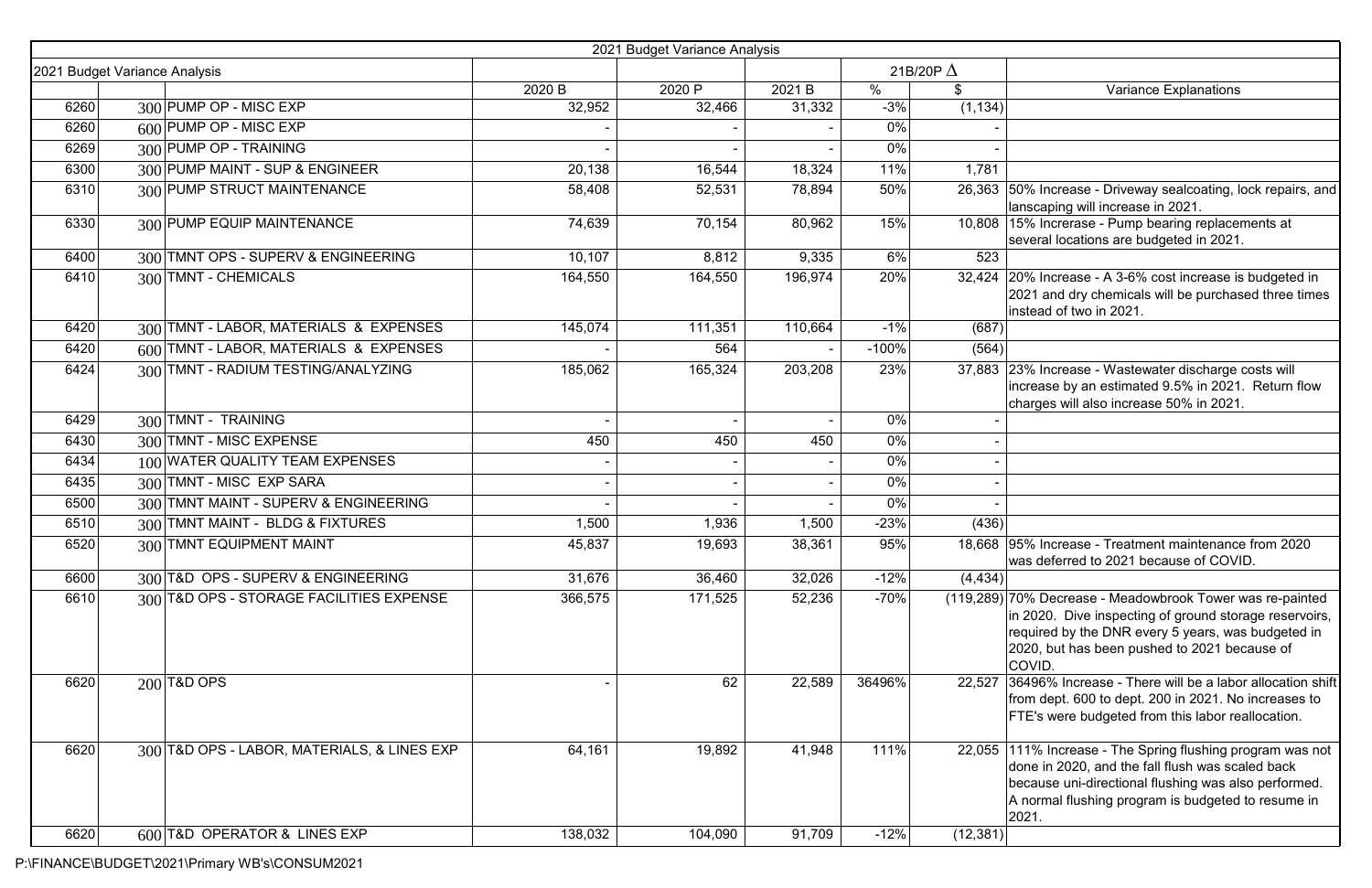184% Increase - There will be a labor allocation shift from dept. 600 to dept. 200 in 2021. In order to smooth out the 20 year meter change out cycle, more meters are budgeted to be replaced in 2021.

71% Decrease - Less dept. 300 assistance with meter related activities is anticipated in 2021.

97% Decrease - There will be a labor allocation shift from dept. 600 to dept. 200 in 2021.

287% Increase - Commercial cross connection was postponed for the majority of the year in 2020 because of COVID. Residential cross connection was also suspended due to COVID. Both are anticipated to resume in 2021.

38% Decrease - Operator certification training was completed in 2020.

9% Increase - Maintenance is budgeted to increase in 2021 because of uni-directional flushing.

99% Decrease - In 2020, water main along Barstow St, under the Fox River, had to be re-lined.

113% Increase - Less street service maintenance was budgeted in 2020 to allow for maintenance projects in other areas.

|                               |                                       |                          | 2021 Budget Variance Analysis |                          |                  |           |
|-------------------------------|---------------------------------------|--------------------------|-------------------------------|--------------------------|------------------|-----------|
| 2021 Budget Variance Analysis |                                       |                          |                               |                          | 21B/20P $\Delta$ |           |
|                               |                                       | 2020 B                   | 2020 P                        | 2021 B                   | $\frac{0}{0}$    | \$        |
| 6630                          | 100 T&D METER EXPENSE                 |                          |                               |                          | 0%               |           |
| 6630                          | 200 T&D METER EXPENSE                 | 81,882                   | 63,712                        | 117,264                  | 84%              | 53,552    |
| 6630                          | 300 T & D METER EXPENSE               | 24,286                   | 20,347                        | 5,959                    | $-71%$           | (14, 388) |
| 6630                          | 600 T&D METER EXPENSE                 | 29,433                   | 46,839                        | 1,611                    | $-97%$           | (45, 229) |
| 6640                          | 200 T&D CUSTOMER INSTALL              | 66,684                   | 17,734                        | 68,700                   | 287%             | 50,967    |
| 6640                          | 300 T&D CUSTOMER INSTALL              | 540                      | 661                           | $\overline{\phantom{a}}$ | $-100%$          | (661)     |
| 6640                          | 600 T&D CUSTOMER INSTALL              |                          | 57                            |                          | $-100%$          | (57)      |
| 6650                          | 100 T&D MISC EXPENSE                  | $\overline{\phantom{a}}$ |                               |                          | 0%               |           |
| 6650                          | 200 T&D CUSTOMER INSTALL              |                          |                               |                          | 0%               |           |
| 6650                          | 300 T&D MISC EXPENSE                  | 4,105                    | 7,889                         | 7,250                    | $-8%$            | (639)     |
| 6650                          | 600 T&D MISC EXPENSE                  | 100,184                  | 106,275                       | 96,156                   | $-10%$           | (10, 118) |
| 6659                          | 100 T&D TRAINING                      |                          |                               |                          | $0\%$            |           |
| 6659                          | 300 T&D TRAINING                      | 14,570                   | 26,236                        | 16,160                   | $-38%$           | (10, 077) |
| 6659                          | 600 T&D TRAINING                      | 1,491                    | 354                           | 644                      | 82%              | 290       |
| 6700                          | 100 T&D MAINT SUPERVISION & ENGR      | 7,864                    | 7,724                         | 9,107                    | 18%              | 1,383     |
| 6700                          | 300 T&D MAINT SUPERVISION & ENGR      | 2,695                    | 1,947                         | 1,106                    | $-43%$           | (841)     |
| 6700                          | 600 T&D MAINT SUPERVISION & ENGR      | 14,498                   | 20,793                        | 15,531                   | $-25%$           | (5,262)   |
| 6720                          | 300 T&D MAINT RESERVOIRS & STANDPIPES |                          | 9                             |                          | $-100%$          | (9)       |
| 6730                          | 200 T&D MAINT OF MAINS                |                          | 16                            |                          | $-100%$          | (16)      |
| 6730                          | 300 T&D MAINT OF MAINS                | 318,914                  | 315,555                       | 345,221                  | 9%               | 29,666    |
| 6730                          | 600 T&D MAINT OF MAINS                | 1,574                    | 67,921                        | 644                      | $-99%$           | (67, 277) |
| 6750                          | 300 T&D MAINT STREET SERVICES         | 26,910                   | 25,303                        | 53,835                   | 113%             | 28,532    |
| 6750                          | 600 T&D MAINT STREET SERVICES         |                          |                               | $\overline{\phantom{a}}$ | 0%               |           |

### **Variance Explanations**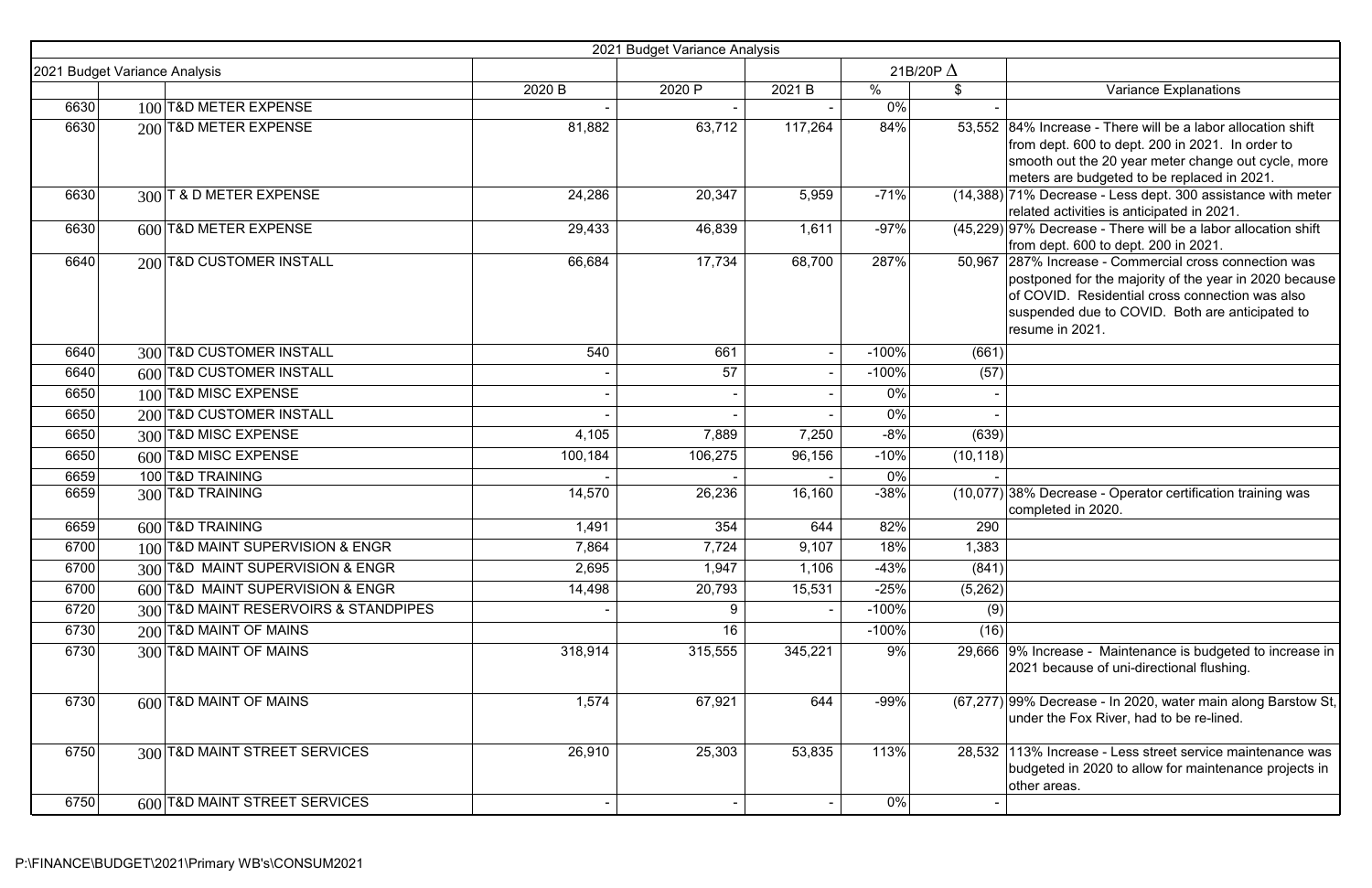799% Increase - Less property services were replaced than budgeted because of COVID. We have 49 iron property service replacements remaining and have budgeted 20 for 2021.

285% Increase - Summer workers were budgeted to paint hydrants in 2020, but none were hired because of COVID. There was also less hydrant suryey and maintenance in 2020 because of COVID. In 2021, hydrant survey will be doubled. Summer workers will also return to paint hydrants.

92% Increase - Cross training was budgeted in 2020, but was postponed until 2021 because of COVID.

52% Increase - A new employee is budgeted in 2021. Printing and mailing costs will increase in 2021 because of the shift to monthly billing.

100% Decrease - COVID expenditures are booked to this account in 2020.

|                               |  |                                        |         | 2021 Budget Variance Analysis |                  |               |          |                                                                                                                                                                                                                                     |
|-------------------------------|--|----------------------------------------|---------|-------------------------------|------------------|---------------|----------|-------------------------------------------------------------------------------------------------------------------------------------------------------------------------------------------------------------------------------------|
| 2021 Budget Variance Analysis |  |                                        |         |                               | 21B/20P $\Delta$ |               |          |                                                                                                                                                                                                                                     |
|                               |  |                                        | 2020 B  | 2020 P                        | 2021 B           | $\frac{9}{6}$ |          | <b>Variance Explanations</b>                                                                                                                                                                                                        |
| 6751                          |  | 300 T&D MAINT PROPERTY SERVICES        | 87,259  | 7,276                         | 65,401           | 799%          |          | 58,125 799% Increase - Less property service<br>than budgeted because of COVID. We<br>property service replacements remainin<br>budgeted 20 for 2021.                                                                               |
| 6751                          |  | 600 T&D MAINT PROPERTY SERVICES        |         |                               |                  | 0%            |          |                                                                                                                                                                                                                                     |
| 6760                          |  | 200 T&D MAINT OF METERS                |         | 351                           | 3,765            | 974%          | 3,414    |                                                                                                                                                                                                                                     |
| 6760                          |  | 300 T&D MAINT OF METERS                | 2,698   | 1,119                         |                  | $-100%$       | (1, 119) |                                                                                                                                                                                                                                     |
| 6760                          |  | 600 T&D MAINT OF METERS                | 5,718   | 6,820                         |                  | $-100%$       | (6,820)  |                                                                                                                                                                                                                                     |
| 6761                          |  | 300 T&D MAINT OF MIU'S                 |         |                               |                  | 0%            |          |                                                                                                                                                                                                                                     |
| 6770                          |  | 200 T&D MAINT OF HYDRANTS              |         |                               |                  | 0%            |          |                                                                                                                                                                                                                                     |
| 6770                          |  | 300 T&D MAINT OF HYDRANTS              | 61,284  | 21,769                        | 83,769           | 285%          | 62,000   | 285% Increase - Summer workers wer<br>paint hydrants in 2020, but none were<br>of COVID. There was also less hydrar<br>maintenance in 2020 because of COV<br>hydrant survey will be doubled. Summ<br>also return to paint hydrants. |
| 6770                          |  | 600 T&D MAINT OF HYDRANTS              |         |                               |                  | $0\%$         |          |                                                                                                                                                                                                                                     |
| 6780                          |  | 300 T&D MAINT - COMPUTER PUMP CONTROLS | 60,734  | 24,504                        | 47,032           | 92%           | 22,527   | 92% Increase - Cross training was bud<br>but was postponed until 2021 because                                                                                                                                                       |
| 9010                          |  | 100 CA - SUPERVISION                   | 7,864   | 7,724                         | 9,107            | 18%           | 1,383    |                                                                                                                                                                                                                                     |
| 9010                          |  | 200 CA - SUPERVISION                   | 11,573  | 8,418                         | 11,803           | 40%           | 3,384    |                                                                                                                                                                                                                                     |
| 9020                          |  | 200 CA METER READING                   | 19,097  | 19,041                        | 25,187           | 32%           | 6,146    |                                                                                                                                                                                                                                     |
| 9020                          |  | 300 CA METER READING                   | 385     | 1,207                         |                  | $-100%$       | (1,207)  |                                                                                                                                                                                                                                     |
| 9020                          |  | 600 CA METER READING                   |         | 770                           |                  | $-100\%$      | (770)    |                                                                                                                                                                                                                                     |
| 9022                          |  | 200 CA AMR Telephone Charges           |         |                               |                  | $0\%$         |          |                                                                                                                                                                                                                                     |
| 9023                          |  | 200 CA SEWER ADMIN                     | 10,436  | 5,926                         | 11,765           | 99%           | 5,839    |                                                                                                                                                                                                                                     |
| 9023                          |  | 600 CA SEWER ADMIN                     |         | 121                           |                  | $-100%$       | (121)    |                                                                                                                                                                                                                                     |
| 9030                          |  | 100 CA RECORDS/COLLECTIONS             | 4,078   | 4,205                         | 4,181            | $-1\%$        | (24)     |                                                                                                                                                                                                                                     |
| 9030                          |  | 200 CA RECORDS/COLLECTIONS             | 222,460 | 235,179                       | 357,181          | 52%           |          | 122,002 52% Increase - A new employee is bud<br>Printing and mailing costs will increase<br>because of the shift to monthly billing.                                                                                                |
| 9032                          |  | 200 CA TAX ROLL/COLLECTIONS            | 7,192   | 7,116                         | 7,412            | 4%            | 296      |                                                                                                                                                                                                                                     |
| 9032                          |  | 600 CA TAX ROLL/COLLECTIONS            | 1,102   | 810                           | 1,289            | 59%           | 479      |                                                                                                                                                                                                                                     |
| 9040                          |  | 200 CA UNCOLLECTABLE ACCOUNTS          | 6,695   | 4,598                         | 4,598            | $0\%$         |          |                                                                                                                                                                                                                                     |
| 9050                          |  | $100$ CA MISC EXPENSE                  |         | 20,000                        |                  | $-100%$       |          | (20,000) 100% Decrease - COVID expenditures<br>this account in 2020.                                                                                                                                                                |
| 9050                          |  | 200 CA MISC EXPENSE                    |         | 11,874                        |                  | $-100%$       |          | (11,874) 100% Decrease - COVID expenditures<br>this account in 2020.                                                                                                                                                                |

100% Decrease - COVID expenditures are booked to this account in 2020.

|  |  | Variance Explanations |
|--|--|-----------------------|
|--|--|-----------------------|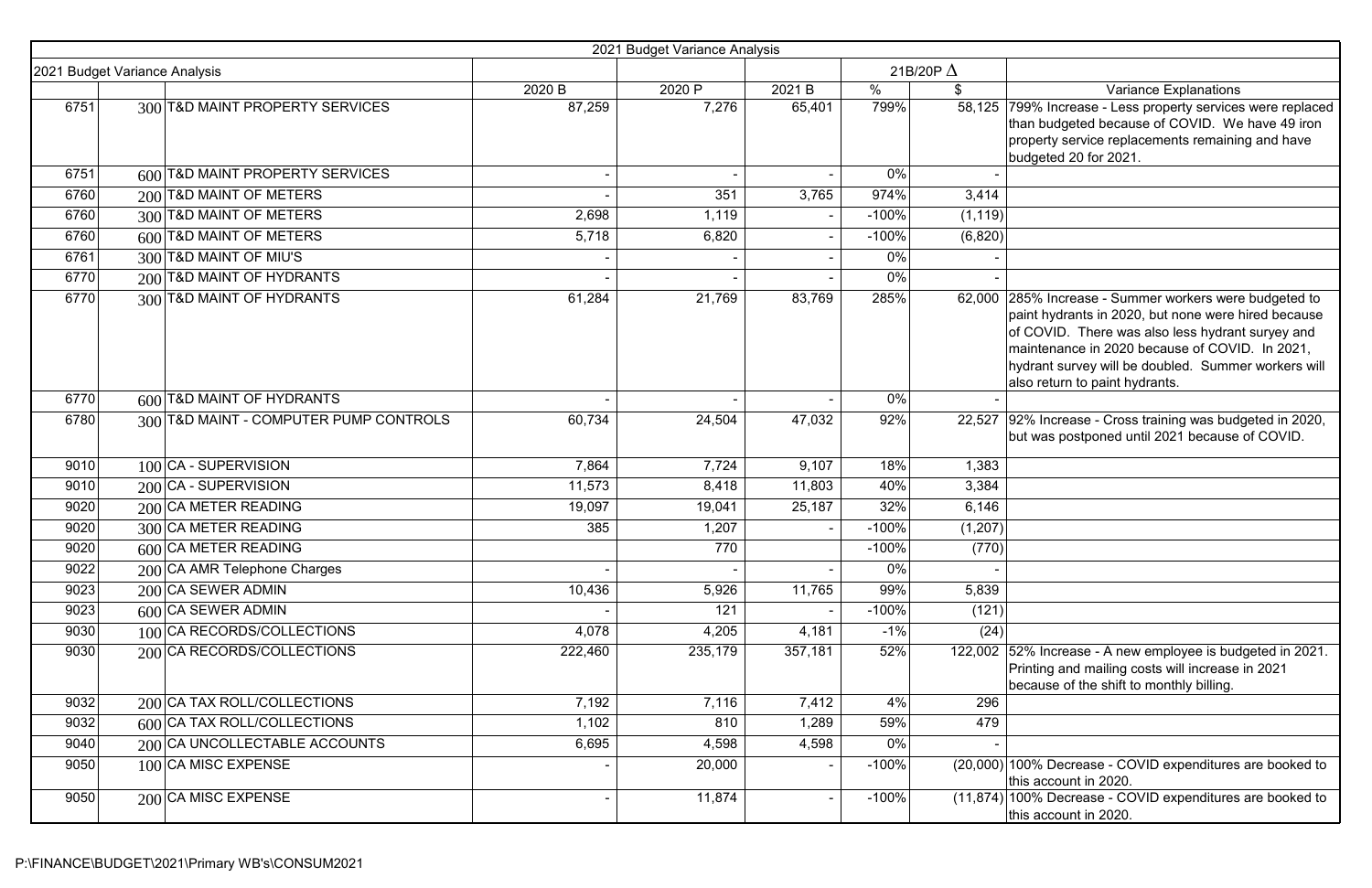| 108% Increase - PSC rate order authorizes \$90,000 of |
|-------------------------------------------------------|
| conservation expenses. In 2020, no Industrial         |
| incentives were awarded.                              |
|                                                       |

|      |                                             |         | 2021 Budget Variance Analysis |         |         |          |                                                                                                                                             |
|------|---------------------------------------------|---------|-------------------------------|---------|---------|----------|---------------------------------------------------------------------------------------------------------------------------------------------|
|      | 2021 Budget Variance Analysis               |         | 21B/20P $\Delta$              |         |         |          |                                                                                                                                             |
|      |                                             | 2020 B  | 2020 P                        | 2021 B  | $\%$    | \$       | <b>Variance Explanations</b>                                                                                                                |
| 9050 | 300 CA MISC EXPENSE                         |         | 86,000                        | 1,700   | $-98%$  |          | (84,300) 98% Decrease - COVID expenditures are booked to<br>this account in 2020.                                                           |
| 9050 | $600$ CA MISC EXPENSE                       | 5,273   | 11,860                        | 4,188   | $-65%$  | (7,672)  |                                                                                                                                             |
| 9059 | $100$ CA TRAINING                           |         |                               |         | $0\%$   |          |                                                                                                                                             |
| 9060 | 100 CA CONSERVATION AND OUTREACH            | 5,898   | 4,518                         | 6,072   | 34%     | 1,554    |                                                                                                                                             |
| 9060 | 200 CA CONSERVATION & OUTREACH              | 91,317  | 43,199                        | 90,000  | 108%    |          | 46,801   108% Increase - PSC rate order authorizes \$90,000 of<br>conservation expenses. In 2020, no Industrial<br>incentives were awarded. |
| 9060 | 300 CA - CONSERVATION AND OUTREACH          |         |                               |         | $0\%$   |          |                                                                                                                                             |
| 9060 | 600 CA - CONSERVATION AND OUTREACH          |         | 80                            |         | $-100%$ | (80)     |                                                                                                                                             |
| 9100 | $600$ SALES EXPENSES                        |         |                               |         | $0\%$   |          |                                                                                                                                             |
| 9200 | 100 A&G WAGES - BUDG, PSC, A/R, A/P, PURCH  | 88,501  | 83,235                        | 89,132  | 7%      | 5,897    |                                                                                                                                             |
| 9200 | 200 A&G WAGES - BUDG, PSC, A/R, A/P, PURCH  | 177,505 | 197,681                       | 196,373 | $-1%$   | (1, 307) |                                                                                                                                             |
| 9200 | 300 A&G WAGES - BUDG, PURCH, PSC, A/R, A/P  | 14,159  | 10,540                        | 7,980   | $-24%$  | (2,560)  |                                                                                                                                             |
| 9200 | 600 A&G WAGES - BUDG, PSC, PURCH, A/R, A/P  | 13,425  | 18,565                        | 10,567  | $-43%$  | (7,998)  |                                                                                                                                             |
| 9201 | 100 A&G ADMIN WAGES ASSOC W/ CONSTRUCTIO    | 12,899  | 11,575                        | 14,951  | 29%     | 3,376    |                                                                                                                                             |
| 9201 | 200 A&G ADMIN WAGES ASSOC W/ CONSTRUCTIO    | 8,081   | 12,097                        | 8,341   | $-31%$  | (3,756)  |                                                                                                                                             |
| 9201 | 300 A&G ADMIN WAGES ASSOC W/ CONSTRUCTIO    | 1,349   | 75                            |         | $-100%$ | (75)     |                                                                                                                                             |
| 9201 | 600 A&G ADMIN WAGES ASSOC W/ CONSTRUCTIO    | 21,871  | 18,907                        | 21,107  | 12%     | 2,200    |                                                                                                                                             |
| 9208 | 100 A&G WORKSHOPS & PROF MTGS LABOR         | 13,907  | 12,513                        | 14,301  | 14%     | 1,787    |                                                                                                                                             |
| 9208 | 200 A&G WORKSHOPS & PROF MTGS LABOR         | 11,547  | 2,673                         | 11,732  | 339%    | 9,059    |                                                                                                                                             |
| 9208 | 300 A&G WORKSHOPS & PROF MTGS LABOR         | 11,940  | 4,060                         | 8,989   | 121%    | 4,929    |                                                                                                                                             |
| 9208 | 600 A&G WORKSHOPS & PROF MTGS LABOR         | 5,604   | 5,167                         | 5,600   | 8%      | 433      |                                                                                                                                             |
| 9211 | 300 A&G VEHICLE & EQUIP SERVICE & MAINTENAI | 106,828 | 106,828                       | 100,770 | $-6%$   | (6,058)  |                                                                                                                                             |
| 9211 | 600 A&G VEHICLE & EQUIP SERVICE & MAINTENAN | 600     |                               | 300     | 100%    | 300      |                                                                                                                                             |
| 9212 | 100 A&G WORKSHOPS & MTG REGISTRATIONS       | 4,750   | 2,826                         | 4,700   | 66%     | 1,874    |                                                                                                                                             |
| 9212 | 200 A&G WORKSHOPS & MTG REGISTRATIONS       | 4,250   | 1,035                         | 4,250   | 311%    | 3,215    |                                                                                                                                             |
| 9212 | 300 A&G WORKSHOPS & MTG REGISTRATIONS       | 2,325   | 2,511                         | 2,990   | 19%     | 479      |                                                                                                                                             |
| 9212 | 600 A&G WORKSHOPS & MTG REGISTRATIONS       | 2,230   | 719                           | 2,230   | 210%    | 1,512    |                                                                                                                                             |
| 9213 | 100 A&G SUBSCRIPTIONS & PUBLICATIONS        | 489     | 378                           | 500     | 32%     | 122      |                                                                                                                                             |
| 9213 | 200 A&G SUBSCRIPTIONS & PUBLICATIONS        | 100     |                               | 100     | 100%    | 100      |                                                                                                                                             |
| 9213 | 300 A&G SUBSCRIPTIONS & PUBLICATIONS        |         |                               |         | $0\%$   |          |                                                                                                                                             |
| 9213 | 600 A&G SUBSCRIPTIONS & PUBLICATIONS        |         |                               |         | 0%      |          |                                                                                                                                             |
| 9214 | 300 A&G BUILDING SERVICES                   | 53,160  | 53,058                        | 57,723  | 9%      | 4,665    |                                                                                                                                             |
| 9214 | 600 A&G BUILDING SERVICES                   | 944     | 114                           |         | $-100%$ | (114)    |                                                                                                                                             |
| 9215 | 200 A&G COMMUNICATIONS                      | 36,839  | 29,042                        | 37,800  | 30%     | 8,758    |                                                                                                                                             |
| 9216 | 100 A&G MINOR EQUIP                         | 5,750   | 1,657                         | 4,000   | 141%    | 2,343    |                                                                                                                                             |

## Variance Explanations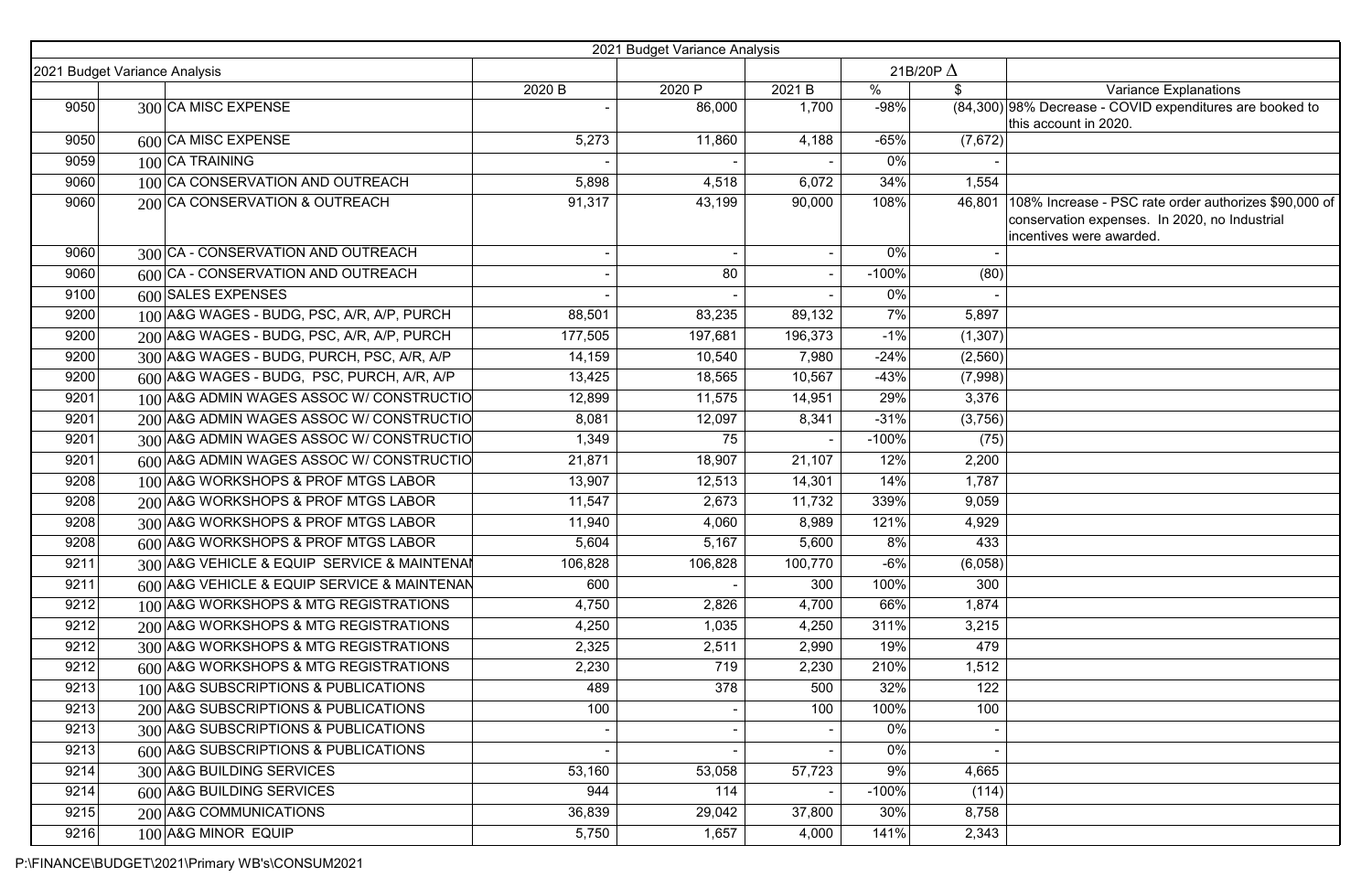|      |                                             |         | 2021 Budget Variance Analysis |         |                  |                |                                                                                                                                                                                                      |
|------|---------------------------------------------|---------|-------------------------------|---------|------------------|----------------|------------------------------------------------------------------------------------------------------------------------------------------------------------------------------------------------------|
|      | 2021 Budget Variance Analysis               |         |                               |         | 21B/20P $\Delta$ |                |                                                                                                                                                                                                      |
|      |                                             | 2020 B  | 2020 P                        | 2021 B  | %                | \$             | <b>Variance Explanations</b>                                                                                                                                                                         |
| 9216 | $200$ A&G MINOR EQUIP                       | 1,200   | 380                           | 1,950   | 414%             | 1,570          |                                                                                                                                                                                                      |
| 9216 | 300 A&G MINOR EQUIPMENT                     | 32,826  | 32,380                        | 31,862  | $-2%$            | (518)          |                                                                                                                                                                                                      |
| 9216 | 600 A&G MINOR EQUIPMENT                     | 600     | 340                           | 400     | 18%              | 60             |                                                                                                                                                                                                      |
| 9217 | 100 A&G MEMBERSHIPS/INDUSTRY                | 9,955   | 3,956                         | 10,400  | 163%             | 6,444          |                                                                                                                                                                                                      |
| 9217 | 200 A&G MEMBERSHIPS/INDUSTRY                | 400     | 25                            | 600     | 2300%            | 575            |                                                                                                                                                                                                      |
| 9217 | 300 A&G MEMBERSHIPS/INDUSTRY                | 1,650   | 1,646                         | 1,650   | $0\%$            | $\overline{4}$ |                                                                                                                                                                                                      |
| 9217 | 600 A&G MEMBERSHIPS/INDUSTRY                |         | 45                            |         | $-100%$          | (45)           |                                                                                                                                                                                                      |
| 9218 | 100 A&G MEALS, LODGING, TRAVEL              | 9,350   | 585                           | 7,850   | 1243%            | 7,265          |                                                                                                                                                                                                      |
| 9218 | 200 A&G MEALS, LODGING, TRAVEL              | 8,660   | 1,734                         | 8,660   | 399%             | 6,926          |                                                                                                                                                                                                      |
| 9218 | 300 A&G MEALS, LODGING, TRAVEL              | 3,920   | 25                            | 3,910   | 15540%           | 3,885          |                                                                                                                                                                                                      |
| 9218 | 600 A&G MEALS, LODGING, TRAVEL              | 1,700   | 411                           | 1,700   | 314%             | 1,289          |                                                                                                                                                                                                      |
| 9219 | 100 A&G OFFICE SUPPLIES & PRINTING          | 3,850   | 272                           | 2,850   | 950%             | 2,579          |                                                                                                                                                                                                      |
| 9219 | 200 A&G OFFICE SUPPLIES & PRINTING          | 62,817  | 52,987                        | 158,550 | 199%             |                | 105,563 199% Increase - Credit card fees are budgeted to be<br>much higher in 2021, as we switch to monthly billing.                                                                                 |
| 9219 | 300 A&G OFFICE SUPPLIES & PRINTING          |         | $\overline{\phantom{a}}$      |         | $0\%$            |                |                                                                                                                                                                                                      |
| 9219 | 600 A&G OFFICE SUPPLIES & PRINTING          |         |                               |         | $0\%$            |                |                                                                                                                                                                                                      |
| 9230 | 100 A&G OUTSIDE SERVICES                    | 21,250  | 1,761                         | 18,500  | 951%             |                | 16,739 951% Increase - Legal fees are budgeted higher than<br>actual expenditures in most years to ensure the funds<br>are available, if needed. Leadership development is<br>also budgeted in 2021. |
| 9230 | 200 A&G OUTSIDE SERVICES                    | 65,300  | 35,342                        | 25,300  | $-28%$           |                | $(10,042)$ 28% Decrease - The upgrade to the credit card<br>processing program was done in 2020.                                                                                                     |
| 9230 | 300 A&G OUTSIDE SERVICES                    | 104,627 | $\overline{\phantom{a}}$      | 5,500   | 100%             | 5,500          |                                                                                                                                                                                                      |
| 9230 | 600 A&G OUTSIDE SERVICES                    |         |                               |         | $0\%$            |                |                                                                                                                                                                                                      |
| 9240 | 200 A&G PROPERTY, LIABILITY, CASUALTY INSUF | 77,283  | 78,295                        | 81,147  | 4%               | 2,853          |                                                                                                                                                                                                      |
| 9250 | 200 A&G WORKERS COMPENSATION INSURANCE      | 30,402  | 24,685                        | 31,850  | 29%              | 7,165          |                                                                                                                                                                                                      |
| 9251 | 100 A&G LOSSES, DAMAGES & FINES - NOT COVER | 2,000   | 1,000                         | 2,000   | 100%             | 1,000          |                                                                                                                                                                                                      |
| 9263 | 100 A&G RETIREMENT                          | 155,723 | 152,966                       | 157,505 | 3%               | 4,539          |                                                                                                                                                                                                      |
| 9264 | 100 A&G HEALTH INSURANCE                    | 559,867 | 510,437                       | 620,488 | 22%              |                | 110,051 22% Increase - Health Insurance is budgeted to<br>increase 9% in 2021. Two new employees are also<br>budgeted in 2021.                                                                       |
| 9264 | 150 A&G HEALTH INSURANCE                    | 222,109 | 208,828                       | 277,115 | 33%              |                | 68,287 33% Increase - Several non-medicare eligible retirees<br>will be included for the entire year in 2021. One new<br>retiree will be added in 2021.                                              |
| 9265 | 100 A&G LIFE INSURANCE                      | 11,000  | 10,842                        | 11,000  | $1\%$            | 158            |                                                                                                                                                                                                      |
| 9265 | 150 A&G LIFE INSURANCE                      | 2,900   | 2,849                         | 3,362   | 18%              | 512            |                                                                                                                                                                                                      |
| 9266 | 100 A&G UNIFORMS                            | 15,654  | 9,062                         | 15,654  | 73%              | 6,592          |                                                                                                                                                                                                      |
| 9266 | $200$ A&G Uniforms                          |         |                               |         | $0\%$            |                |                                                                                                                                                                                                      |

| <b>Variance Explanations</b>                                                                                                                                                                                                                                                           |
|----------------------------------------------------------------------------------------------------------------------------------------------------------------------------------------------------------------------------------------------------------------------------------------|
|                                                                                                                                                                                                                                                                                        |
|                                                                                                                                                                                                                                                                                        |
|                                                                                                                                                                                                                                                                                        |
|                                                                                                                                                                                                                                                                                        |
|                                                                                                                                                                                                                                                                                        |
| 199% Increase - Credit card fees are budgeted to be<br>much higher in 2021, as we switch to monthly billing.                                                                                                                                                                           |
| 951% Increase - Legal fees are budgeted higher than<br>actual expenditures in most years to ensure the funds<br>are available, if needed. Leadership development is<br>also budgeted in 2021.<br>28% Decrease - The upgrade to the credit card<br>processing program was done in 2020. |
|                                                                                                                                                                                                                                                                                        |
|                                                                                                                                                                                                                                                                                        |
| 22% Increase - Health Insurance is budgeted to<br>increase 9% in 2021. Two new employees are also<br>budgeted in 2021.<br>33% Increase - Several non-medicare eligible retirees<br>will be included for the entire year in 2021. One new<br>retiree will be added in 2021.             |
|                                                                                                                                                                                                                                                                                        |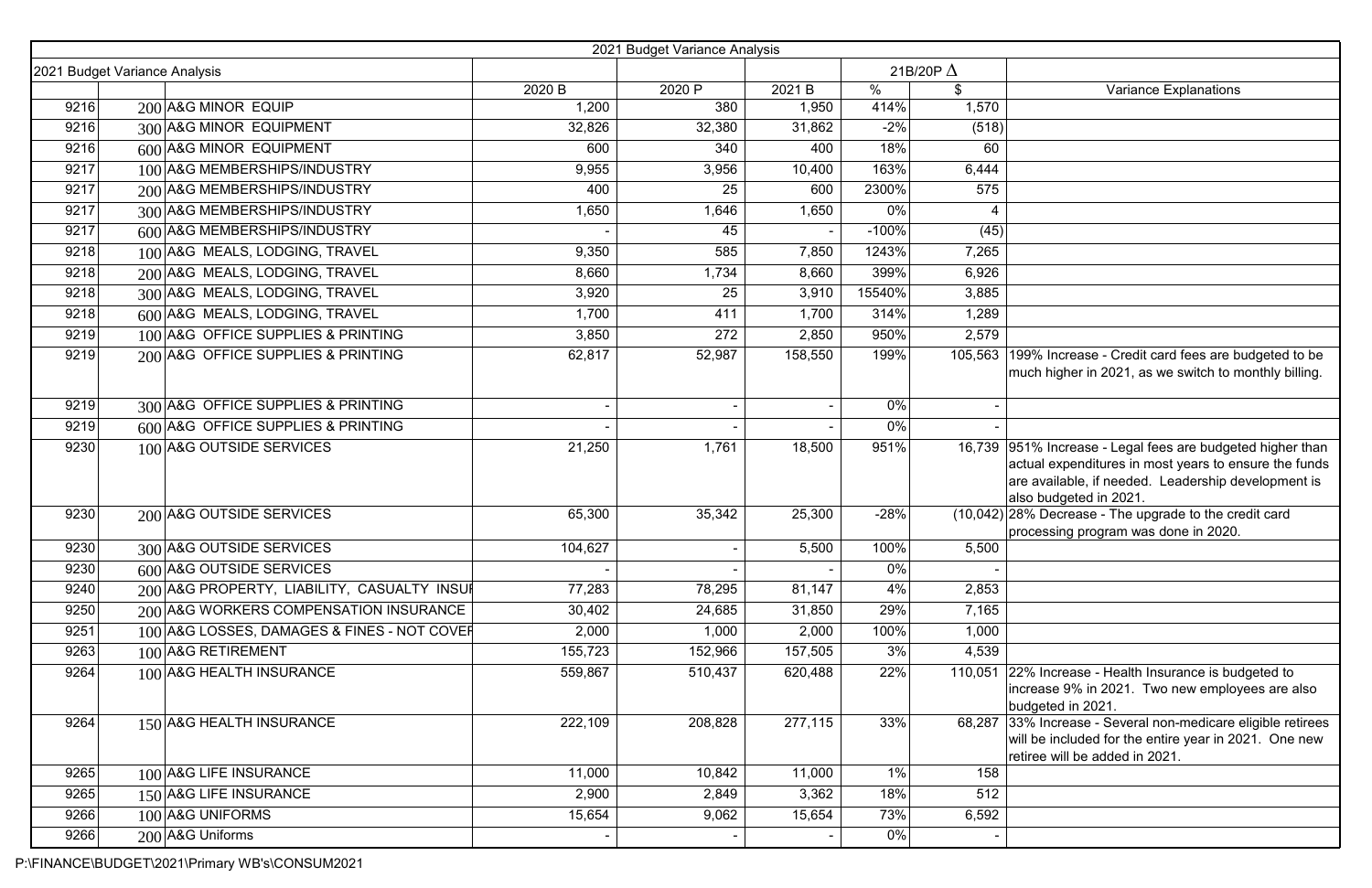39% Increase - An employee took less PTO in 2020 because of COVID.

54% Increase - There was a labor allocation shift from dept. 600 to dept. 200 budgeted for 2021. There is also a new employee budgeted in 2021.

40% Decrease - There was a labor allocation shift from dept. 600 to dept. 200 budgeted for 2021.

26% Increase - The 2019 rate application will be completed in 2020. An additional application will be started in 2021 for rate increases in 2021-2022. 74% Decrease - An employee received bonus pay in 2020.

53% Decrease - A risk and resiliency study was budgeted to be performed as an outside service in 2020. The Utility decided to perform the study internally and the costs were booked to this account. This study is required by the EPA.

61% Increase - Fees will be higher for IT in 2021 as we transition our servers and maintenance services over to the City.

|      |                                        |         | 2021 Budget Variance Analysis |         |        |                  |                                                                                                                                                                                                                      |
|------|----------------------------------------|---------|-------------------------------|---------|--------|------------------|----------------------------------------------------------------------------------------------------------------------------------------------------------------------------------------------------------------------|
|      | 2021 Budget Variance Analysis          |         |                               |         |        | 21B/20P $\Delta$ |                                                                                                                                                                                                                      |
|      |                                        | 2020 B  | 2020 P                        | 2021 B  | %      | \$               | <b>Variance Explanations</b>                                                                                                                                                                                         |
| 9266 | 300 A&G UNIFORMS                       |         |                               |         | $0\%$  |                  |                                                                                                                                                                                                                      |
| 9267 | 100 A&G OTHER BENEFITS                 | 15,000  | 10,449                        | 15,000  | 44%    | 4,551            |                                                                                                                                                                                                                      |
| 9267 | 200 A&G OTHER BENEFITS                 |         |                               |         | $0\%$  |                  |                                                                                                                                                                                                                      |
| 9267 | 300 A&G OTHER BENEFITS                 |         |                               |         | $0\%$  |                  |                                                                                                                                                                                                                      |
| 9267 | 600 A&G OTHER BENEFITS                 |         |                               |         | $0\%$  |                  |                                                                                                                                                                                                                      |
| 9269 | 100 A&G NON PRODUCTIVE TIME            | 47,711  | 35,193                        | 48,954  | 39%    |                  | 13,761 39% Increase - An employee took less<br>because of COVID.                                                                                                                                                     |
| 9269 | 200 A&G NON PRODUCTIVE TIME            | 88,596  | 66,859                        | 103,176 | 54%    |                  | 36,317 54% Increase - There was a labor allo<br>dept. 600 to dept. 200 budgeted for 20<br>also a new employee budgeted in 2021                                                                                       |
| 9269 | 300 A&G NON PRODUCTIVE TIME            | 152,430 | 136,582                       | 144,957 | 6%     | 8,374            |                                                                                                                                                                                                                      |
| 9269 | $600$ A&G NON PRODUCTIVE TIME          | 54,718  | 71,998                        | 43,234  | $-40%$ |                  | $(28, 764)$ 40% Decrease - There was a labor allo<br>from dept. 600 to dept. 200 budgeted                                                                                                                            |
| 9271 | 100 A&G DENTAL INSURANCE               | 24,144  | 20,921                        | 26,324  | 26%    | 5,403            |                                                                                                                                                                                                                      |
| 9271 | 150 A&G DENTAL INSURANCE               |         |                               |         | $0\%$  |                  |                                                                                                                                                                                                                      |
| 9272 | 100 A&G LONG TERM DISABILITY INSURANCE | 7,419   | 5,985                         | 7,465   | 25%    | 1,480            |                                                                                                                                                                                                                      |
| 9273 | 100 A&G SEC. 125 PLAN ADMIN - FLEX CO. | 1,475   | 1,497                         | 1,620   | 8%     | 123              |                                                                                                                                                                                                                      |
| 9275 | $100$ A&G HRA FUND - WWU PAID          | 42,872  | 42,152                        | 42,922  | 2%     | 770              |                                                                                                                                                                                                                      |
| 9280 | 200 A&G REGULATORY COMMISSION          | 61,989  | 50,719                        | 63,989  | 26%    |                  | 13,269 26% Increase - The 2019 rate applicati<br>completed in 2020. An additional appli<br>started in 2021 for rate increases in 20                                                                                  |
| 9300 | 100 A&G MISC GENERAL EXPENSE           | 10,150  | 38,336                        | 10,150  | $-74%$ |                  | (28,186) 74% Decrease - An employee received<br>2020.                                                                                                                                                                |
| 9300 | 200 A&G MISC GENERAL EXPENSE           | 600     | 88                            | 15,388  | 17369% | 15,300           |                                                                                                                                                                                                                      |
| 9300 | 300 A&G MISC GENERAL EXPENSE           | 1,500   | 25,605                        | 12,032  | $-53%$ |                  | (13,573) 53% Decrease - A risk and resiliency s<br>budgeted to be performed as an outsid<br>2020. The Utility decided to perform th<br>internally and the costs were booked to<br>This study is required by the EPA. |
| 9300 | 600 A&G MISC GENERAL EXPENSE           |         |                               |         | 0%     |                  |                                                                                                                                                                                                                      |
| 9301 | 100 A&G COMMISSION MEETING EXPENSE     | 16,419  | 14,347                        | 18,415  | 28%    | 4,069            |                                                                                                                                                                                                                      |
| 9301 | 200 A&G COMMISSION MEETING EXPENSE     | 8,055   | 8,319                         | 8,118   | $-2%$  | (201)            |                                                                                                                                                                                                                      |
| 9301 | 600 A&G COMMISSION MEETING EXPENSE     | 2,204   | 1,158                         | 1,912   | 65%    | 754              |                                                                                                                                                                                                                      |
| 9308 | 200 A&G SALES TAX EXPENSE              | 2,600   | 2,566                         | 2,887   | 13%    | 321              |                                                                                                                                                                                                                      |
| 9320 | 100 A&G MAINT OF GENERAL PLANT         | 36,218  | 29,653                        | 47,766  | 61%    |                  | 18,113 61% Increase - Fees will be higher for<br>we transition our servers and maintena<br>over to the City.                                                                                                         |
| 9320 | 200 A&G MAINT OF GENERAL PLANT         | 67,535  | 68,536                        | 70,969  | 4%     | 2,433            |                                                                                                                                                                                                                      |
| 9320 | 300 A&G MAINT OF GENERAL PLANT         | 62,283  | 58,346                        | 70,975  | 22%    |                  | 12,629 22% Increase - Maintenance activities<br>COVID levels in 2021.                                                                                                                                                |

22% Increase - Maintenance activities will return to pre-COVID levels in 2021.

| Variance Explanations |
|-----------------------|
|-----------------------|